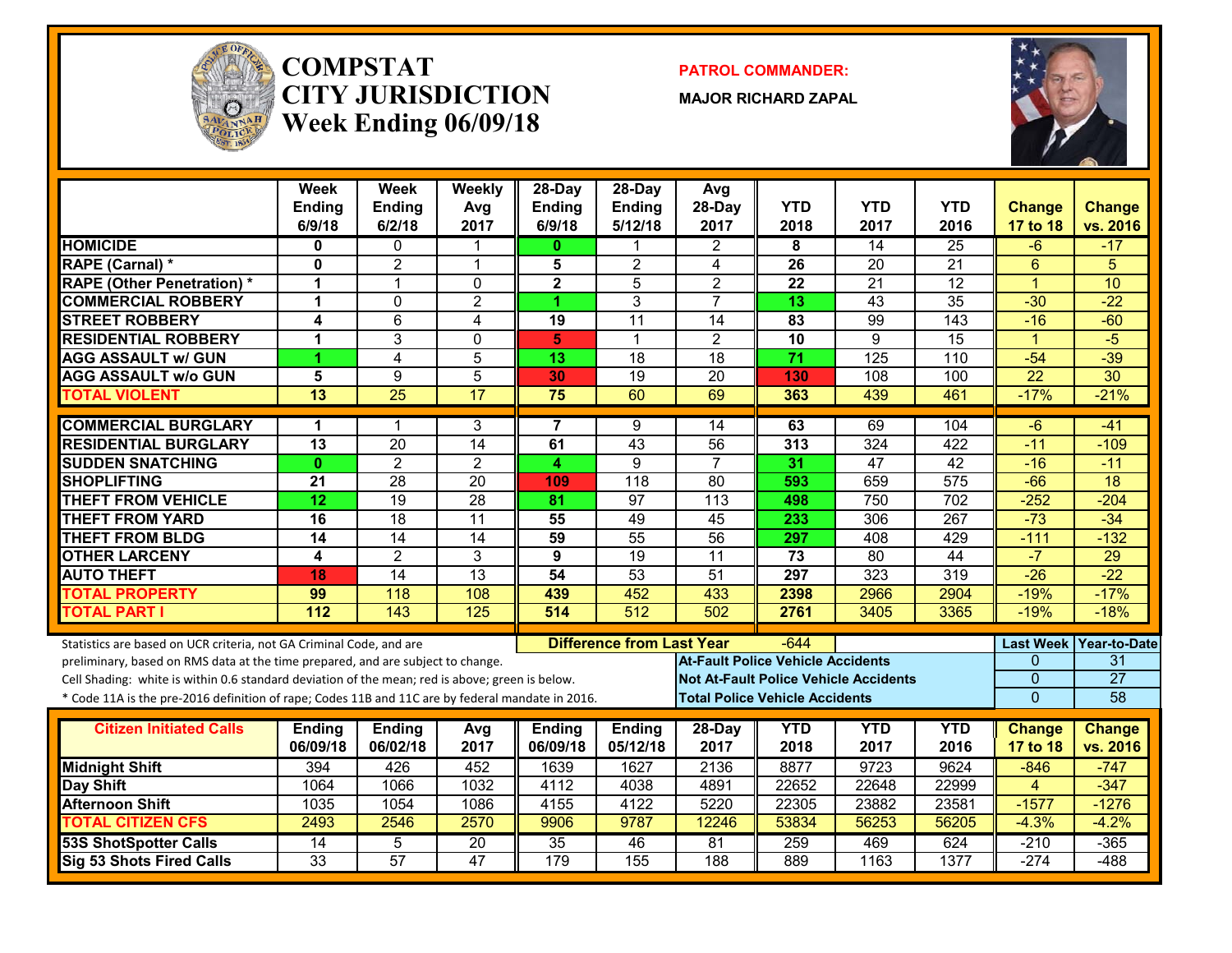

#### **COMPSTATNORTH PRECINCTWeek Ending 06/09/18**

**PRECINCT COMMANDER:**

**CAPT. CARY HILL**



|                                                                                                  | <b>Week</b><br><b>Ending</b> | <b>Week</b><br><b>Ending</b> | Weekly<br>Avg   | 28-Day<br><b>Ending</b> | $28-Dav$<br>Ending               | Avg<br>28-Day                            | <b>YTD</b>      | <b>YTD</b>                                   | YTD              | <b>Change</b>    | <b>Change</b>   |
|--------------------------------------------------------------------------------------------------|------------------------------|------------------------------|-----------------|-------------------------|----------------------------------|------------------------------------------|-----------------|----------------------------------------------|------------------|------------------|-----------------|
|                                                                                                  | 6/9/18                       | 6/2/18                       | 2017            | 6/9/18                  | 5/12/18                          | 2017                                     | 2018            | 2017                                         | 2016             | 17 to 18         | vs. 2016        |
| <b>HOMICIDE</b>                                                                                  | 0                            | $\Omega$                     | 0               | $\bf{0}$                | 0                                | $\Omega$                                 | 1               | 3                                            | 2                | -2               | -1              |
| RAPE (Carnal) *                                                                                  | $\mathbf 0$                  | $\mathbf 0$                  | 0               | $\overline{\mathbf{2}}$ | $\mathbf 1$                      | $\overline{\mathbf{1}}$                  | 6               | 9                                            | 5                | $\overline{3}$   | 1               |
| <b>RAPE (Other Penetration) *</b>                                                                | 1                            | $\mathbf{0}$                 | 0               | 1                       | $\mathbf{0}$                     | $\mathbf{0}$                             | 3               | 4                                            | 3                | -1               | $\Omega$        |
| <b>COMMERCIAL ROBBERY</b>                                                                        | 1                            | $\mathbf 0$                  | 0               | $\mathbf 1$             | $\mathbf 0$                      | 1                                        | 3               | $\overline{4}$                               | 3                | $-1$             | $\Omega$        |
| <b>STREET ROBBERY</b>                                                                            | $\mathbf 0$                  | 3                            | $\mathbf{1}$    | 3                       | $\overline{2}$                   | 4                                        | 29              | $\overline{39}$                              | $\overline{55}$  | $-10$            | $-26$           |
| <b>RESIDENTIAL ROBBERY</b>                                                                       | 1                            | $\mathbf{1}$                 | 0               | 3                       | $\mathbf{0}$                     | $\Omega$                                 | 5               | 1                                            | 3                | $\overline{4}$   | $\overline{2}$  |
| <b>AGG ASSAULT w/ GUN</b>                                                                        | $\bf{0}$                     | $\overline{2}$               | 1               | 4                       | $\overline{3}$                   | $\overline{4}$                           | $\overline{15}$ | $\overline{27}$                              | $\overline{20}$  | $-12$            | $-5$            |
| <b>AGG ASSAULT w/o GUN</b>                                                                       | 3                            | $\overline{4}$               | $\overline{2}$  | 11                      | $\overline{7}$                   | 6                                        | 45              | 27                                           | 30               | 18               | 15              |
| <b>TOTAL VIOLENT</b>                                                                             | $6\phantom{1}$               | 10                           | $\overline{4}$  | $\overline{25}$         | $\overline{13}$                  | $\overline{17}$                          | 107             | 114                                          | $\overline{121}$ | $-6%$            | $-12%$          |
| <b>COMMERCIAL BURGLARY</b>                                                                       | 0                            | 1                            | 1               | 3                       | 3                                | 4                                        | 14              | $\overline{25}$                              | 18               | -11              | -4              |
| <b>RESIDENTIAL BURGLARY</b>                                                                      | $\mathbf{2}$                 | $\overline{4}$               | $\overline{2}$  | 8                       | 6                                | $\overline{7}$                           | 37              | 33                                           | 50               | $\overline{4}$   | $-13$           |
| <b>SUDDEN SNATCHING</b>                                                                          | $\mathbf{0}$                 | $\overline{2}$               | $\overline{1}$  | 3                       | 3                                | 3                                        | 16              | $\overline{25}$                              | 25               | $-9$             | $-9$            |
| <b>SHOPLIFTING</b>                                                                               | $\overline{2}$               | 4                            | 3               | 19                      | $\overline{24}$                  | $\overline{12}$                          | 117             | $\overline{96}$                              | $\overline{75}$  | $\overline{21}$  | $\overline{42}$ |
| <b>THEFT FROM VEHICLE</b>                                                                        | 4                            | $\overline{2}$               | 6               | 19                      | 22                               | 24                                       | 98              | 181                                          | 246              | $-83$            | $-148$          |
| <b>THEFT FROM YARD</b>                                                                           | 3                            | $\overline{2}$               | 3               | $\overline{13}$         | $\overline{14}$                  | $\overline{11}$                          | 64              | 103                                          | $\overline{91}$  | $-39$            | $-27$           |
| <b>THEFT FROM BLDG</b>                                                                           | 5                            | 4                            | $\overline{4}$  | $\overline{18}$         | 8                                | $\overline{15}$                          | 84              | 138                                          | 132              | $-54$            | $-48$           |
| <b>OTHER LARCENY</b>                                                                             | $\mathbf 1$                  | $\overline{1}$               | $\overline{1}$  | $\overline{2}$          | 3                                | $\overline{2}$                           | 13              | $\overline{17}$                              | 14               | $-4$             | $-1$            |
| <b>AUTO THEFT</b>                                                                                | 8                            | $\overline{5}$               | $\overline{3}$  | 18                      | $\overline{10}$                  | 12                                       | 57              | 85                                           | $\overline{96}$  | $-28$            | $-39$           |
| <b>TOTAL PROPERTY</b>                                                                            | 25                           | $\overline{25}$              | $\overline{22}$ | 103                     | 93                               | 90                                       | 500             | 703                                          | 747              | $-29%$           | $-33%$          |
| <b>TOTAL PART I</b>                                                                              | 31                           | 35                           | $\overline{27}$ | $\overline{128}$        | 106                              | 107                                      | 607             | 817                                          | 868              | $-26%$           | $-30%$          |
| Statistics are based on UCR criteria, not GA Criminal Code, and are                              |                              |                              |                 |                         | <b>Difference from Last Year</b> |                                          | -210            |                                              |                  | <b>Last Week</b> | Year-to-Date    |
| preliminary, based on RMS data at the time prepared, and are subject to change.                  |                              |                              |                 |                         |                                  | <b>At-Fault Police Vehicle Accidents</b> |                 |                                              |                  | $\Omega$         | 9               |
| Cell Shading: white is within 0.6 standard deviation of the mean; red is above; green is below.  |                              |                              |                 |                         |                                  |                                          |                 | <b>Not At-Fault Police Vehicle Accidents</b> |                  | $\mathbf 0$      | $\overline{5}$  |
| * Code 11A is the pre-2016 definition of rape; Codes 11B and 11C are by federal mandate in 2016. |                              |                              |                 |                         |                                  | <b>Total Police Vehicle Accidents</b>    |                 |                                              |                  | $\Omega$         | 14              |
|                                                                                                  | Week                         | Week                         | <b>Weekly</b>   | 28-Day                  | 28-Day                           | Avg                                      |                 |                                              |                  |                  |                 |
| <b>Citizen Initiated Calls</b>                                                                   | <b>Ending</b>                | Ending                       | Avg             | <b>Ending</b>           | <b>Ending</b>                    | 28-Day                                   | <b>YTD</b>      | <b>YTD</b>                                   | <b>YTD</b>       | <b>Change</b>    | <b>Change</b>   |
|                                                                                                  | 06/09/18                     | 06/02/18                     | 2017            | 06/09/18                | 05/12/18                         | 2017                                     | 2018            | 2017                                         | 2016             | 17 to 18         | vs. 2016        |
| <b>Midnight Shift</b>                                                                            | 129                          | $\overline{145}$             | 121             | 515                     | 444                              | 484                                      | 2559            | 2773                                         | 2698             | $-214$           | $-139$          |
| <b>Day Shift</b>                                                                                 | 280                          | 297                          | 233             | 1092                    | 1037                             | 931                                      | 5734            | 5208                                         | 5487             | 526              | 247             |
| <b>Afternoon Shift</b>                                                                           | $\overline{279}$             | 286                          | 252             | 1054                    | 998                              | 1010                                     | 5386            | 5662                                         | 5598             | $-276$           | $-212$          |
| <b>TOTAL CITIZEN CFS</b>                                                                         | 688                          | 728                          | 606             | 2661                    | 2479                             | 2425                                     | 13679           | 13643                                        | 13784            | 0.3%             | $-0.8%$         |
| <b>53S ShotSpotter Calls</b>                                                                     | 5                            | 0                            | 3               | 8                       | 5                                | $\overline{12}$                          | $\overline{34}$ | 56                                           | 97               | $-22$            | $-63$           |
| <b>Sig 53 Shots Fired Calls</b>                                                                  | 8                            | $\overline{12}$              | $\overline{7}$  | $\overline{30}$         | $\overline{24}$                  | 29                                       | 132             | 160                                          | 223              | $-28$            | $-91$           |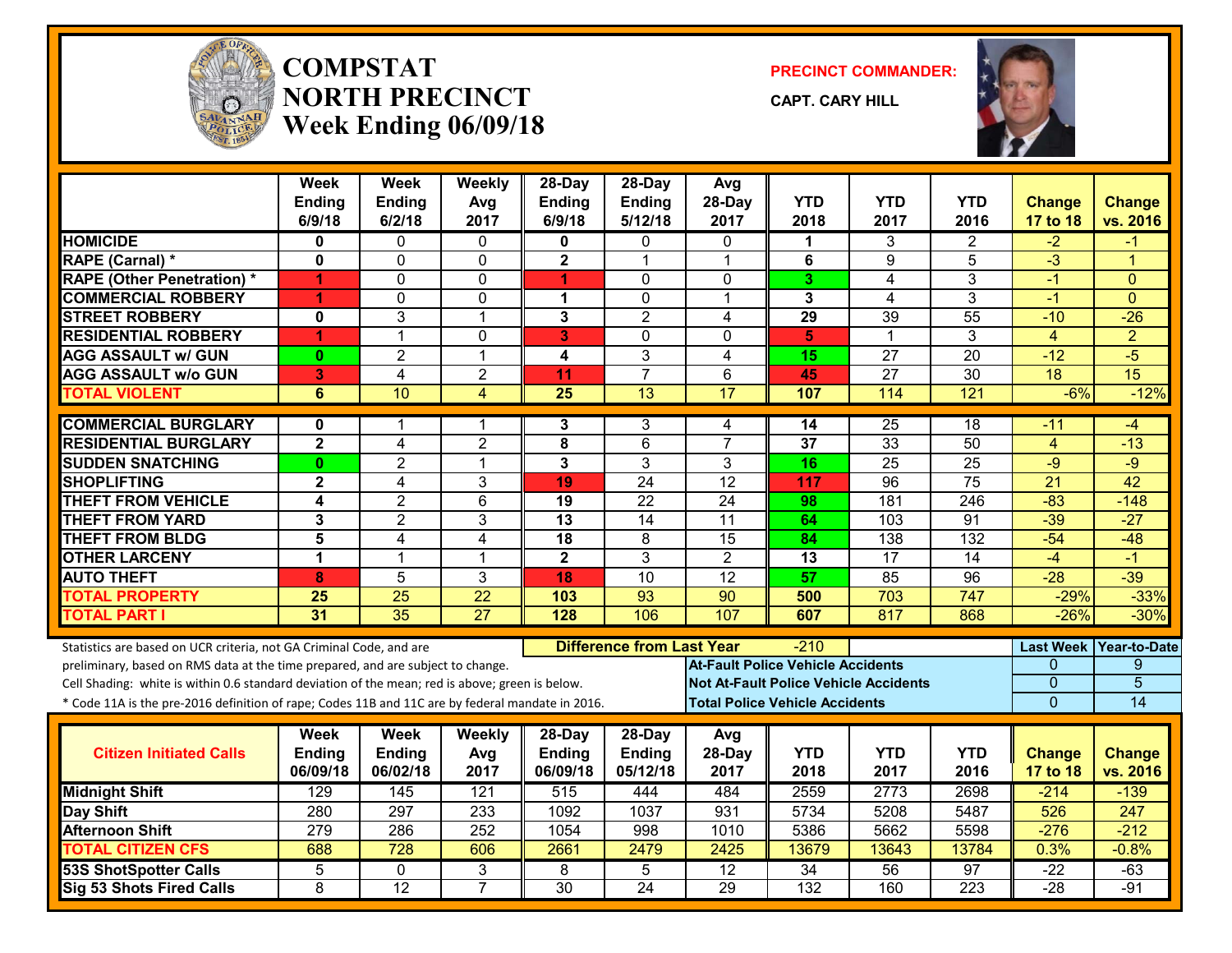# **BEAT 21 North Precinct Week Ending 06/02/18**

|                                   |               |                | <b>Last 4 Weeks</b> |                | 28 Days        | 28 Day  |                |                |                |                      |                      |
|-----------------------------------|---------------|----------------|---------------------|----------------|----------------|---------|----------------|----------------|----------------|----------------------|----------------------|
|                                   | <b>Ending</b> | Ending         | <b>Ending</b>       | Ending         | <b>Ending</b>  | Average | <b>YTD</b>     | <b>YTD</b>     | <b>YTD</b>     | <b>Change</b>        | <b>Change</b>        |
|                                   | 6/9/18        | 6/2/18         | 5/26/18             | 5/19/18        | 5/12/18        | 2017    | 2018           | 2017           | 2016           | 17 to 18             | vs. 2016             |
| <b>HOMICIDE</b>                   | $\Omega$      | 0              | $\Omega$            | 0              | $\Omega$       | 0.0     | 0              | $\Omega$       | 0              | $\Omega$             | $\Omega$             |
| RAPE (Carnal) *                   | $\Omega$      | 0              | $\mathbf{0}$        | $\Omega$       | $\Omega$       | 0.1     | $\Omega$       | $\Omega$       | $\mathbf{1}$   | $\mathbf{0}$         | $-1$                 |
| <b>RAPE (Other Penetration) *</b> | 0             | 0              | $\mathbf 0$         | 0              | 0              | 0.0     | $\mathbf{1}$   | 0              | 0              | $\mathbf{1}$         | $\overline{1}$       |
| <b>COMMERCIAL ROBBERY</b>         | 0             | 0              | $\mathbf 0$         | 0              | 0              | 0.1     | 0              | $\mathbf{1}$   | $\mathbf{1}$   | $-1$                 | $-1$                 |
| <b>STREET ROBBERY</b>             | 0             | 0              | $\mathbf 0$         | 0              | 0              | 0.2     | 0              | $\overline{2}$ | 0              | $-2$                 | $\overline{0}$       |
| <b>RESIDENTIAL ROBBERY</b>        | 0             | 0              | $\mathbf 0$         | $\mathbf{0}$   | 0              | 0.0     | $\mathbf 0$    | 0              | 0              | $\mathbf{0}$         | $\overline{0}$       |
| <b>AGG ASSAULT w/ GUN</b>         | 0             | 0              | $\mathbf 0$         | 0              | 0              | 0.2     | 0              | $\mathbf{1}$   | 0              | $-1$                 | $\overline{0}$       |
| <b>AGG ASSAULT w/o GUN</b>        | 0             | 0              | 0                   | 1              | $\mathbf{1}$   | 0.2     | $\overline{2}$ | $\mathbf{1}$   | 3              | $\blacktriangleleft$ | $-1$                 |
| <b>TOTAL VIOLENT</b>              | $\mathbf{0}$  | $\overline{0}$ | $\mathbf{0}$        | $\mathbf{1}$   | $\mathbf{1}$   | 0.7     | $\overline{3}$ | 5              | 5              | $-40%$               | $-40%$               |
| <b>COMMERCIAL BURGLARY</b>        | $\mathbf{0}$  | 0              | $\mathbf{0}$        | 0              | $\Omega$       | 0.2     | $\mathbf{0}$   | $\overline{2}$ | $\mathbf{1}$   | $-2$                 | $-1$                 |
| <b>RESIDENTIAL BURGLARY</b>       | 0             | 0              | 0                   | 0              | 0              | 1.1     | 5              | 6              | 4              | $-1$                 | $\blacktriangleleft$ |
| <b>SUDDEN SNATCHING</b>           | $\mathbf{0}$  | 0              | $\mathbf 0$         | 0              | 0              | 0.1     | 0              | $\mathbf{0}$   | 0              | $\mathbf{0}$         | $\overline{0}$       |
| <b>SHOPLIFTING</b>                | 0             | 0              | $\mathbf 0$         | 0              | 0              | 0.2     | $\mathbf{1}$   | $\mathbf{1}$   | 0              | $\mathbf{0}$         | $\blacktriangleleft$ |
| <b>THEFT FROM VEHICLE</b>         | 3             | 0              | 1                   | 0              | 4              | 2.8     | 18             | 12             | 10             | 6                    | 8                    |
| <b>THEFT FROM YARD</b>            | $\mathbf{1}$  | 0              | $\mathbf 0$         | 0              | $\mathbf{1}$   | 1.2     | $\overline{7}$ | 6              | 9              | $\mathbf{1}$         | $-2$                 |
| <b>THEFT FROM BLDG</b>            | $\mathbf{1}$  | 0              | $\mathbf 0$         | $\mathbf{0}$   | $\mathbf{1}$   | 3.0     | 6              | 25             | 9              | $-19$                | $-3$                 |
| <b>OTHER LARCENY</b>              | 0             | 0              | $\mathbf{1}$        | $\mathbf{1}$   | $\overline{2}$ | 0.2     | $\overline{2}$ | 3              | $\overline{2}$ | $-1$                 | $\overline{0}$       |
| <b>AUTO THEFT</b>                 | 0             | 0              | $\mathbf 0$         | 0              | 0              | 1.1     | 9              | 6              | $\overline{7}$ | 3                    | $\overline{2}$       |
| <b>TOTAL PROPERTY</b>             | 5             | $\mathbf{0}$   | $\overline{2}$      | $\mathbf{1}$   | 8              | 9.7     | 48             | 61             | 42             | $-21%$               | 14%                  |
| <b>TOTAL PART I</b>               | 5             | $\mathbf{0}$   | $\overline{2}$      | $\overline{2}$ | 9              | 10.4    | 51             | 66             | 47             | $-23%$               | 9%                   |
|                                   |               |                |                     |                |                |         |                |                |                |                      |                      |

 **Difference from Last Year**r -15

Statistics are based on UCR criteria, not GA Criminal Code.

\* Rape Code 11A is the historical definition of rape (aka Legacy Rape); Rape Codes 11B and 11C are those moved from Part II to Part I in 2017.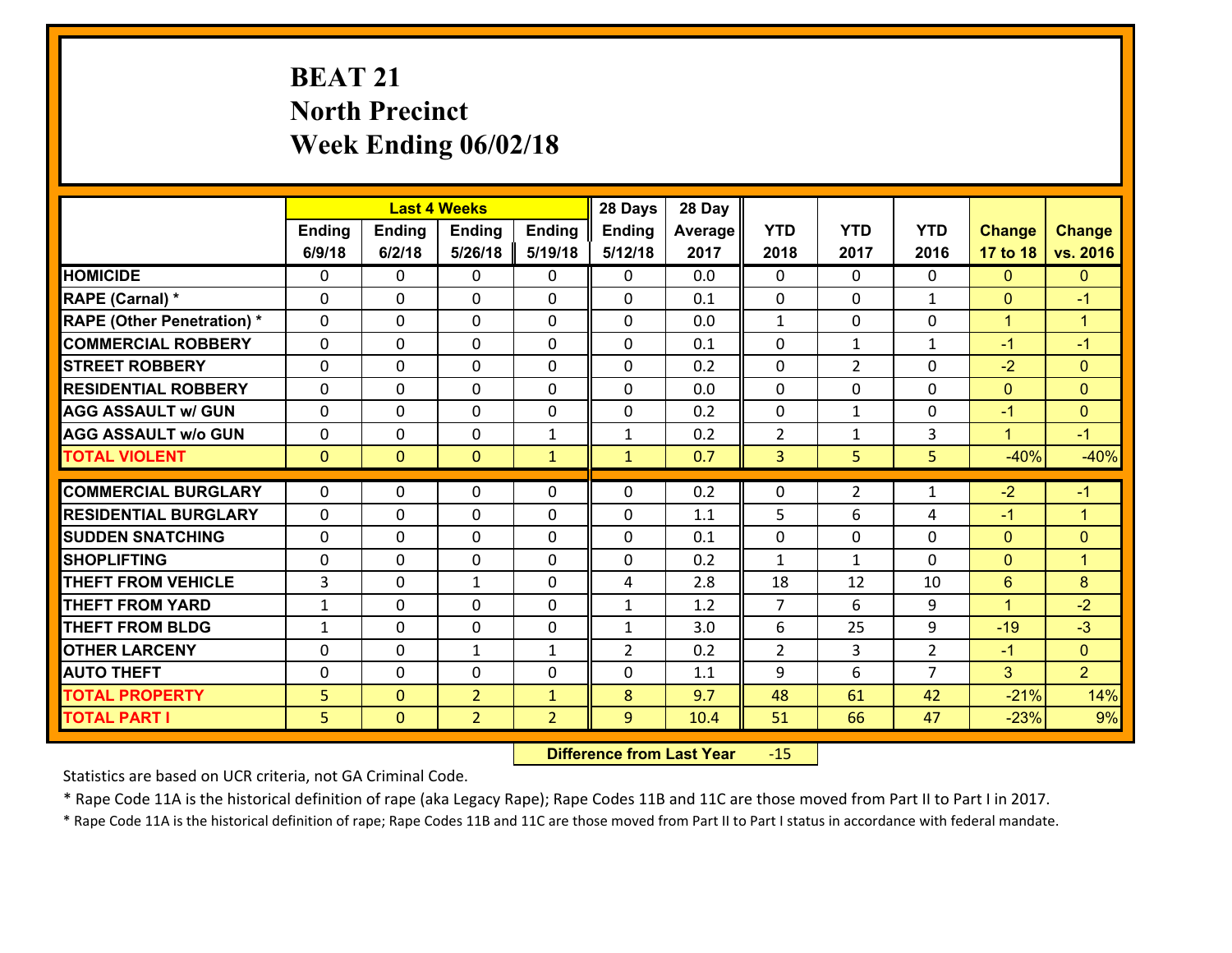# **BEAT 22 North Precinct Week Ending 06/02/18**

|                                   |              |                | <b>Last 4 Weeks</b> |                | 28 Days        | 28 Day  |              |                |                |                 |                      |
|-----------------------------------|--------------|----------------|---------------------|----------------|----------------|---------|--------------|----------------|----------------|-----------------|----------------------|
|                                   | Ending       | <b>Ending</b>  | <b>Ending</b>       | <b>Ending</b>  | <b>Ending</b>  | Average | <b>YTD</b>   | <b>YTD</b>     | <b>YTD</b>     | <b>Change</b>   | <b>Change</b>        |
|                                   | 6/9/18       | 6/2/18         | 5/26/18             | 5/19/18        | 5/12/18        | 2017    | 2018         | 2017           | 2016           | 17 to 18        | vs. 2016             |
| <b>HOMICIDE</b>                   | $\Omega$     | 0              | 0                   | 0              | 0              | 0.0     | $\mathbf{1}$ | $\Omega$       | $\overline{2}$ | 1               | $-1$                 |
| RAPE (Carnal) *                   | 0            | 0              | $\mathbf{0}$        | 0              | 0              | 0.2     | $\mathbf{1}$ | $\mathbf{1}$   | $\Omega$       | $\mathbf{0}$    | $\blacktriangleleft$ |
| <b>RAPE (Other Penetration) *</b> | $\Omega$     | 0              | $\mathbf{0}$        | $\Omega$       | $\Omega$       | 0.1     | 0            | $\mathbf{1}$   | $\Omega$       | $-1$            | $\mathbf{0}$         |
| <b>COMMERCIAL ROBBERY</b>         | 0            | 0              | 0                   | $\Omega$       | $\Omega$       | 0.2     | 0            | 0              | $\overline{2}$ | $\mathbf{0}$    | $-2$                 |
| <b>STREET ROBBERY</b>             | $\Omega$     | 0              | $\mathbf{1}$        | $\Omega$       | $\mathbf{1}$   | 0.8     | 4            | 5              | 6              | $-1$            | $-2$                 |
| <b>RESIDENTIAL ROBBERY</b>        | $\mathbf{1}$ | 0              | $\mathbf 0$         | $\Omega$       | $\mathbf{1}$   | 0.0     | $\mathbf 1$  | $\Omega$       | 0              | $\mathbf{1}$    | $\blacktriangleleft$ |
| <b>AGG ASSAULT w/ GUN</b>         | $\Omega$     | 0              | $\mathbf{1}$        | 0              | $\mathbf{1}$   | 2.2     | 5            | 16             | $\overline{7}$ | $-11$           | $-2$                 |
| <b>AGG ASSAULT w/o GUN</b>        | 0            | $\overline{2}$ | $\mathbf 0$         | 0              | $\overline{2}$ | 1.8     | 12           | 6              | 8              | $6\overline{6}$ | $\overline{4}$       |
| <b>TOTAL VIOLENT</b>              | $\mathbf{1}$ | $\overline{2}$ | $\overline{2}$      | $\overline{0}$ | 5              | 5.2     | 24           | 29             | 25             | $-17%$          | $-4%$                |
| <b>COMMERCIAL BURGLARY</b>        | $\Omega$     |                |                     |                |                |         |              |                |                |                 |                      |
|                                   |              | 0              | $\mathbf{0}$        | 0              | 0              | 1.0     | 3            | $\overline{2}$ | $\mathbf{1}$   | $\mathbf 1$     | $\overline{2}$       |
| <b>RESIDENTIAL BURGLARY</b>       | $\mathbf{1}$ | 1              | $\mathbf{0}$        | $\mathbf{1}$   | 3              | 2.2     | 11           | 9              | 14             | $\overline{2}$  | $-3$                 |
| <b>SUDDEN SNATCHING</b>           | $\mathbf{1}$ | 0              | 0                   | $\Omega$       | $\mathbf{1}$   | 0.1     | 3            | $\Omega$       | $\mathbf{1}$   | 3               | $\overline{2}$       |
| <b>SHOPLIFTING</b>                | $\Omega$     | $\overline{2}$ | $\mathbf 0$         | $\Omega$       | $\overline{2}$ | 2.7     | 17           | 14             | $\overline{7}$ | 3               | 10                   |
| <b>THEFT FROM VEHICLE</b>         | $\mathbf{1}$ | 0              | 1                   | $\Omega$       | $\overline{2}$ | 2.8     | 19           | 13             | 15             | 6               | $\overline{4}$       |
| <b>THEFT FROM YARD</b>            | 0            | 0              | $\mathbf 0$         | $\Omega$       | 0              | 1.2     | 6            | $\overline{7}$ | 8              | $-1$            | $-2$                 |
| <b>THEFT FROM BLDG</b>            | $\mathbf{1}$ | $\overline{2}$ | $\mathbf 0$         | 0              | 3              | 2.1     | 8            | 14             | 16             | $-6$            | $-8$                 |
| <b>OTHER LARCENY</b>              | $\mathbf 0$  | 0              | $\mathbf 0$         | 0              | 0              | 0.4     | $\mathbf 0$  | $\overline{2}$ | $\overline{2}$ | $-2$            | $-2$                 |
| <b>AUTO THEFT</b>                 | $\mathbf{1}$ | 0              | 0                   | 2              | 3              | 2.6     | 11           | 18             | 20             | $-7$            | $-9$                 |
| <b>TOTAL PROPERTY</b>             | 5            | 5              | $\mathbf{1}$        | 3              | 14             | 15.1    | 78           | 79             | 84             | $-1%$           | $-7%$                |
| <b>TOTAL PART I</b>               | 6            | $\overline{7}$ | 3                   | 3              | 19             | 20.3    | 102          | 108            | 109            | $-6%$           | $-6%$                |

 **Difference from Last Year**‐6

Statistics are based on UCR criteria, not GA Criminal Code.

\* Rape Code 11A is the historical definition of rape (aka Legacy Rape); Rape Codes 11B and 11C are those moved from Part II to Part I in 2017.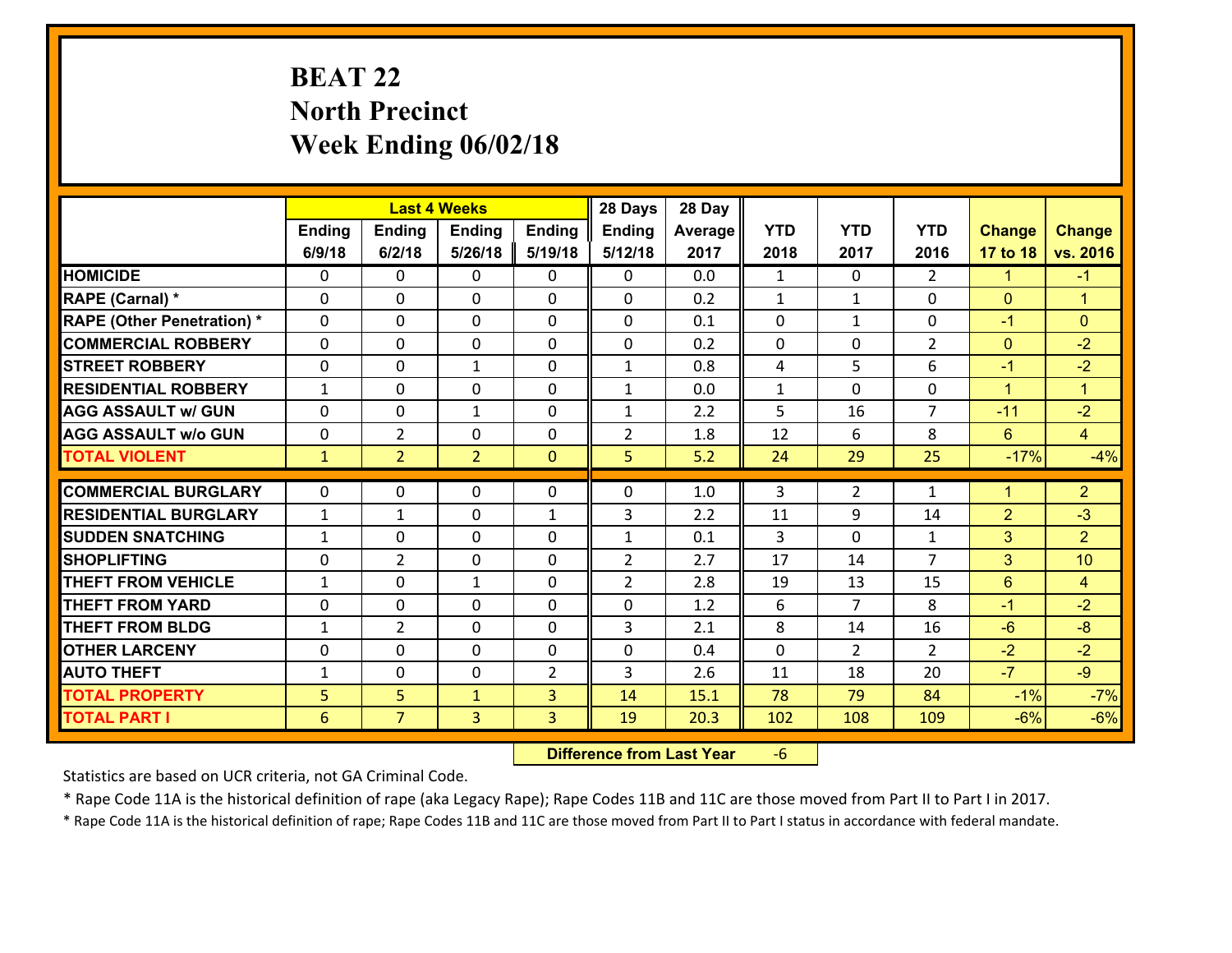# **BEAT 23 North Precinct Week Ending 06/02/18**

|                                              |                                  |                | <b>Last 4 Weeks</b> |                     | 28 Days        | 28 Day       |                |                |                |                |                      |
|----------------------------------------------|----------------------------------|----------------|---------------------|---------------------|----------------|--------------|----------------|----------------|----------------|----------------|----------------------|
|                                              | Ending                           | <b>Ending</b>  | <b>Ending</b>       | <b>Ending</b>       | Ending         | Average      | <b>YTD</b>     | <b>YTD</b>     | <b>YTD</b>     | <b>Change</b>  | <b>Change</b>        |
|                                              | 6/9/18                           | 6/2/18         | 5/26/18             | 5/19/18             | 5/12/18        | 2017         | 2018           | 2017           | 2016           | 17 to 18       | vs. 2016             |
| <b>HOMICIDE</b>                              | $\Omega$                         | 0              | 0                   | 0                   | 0              | 0.1          | $\Omega$       | $\mathbf{1}$   | 0              | $-1$           | $\mathbf{0}$         |
| RAPE (Carnal) *                              | $\mathbf{1}$                     | 0              | $\mathbf 0$         | 0                   | $\mathbf{1}$   | 0.2          | 2              | $\overline{2}$ | 3              | $\mathbf{0}$   | $-1$                 |
| <b>RAPE (Other Penetration) *</b>            | 0                                | 0              | $\mathbf{0}$        | 0                   | 0              | 0.0          | $\mathbf 0$    | 0              | $\overline{2}$ | $\mathbf{0}$   | $-2$                 |
| <b>COMMERCIAL ROBBERY</b>                    | $\mathbf{0}$                     | 0              | $\mathbf{0}$        | $\mathbf{1}$        | $\mathbf{1}$   | 0.2          | $\mathbf{1}$   | $\mathbf{1}$   | $\Omega$       | $\mathbf{0}$   | $\blacktriangleleft$ |
| <b>STREET ROBBERY</b>                        | $\Omega$                         | 0              | $\mathbf{1}$        | 0                   | $\mathbf{1}$   | 0.5          | 4              | 3              | 10             | $\mathbf{1}$   | $-6$                 |
| <b>RESIDENTIAL ROBBERY</b>                   | $\Omega$                         | 0              | 1                   | $\Omega$            | $\mathbf{1}$   | 0.1          | 3              | $\mathbf{1}$   | $\mathbf{1}$   | $\overline{2}$ | $\overline{2}$       |
| <b>AGG ASSAULT w/ GUN</b>                    | $\mathbf{1}$                     | 0              | $\mathbf 0$         | 0                   | $\mathbf{1}$   | 0.7          | 4              | 5              | 9              | $-1$           | $-5$                 |
| <b>AGG ASSAULT w/o GUN</b>                   | $\mathbf{1}$                     | 0              | $\mathbf 0$         | $\overline{2}$      | 3              | 1.2          | 11             | 10             | $\overline{7}$ | $\mathbf{1}$   | $\overline{4}$       |
| <b>TOTAL VIOLENT</b>                         | $\overline{3}$                   | $\overline{0}$ | $\overline{2}$      | $\overline{3}$      | 8              | 2.8          | 25             | 23             | 32             | 9%             | $-22%$               |
|                                              |                                  |                |                     |                     |                |              |                |                |                |                |                      |
|                                              |                                  |                |                     |                     |                |              |                |                |                |                |                      |
| <b>COMMERCIAL BURGLARY</b>                   | $\mathbf{1}$                     | 1              | $\mathbf{0}$        | 0                   | $\overline{2}$ | 1.9          | 8              | 9              | 4              | $-1$           | $\overline{4}$       |
| <b>RESIDENTIAL BURGLARY</b>                  | 0                                | 0              | $\mathbf{1}$        | $\mathbf{1}$        | $\overline{2}$ | 1.8          | 11             | 7              | 11             | 4              | $\mathbf{0}$         |
| <b>SUDDEN SNATCHING</b>                      | 0                                | 0              | $\mathbf{1}$        | 0                   | $\mathbf{1}$   | 0.3          | 2              | $\mathbf{1}$   | 0              | $\mathbf{1}$   | $\overline{2}$       |
| <b>SHOPLIFTING</b>                           | 0                                | 1              | $\mathbf{1}$        | $\Omega$            | $\overline{2}$ | 1.0          | 10             | $\overline{7}$ | 3              | 3              | $\overline{7}$       |
| <b>THEFT FROM VEHICLE</b>                    | $\mathbf{1}$                     | 1              | 0                   | $\overline{2}$      | 4              | 3.1          | 14             | 14             | 31             | $\mathbf{0}$   | $-17$                |
| <b>THEFT FROM YARD</b>                       | $\mathbf{1}$                     | $\overline{2}$ | $\mathbf{1}$        | 0                   | 4              | 1.9          | 10             | 10             | 11             | $\overline{0}$ | $-1$                 |
| <b>THEFT FROM BLDG</b>                       | 0                                | 0              | 1                   | 0                   | $\mathbf{1}$   | 1.9          | 13             | 14             | 13             | $-1$           | $\overline{0}$       |
| <b>OTHER LARCENY</b>                         | $\mathbf 0$                      | 0              | $\mathbf 0$         | 0                   | 0              | 0.3          | $\overline{3}$ | $\overline{2}$ | $\mathbf 0$    | $\mathbf{1}$   | $\overline{3}$       |
| <b>AUTO THEFT</b>                            | $\mathbf{1}$                     | 0              | $\mathbf{1}$        | $\mathbf{1}$        | 3              | 3.1          | 8              | 18             | 16             | $-10$          | $-8$                 |
| <b>TOTAL PROPERTY</b><br><b>TOTAL PART I</b> | $\overline{4}$<br>$\overline{7}$ | 5<br>5         | 6<br>8              | 4<br>$\overline{7}$ | 19<br>27       | 15.3<br>18.1 | 79<br>104      | 82<br>105      | 89<br>121      | $-4%$<br>$-1%$ | $-11%$<br>$-14%$     |

 **Difference from Last Year**r -1

Statistics are based on UCR criteria, not GA Criminal Code.

\* Rape Code 11A is the historical definition of rape (aka Legacy Rape); Rape Codes 11B and 11C are those moved from Part II to Part I in 2017.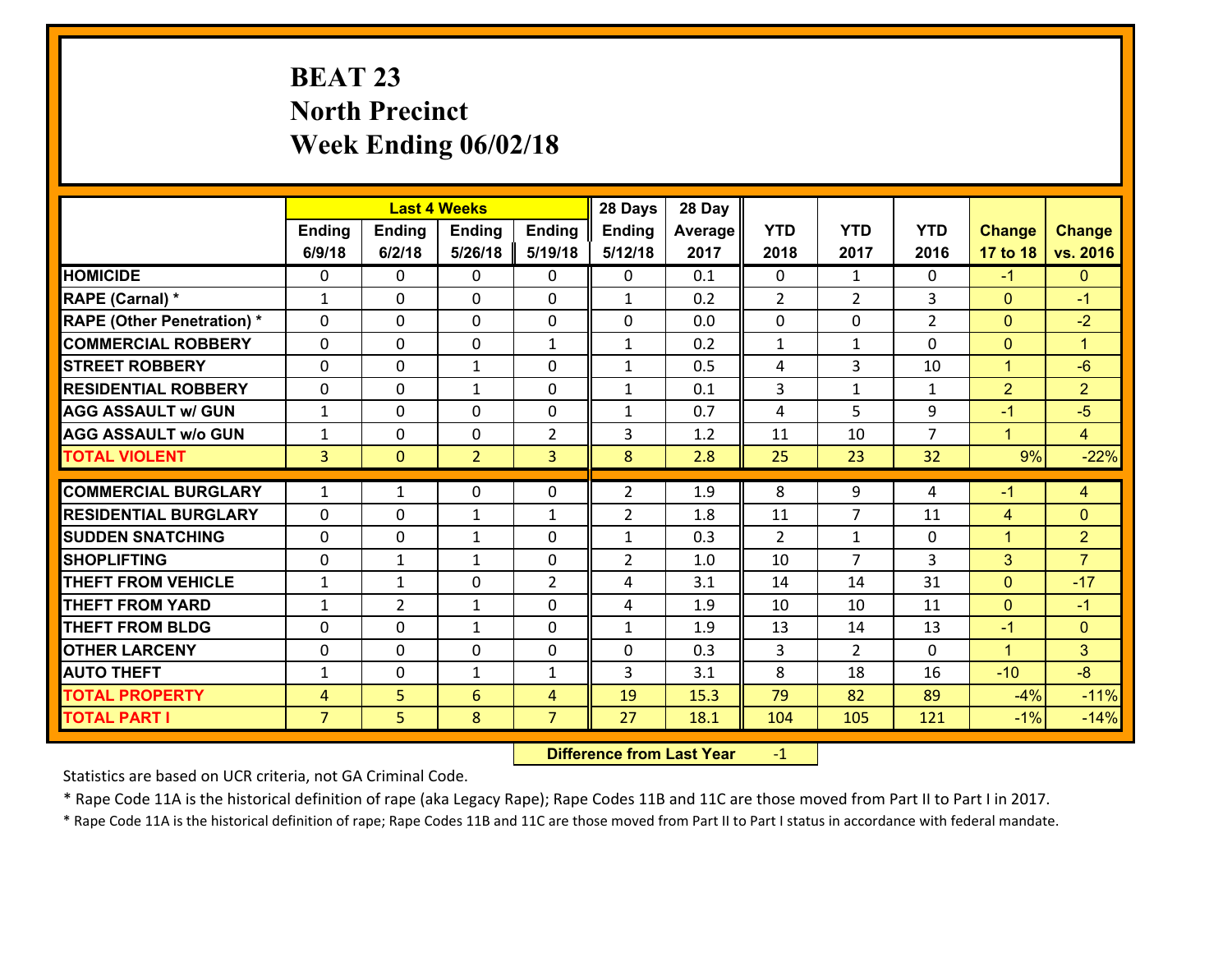# **BEAT 24 North Precinct Week Ending 06/02/18**

|                                   |                |                | <b>Last 4 Weeks</b> |                | 28 Days        | 28 Day  |                |                |              |                |                |
|-----------------------------------|----------------|----------------|---------------------|----------------|----------------|---------|----------------|----------------|--------------|----------------|----------------|
|                                   | Ending         | <b>Ending</b>  | Ending              | <b>Ending</b>  | <b>Ending</b>  | Average | <b>YTD</b>     | <b>YTD</b>     | <b>YTD</b>   | <b>Change</b>  | <b>Change</b>  |
|                                   | 6/9/18         | 6/2/18         | 5/26/18             | 5/19/18        | 5/12/18        | 2017    | 2018           | 2017           | 2016         | 17 to 18       | vs. 2016       |
| <b>HOMICIDE</b>                   | $\Omega$       | 0              | $\mathbf{0}$        | 0              | $\mathbf{0}$   | 0.1     | $\Omega$       | $\Omega$       | $\Omega$     | $\mathbf{0}$   | $\mathbf{0}$   |
| RAPE (Carnal) *                   | $\Omega$       | 0              | $\mathbf 0$         | $\Omega$       | 0              | 0.1     | $\mathbf{0}$   | $\Omega$       | $\Omega$     | $\mathbf{0}$   | $\mathbf{0}$   |
| <b>RAPE (Other Penetration) *</b> | $\Omega$       | 0              | $\mathbf 0$         | $\Omega$       | $\Omega$       | 0.0     | $\Omega$       | $\Omega$       | $\Omega$     | $\mathbf{0}$   | $\mathbf{0}$   |
| <b>COMMERCIAL ROBBERY</b>         | 0              | 0              | $\mathbf 0$         | 0              | 0              | 0.4     | 0              | $\mathbf 1$    | $\Omega$     | $-1$           | $\mathbf{0}$   |
| <b>STREET ROBBERY</b>             | $\Omega$       | 0              | $\mathbf{0}$        | $\Omega$       | $\Omega$       | 1.0     | 4              | 9              | 12           | $-5$           | $-8$           |
| <b>RESIDENTIAL ROBBERY</b>        | $\Omega$       | 0              | $\mathbf{0}$        | $\Omega$       | $\Omega$       | 0.0     | $\Omega$       | $\Omega$       | $\mathbf{1}$ | $\mathbf{0}$   | $-1$           |
| <b>AGG ASSAULT w/ GUN</b>         | $\Omega$       | $\Omega$       | $\mathbf 0$         | $\Omega$       | 0              | 0.4     | $\mathbf{1}$   | $\Omega$       | $\mathbf{1}$ | $\mathbf{1}$   | $\mathbf{0}$   |
| <b>AGG ASSAULT w/o GUN</b>        | $\Omega$       | 1              | $\mathbf 0$         | $\Omega$       | $\mathbf{1}$   | 0.4     | 3              | $\Omega$       | $\mathbf{1}$ | $\overline{3}$ | 2 <sup>1</sup> |
| <b>TOTAL VIOLENT</b>              | $\mathbf{0}$   | $\mathbf{1}$   | $\mathbf{0}$        | $\overline{0}$ | $\mathbf{1}$   | 2.3     | 8              | 10             | 15           | $-20%$         | $-47%$         |
| <b>COMMERCIAL BURGLARY</b>        | $\Omega$       |                |                     |                |                |         |                |                |              |                |                |
|                                   |                | 0              | $\mathbf{0}$        | 0              | $\Omega$       | 0.3     | $\mathbf{0}$   | $\mathbf{1}$   | 6            | $-1$           | $-6$           |
| <b>RESIDENTIAL BURGLARY</b>       | 0              | 0              | $\overline{2}$      | 0              | $\overline{2}$ | 1.2     | 4              | 5              | 8            | $-1$           | $-4$           |
| <b>SUDDEN SNATCHING</b>           | 0              | 0              | $\mathbf{1}$        | 0              | $\mathbf{1}$   | 0.2     | 3              | $\mathbf{1}$   | 3            | $\overline{2}$ | $\mathbf{0}$   |
| <b>SHOPLIFTING</b>                | $\overline{2}$ | 1              | $\mathbf{0}$        | $\Omega$       | 3              | 4.2     | 51             | 31             | 21           | 20             | 30             |
|                                   |                |                |                     |                |                |         |                |                |              |                | $-28$          |
| <b>THEFT FROM VEHICLE</b>         | $\overline{2}$ | 1              | $\mathbf{0}$        | $\Omega$       | 3              | 7.9     | 12             | 54             | 40           | $-42$          |                |
| <b>THEFT FROM YARD</b>            | $\mathbf{1}$   | 1              | $\mathbf 0$         | $\mathbf{1}$   | 3              | 2.8     | 11             | 20             | 22           | $-9$           | $-11$          |
| <b>THEFT FROM BLDG</b>            | $\overline{2}$ | 0              | 0                   | 3              | 5              | 1.2     | 14             | $\overline{7}$ | 16           | $\overline{7}$ | $-2$           |
| <b>OTHER LARCENY</b>              | 0              | 0              | $\mathbf 0$         | 0              | 0              | 0.9     | $\overline{2}$ | $\mathbf{1}$   | 3            | $\mathbf{1}$   | $-1$           |
| <b>AUTO THEFT</b>                 | $\overline{3}$ | 0              | $\mathbf{1}$        | 0              | 4              | 2.4     | 5              | 21             | 20           | $-16$          | $-15$          |
| <b>TOTAL PROPERTY</b>             | 10             | $\overline{3}$ | $\overline{4}$      | $\overline{4}$ | 21             | 21.2    | 102            | 141            | 139          | $-28%$         | $-27%$         |

 **Difference from Last Year**r -41

Statistics are based on UCR criteria, not GA Criminal Code.

\* Rape Code 11A is the historical definition of rape (aka Legacy Rape); Rape Codes 11B and 11C are those moved from Part II to Part I in 2017.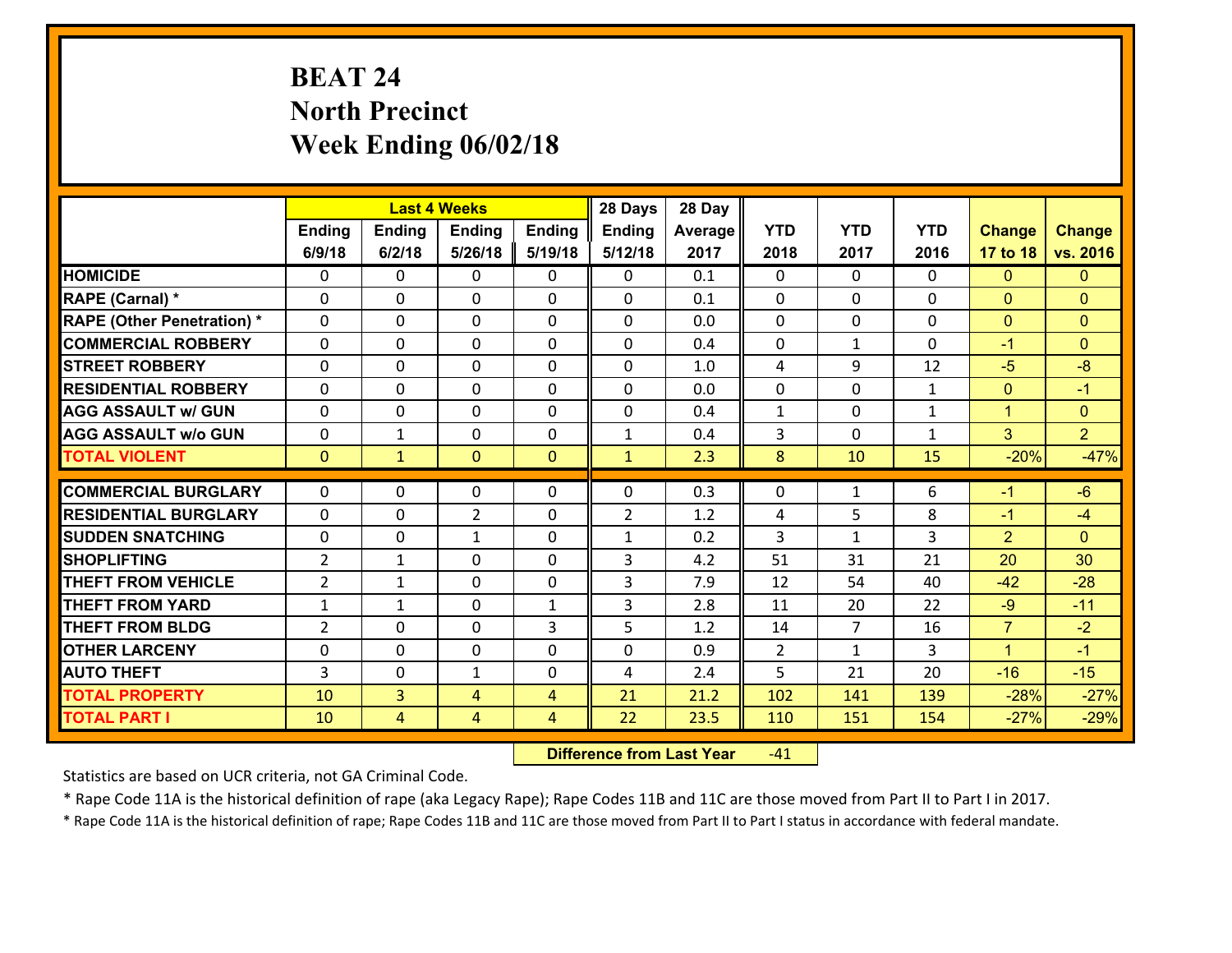# **BEAT 25 North Precinct Week Ending 06/02/18**

|                                              |                              |                              | <b>Last 4 Weeks</b> |                | 28 Days        | 28 Day     |                |                |              |                  |                      |
|----------------------------------------------|------------------------------|------------------------------|---------------------|----------------|----------------|------------|----------------|----------------|--------------|------------------|----------------------|
|                                              | Ending                       | <b>Ending</b>                | Ending              | <b>Ending</b>  | <b>Ending</b>  | Average    | <b>YTD</b>     | <b>YTD</b>     | <b>YTD</b>   | <b>Change</b>    | <b>Change</b>        |
|                                              | 6/9/18                       | 6/2/18                       | 5/26/18             | 5/19/18        | 5/12/18        | 2017       | 2018           | 2017           | 2016         | 17 to 18         | vs. 2016             |
| <b>HOMICIDE</b>                              | $\Omega$                     | 0                            | 0                   | 0              | 0              | 0.0        | $\Omega$       | $\Omega$       | $\Omega$     | $\mathbf{0}$     | $\mathbf{0}$         |
| RAPE (Carnal) *                              | 0                            | 0                            | $\mathbf{0}$        | 0              | 0              | 0.0        | $\mathbf{1}$   | $\mathbf{1}$   | $\Omega$     | $\mathbf{0}$     | $\overline{1}$       |
| <b>RAPE (Other Penetration) *</b>            | $\Omega$                     | 0                            | $\mathbf{0}$        | $\mathbf{1}$   | $\mathbf{1}$   | 0.0        | $\mathbf{1}$   | $\Omega$       | $\Omega$     | $\mathbf{1}$     | $\blacktriangleleft$ |
| <b>COMMERCIAL ROBBERY</b>                    | 0                            | 0                            | 0                   | $\Omega$       | $\Omega$       | 0.0        | 0              | $\mathbf{1}$   | $\Omega$     | $-1$             | $\mathbf{0}$         |
| <b>STREET ROBBERY</b>                        | $\Omega$                     | 0                            | $\mathbf{1}$        | $\Omega$       | $\mathbf{1}$   | 0.0        | $\overline{7}$ | 13             | 10           | $-6$             | $-3$                 |
| <b>RESIDENTIAL ROBBERY</b>                   | $\Omega$                     | $\Omega$                     | $\mathbf 0$         | $\Omega$       | 0              | 0.0        | $\mathbf 0$    | $\Omega$       | 0            | $\mathbf{0}$     | $\mathbf{0}$         |
| <b>AGG ASSAULT w/ GUN</b>                    | $\Omega$                     | 0                            | $\mathbf 0$         | $\Omega$       | 0              | 0.0        | $\mathbf{1}$   | $\mathbf{1}$   | 0            | $\mathbf{0}$     | $\mathbf{1}$         |
| <b>AGG ASSAULT w/o GUN</b>                   | 0                            | 0                            | $\mathbf 0$         | 0              | $\mathbf 0$    | 0.0        | 3              | $\mathbf{1}$   | $\mathbf{1}$ | $\overline{2}$   | 2 <sup>1</sup>       |
| <b>TOTAL VIOLENT</b>                         | $\mathbf{0}$                 | $\overline{0}$               | $\mathbf{1}$        | $\mathbf{1}$   | $\overline{2}$ | 0.0        | 13             | 17             | 11           | $-24%$           | 18%                  |
| <b>COMMERCIAL BURGLARY</b>                   | $\Omega$                     | 0                            | $\mathbf{0}$        | 0              | $\Omega$       | 0.0        | 0              | $\overline{2}$ | 3            | $-2$             | $-3$                 |
| <b>RESIDENTIAL BURGLARY</b>                  | $\Omega$                     | 0                            | $\mathbf{1}$        | $\Omega$       | $\mathbf{1}$   | 0.0        | 1              | $\overline{2}$ | 3            | $-1$             | $-2$                 |
|                                              |                              |                              |                     |                |                |            |                |                |              |                  |                      |
|                                              |                              |                              |                     |                |                |            |                |                |              |                  |                      |
| <b>SUDDEN SNATCHING</b>                      | 0                            | 0                            | 0                   | $\Omega$       | 0              | 0.0        | 0              | $\mathbf{1}$   | 3            | $-1$             | $-3$                 |
| <b>SHOPLIFTING</b>                           | $\Omega$                     | $\Omega$                     | $\mathbf 0$         | $\Omega$       | 0              | 0.0        | 4              | 15             | 12           | $-11$            | $-8$                 |
| <b>THEFT FROM VEHICLE</b>                    | $\Omega$                     | 0                            | $\mathbf 0$         | $\overline{2}$ | $\overline{2}$ | 0.0        | 17             | 39             | 66           | $-22$            | $-49$                |
| <b>THEFT FROM YARD</b>                       | 0                            | 1                            | $\mathbf 0$         | $\mathbf{1}$   | $\overline{2}$ | 0.0        | 12             | 33             | 19           | $-21$            | $-7$                 |
| <b>THEFT FROM BLDG</b>                       | 0                            | 0                            | $\mathbf 0$         | 0              | 0              | 0.0        | 9              | 24             | 16           | $-15$            | $-7$                 |
| <b>OTHER LARCENY</b>                         | $\mathbf 0$                  | 0                            | $\mathbf 0$         | 0              | 0              | 0.0        | 4              | 6              | 4            | $-2$             | $\overline{0}$       |
| <b>AUTO THEFT</b>                            | 0                            | 0                            | $\overline{2}$      | $\mathbf{1}$   | 3              | 0.0        | 8              | 11             | 8            | $-3$             | $\overline{0}$       |
| <b>TOTAL PROPERTY</b><br><b>TOTAL PART I</b> | $\mathbf{0}$<br>$\mathbf{0}$ | $\mathbf{1}$<br>$\mathbf{1}$ | $\overline{3}$<br>4 | 4<br>5         | 8<br>10        | 0.0<br>0.0 | 55<br>68       | 133<br>150     | 134<br>145   | $-59%$<br>$-55%$ | $-59%$<br>$-53%$     |

 **Difference from Last Year**r -82

Statistics are based on UCR criteria, not GA Criminal Code.

\* Rape Code 11A is the historical definition of rape (aka Legacy Rape); Rape Codes 11B and 11C are those moved from Part II to Part I in 2017.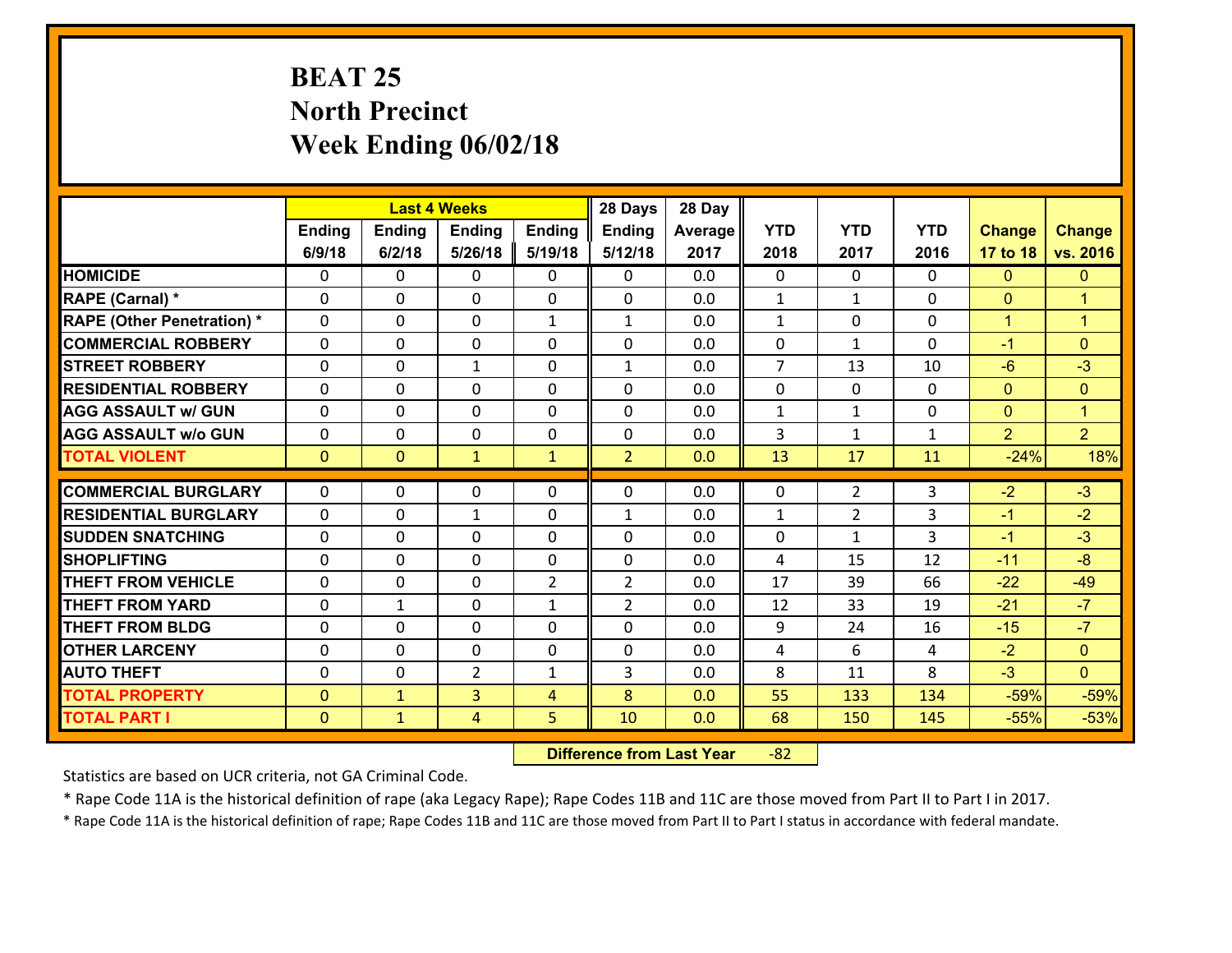# **BEAT 26 North Precinct Week Ending 06/02/18**

|                                               |                |                | <b>Last 4 Weeks</b> |                | 28 Days        | 28 Day  |                |                |              |                |                      |
|-----------------------------------------------|----------------|----------------|---------------------|----------------|----------------|---------|----------------|----------------|--------------|----------------|----------------------|
|                                               | Ending         | <b>Ending</b>  | <b>Ending</b>       | Ending         | <b>Ending</b>  | Average | <b>YTD</b>     | <b>YTD</b>     | <b>YTD</b>   | <b>Change</b>  | <b>Change</b>        |
|                                               | 6/9/18         | 6/2/18         | 5/26/18             | 5/19/18        | 5/12/18        | 2017    | 2018           | 2017           | 2016         | 17 to 18       | vs. 2016             |
| <b>HOMICIDE</b>                               | $\Omega$       | 0              | $\Omega$            | 0              | $\Omega$       | 0.0     | $\Omega$       | $\Omega$       | 0            | $\mathbf{0}$   | $\mathbf{0}$         |
| RAPE (Carnal) *                               | $\mathbf{1}$   | 0              | $\mathbf{0}$        | 0              | $\mathbf{1}$   | 0.1     | 2              | $\mathbf{1}$   | $\mathbf{1}$ | $\mathbf{1}$   | $\blacktriangleleft$ |
| <b>RAPE (Other Penetration) *</b>             | $\Omega$       | 0              | $\mathbf{0}$        | $\Omega$       | $\Omega$       | 0.1     | $\Omega$       | $\mathbf 1$    | $\mathbf{1}$ | $-1$           | $-1$                 |
| <b>COMMERCIAL ROBBERY</b>                     | 0              | 0              | 0                   | 0              | 0              | 0.2     | $\mathbf{0}$   | 0              | $\Omega$     | $\mathbf{0}$   | $\mathbf{0}$         |
| <b>STREET ROBBERY</b>                         | $\Omega$       | 0              | $\mathbf 0$         | 0              | 0              | 0.6     | $\overline{7}$ | $\overline{3}$ | 8            | $\overline{4}$ | $-1$                 |
| <b>RESIDENTIAL ROBBERY</b>                    | $\Omega$       | $\Omega$       | $\mathbf 0$         | $\Omega$       | 0              | 0.0     | $\Omega$       | $\Omega$       | $\Omega$     | $\mathbf{0}$   | $\mathbf{0}$         |
| <b>AGG ASSAULT w/ GUN</b>                     | $\Omega$       | 0              | $\mathbf 0$         | 0              | 0              | 0.2     | $\mathbf 0$    | $\mathbf{1}$   | $\mathbf{1}$ | $-1$           | $-1$                 |
| <b>AGG ASSAULT w/o GUN</b>                    | 0              | 0              | $\overline{2}$      | 0              | $\overline{2}$ | 0.5     | 10             | 3              | 5            | $\overline{7}$ | 5                    |
| <b>TOTAL VIOLENT</b>                          | $\mathbf{1}$   | $\overline{0}$ | $\overline{2}$      | $\mathbf{0}$   | $\overline{3}$ | 1.6     | 19             | 9              | 16           | 111%           | 19%                  |
| <b>COMMERCIAL BURGLARY</b>                    | $\Omega$       | 0              | $\mathbf{0}$        | $\Omega$       | $\Omega$       | 0.7     | $\mathbf{1}$   | 6              | 2            | $-5$           | $-1$                 |
|                                               |                |                |                     |                |                |         |                |                |              |                | $-5$                 |
| <b>RESIDENTIAL BURGLARY</b>                   | 0              | 0              | $\mathbf 0$         | 0              | 0              | 0.0     | 0              | $\mathbf 1$    | 5            | $-1$           |                      |
| <b>SUDDEN SNATCHING</b><br><b>SHOPLIFTING</b> | 0              | 0              | $\mathbf 0$         | 0              | 0<br>3         | 0.5     | 4              | 12<br>17       | 5<br>17      | $-8$<br>$-5$   | $-1$<br>$-5$         |
|                                               | $\mathbf{1}$   | 0              | 1                   | $\mathbf{1}$   |                | 2.0     | 12             |                |              |                |                      |
| <b>THEFT FROM VEHICLE</b>                     | $\Omega$       | $\overline{2}$ | $\mathbf 0$         | 0              | $\overline{2}$ | 3.3     | 9              | 23             | 48           | $-14$          | $-39$                |
| <b>THEFT FROM YARD</b>                        | $\mathbf 0$    | $\mathbf{1}$   | $\mathbf 0$         | $\mathbf{1}$   | $\overline{2}$ | 2.2     | 9              | 19             | 17           | $-10$          | $-8$                 |
| <b>THEFT FROM BLDG</b>                        | $\overline{2}$ | 0              | 1                   | 0              | 3              | 2.5     | 17             | 32             | 33           | $-15$          | $-16$                |
| <b>OTHER LARCENY</b>                          | 0              | 0              | $\mathbf 0$         | 0              | 0              | 0.3     | $\overline{2}$ | $\overline{2}$ | 3            | $\mathbf{0}$   | $-1$                 |
| <b>AUTO THEFT</b>                             | 0              | 0              | $\mathbf{1}$        | 2              | 3              | 1.3     | 9              | 5              | 13           | $\overline{4}$ | $-4$                 |
| <b>TOTAL PROPERTY</b>                         | $\overline{3}$ | 3              | $\overline{3}$      | 4              | 13             | 12.7    | 63             | 117            | 143          | $-46%$         | $-56%$               |
| <b>TOTAL PART I</b>                           | $\overline{4}$ | $\overline{3}$ | 5                   | $\overline{4}$ | 16             | 14.3    | 82             | 126            | 159          | $-35%$         | $-48%$               |

 **Difference from Last Year**r -44

Statistics are based on UCR criteria, not GA Criminal Code.

\* Rape Code 11A is the historical definition of rape (aka Legacy Rape); Rape Codes 11B and 11C are those moved from Part II to Part I in 2017.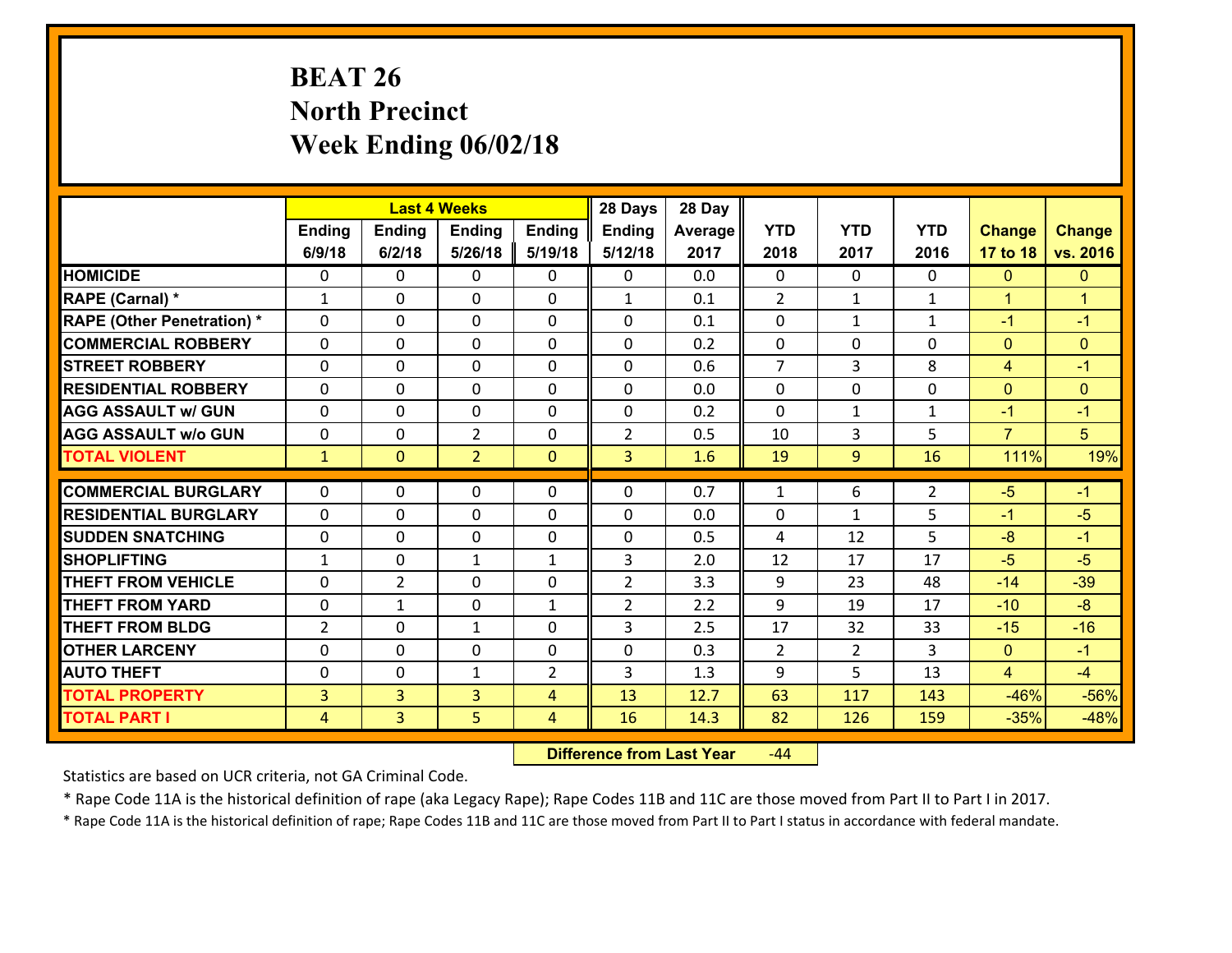# **BEAT 27 North Precinct Week Ending 06/02/18**

|                                   |                |                | <b>Last 4 Weeks</b> |                | 28 Days        | 28 Day  |                |                |                |                |                      |
|-----------------------------------|----------------|----------------|---------------------|----------------|----------------|---------|----------------|----------------|----------------|----------------|----------------------|
|                                   | Ending         | <b>Ending</b>  | <b>Ending</b>       | Ending         | <b>Ending</b>  | Average | <b>YTD</b>     | <b>YTD</b>     | <b>YTD</b>     | <b>Change</b>  | <b>Change</b>        |
|                                   | 6/9/18         | 6/2/18         | 5/26/18             | 5/19/18        | 5/12/18        | 2017    | 2018           | 2017           | 2016           | 17 to 18       | vs. 2016             |
| <b>HOMICIDE</b>                   | $\Omega$       | 0              | $\Omega$            | 0              | $\Omega$       | 0.2     | $\Omega$       | $\overline{2}$ | $\Omega$       | $-2$           | $\mathbf{0}$         |
| RAPE (Carnal) *                   | 0              | 0              | $\mathbf{0}$        | 0              | 0              | 0.6     | $\mathbf{0}$   | 4              | 0              | $-4$           | $\mathbf{0}$         |
| <b>RAPE (Other Penetration) *</b> | $\Omega$       | 0              | $\mathbf{0}$        | $\Omega$       | 0              | 0.2     | $\mathbf{1}$   | $\overline{2}$ | $\Omega$       | $-1$           | $\blacktriangleleft$ |
| <b>COMMERCIAL ROBBERY</b>         | 0              | 0              | 0                   | 0              | 0              | 0.0     | $\overline{2}$ | 0              | 0              | $\overline{2}$ | $\overline{2}$       |
| <b>STREET ROBBERY</b>             | $\Omega$       | 0              | $\mathbf 0$         | 0              | 0              | 1.0     | $\mathbf{3}$   | 4              | 9              | $-1$           | $-6$                 |
| <b>RESIDENTIAL ROBBERY</b>        | $\Omega$       | $\Omega$       | $\mathbf 0$         | $\mathbf{1}$   | $\mathbf{1}$   | 0.0     | $\mathbf{1}$   | 0              | $\mathbf{1}$   | $\mathbf{1}$   | $\overline{0}$       |
| <b>AGG ASSAULT w/ GUN</b>         | $\Omega$       | 1              | $\mathbf{1}$        | 0              | $\overline{2}$ | 0.5     | 4              | 3              | $\overline{2}$ | $\mathbf{1}$   | $\overline{2}$       |
| <b>AGG ASSAULT w/o GUN</b>        | 0              | 0              | $\overline{2}$      | $\mathbf 0$    | $\overline{2}$ | 2.1     | 4              | 6              | 5              | $-2$           | $-1$                 |
| <b>TOTAL VIOLENT</b>              | $\mathbf{0}$   | $\mathbf{1}$   | $\overline{3}$      | $\mathbf{1}$   | 5              | 4.5     | 15             | 21             | 17             | $-29%$         | $-12%$               |
| <b>COMMERCIAL BURGLARY</b>        | $\Omega$       | 0              | 1                   | $\Omega$       | $\mathbf{1}$   | 0.3     | $\overline{2}$ | 3              | 1              | $-1$           | $\blacktriangleleft$ |
|                                   |                |                |                     |                |                |         |                |                |                |                |                      |
| <b>RESIDENTIAL BURGLARY</b>       | 0              | 0              | $\mathbf 0$         | 0              | 0              | 0.5     | 5              | 3              | 5              | $\overline{2}$ | $\mathbf{0}$         |
| <b>SUDDEN SNATCHING</b>           | 0              | 0              | $\mathbf 0$         | 0              | 0              | 2.2     | 4              | 10             | 13             | $-6$           | $-9$                 |
| <b>SHOPLIFTING</b>                | 4              | $\overline{2}$ | $\overline{2}$      | $\mathbf{1}$   | 9              | 1.6     | 22             | 11             | 15             | 11             | $\overline{7}$       |
| <b>THEFT FROM VEHICLE</b>         | 0              | $\overline{2}$ | $\mathbf 0$         | 0              | $\overline{2}$ | 3.9     | 9              | 26             | 36             | $-17$          | $-27$                |
| <b>THEFT FROM YARD</b>            | 0              | 0              | $\mathbf{1}$        | 0              | $\mathbf{1}$   | 1.5     | 9              | 8              | 5              | $\mathbf{1}$   | $\overline{4}$       |
| <b>THEFT FROM BLDG</b>            | 0              | 1              | $\overline{2}$      | $\overline{2}$ | 5              | 4.3     | 17             | 22             | 29             | $-5$           | $-12$                |
| <b>OTHER LARCENY</b>              | 0              | 0              | $\mathbf 0$         | 0              | 0              | 0.2     | $\mathbf 0$    | $\mathbf{1}$   | $\Omega$       | $-1$           | $\overline{0}$       |
| <b>AUTO THEFT</b>                 | $\mathbf{0}$   | 0              | $\mathbf{0}$        | 2              | $\overline{2}$ | 1.1     | $\overline{7}$ | 6              | 12             | $\mathbf{1}$   | $-5$                 |
| <b>TOTAL PROPERTY</b>             | $\overline{4}$ | 5              | 6                   | 5              | 20             | 15.7    | 75             | 90             | 116            | $-17%$         | $-35%$               |
| <b>TOTAL PART I</b>               | $\overline{4}$ | 6              | 9                   | 6              | 25             | 20.3    | 90             | 111            | 133            | $-19%$         | $-32%$               |

 **Difference from Last Year**r -21

Statistics are based on UCR criteria, not GA Criminal Code.

\* Rape Code 11A is the historical definition of rape (aka Legacy Rape); Rape Codes 11B and 11C are those moved from Part II to Part I in 2017.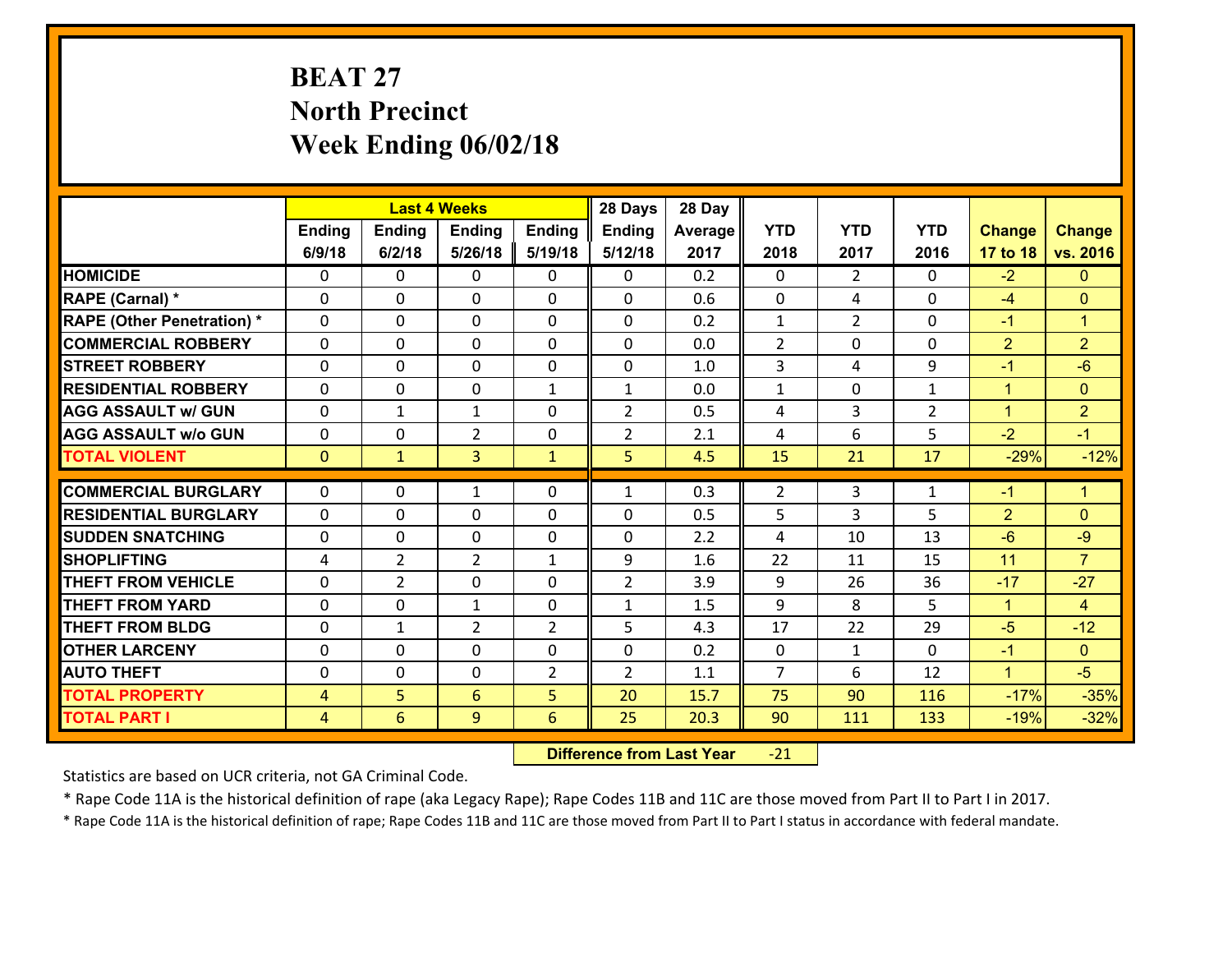

#### **COMPSTATCENTRAL PRECINCTWeek Ending 06/09/18**

**PRECINCT COMMANDER:**

**CAPT. BEN HERRON**



|                                                                                                  | Week<br><b>Ending</b>   | <b>Week</b><br><b>Ending</b> | Weekly<br>Avg   | 28-Day<br><b>Ending</b> | $28$ -Day<br><b>Ending</b>       | Avg<br>28-Day                            | <b>YTD</b>                            | <b>YTD</b>                                   | <b>YTD</b>      | <b>Change</b>        | <b>Change</b>        |
|--------------------------------------------------------------------------------------------------|-------------------------|------------------------------|-----------------|-------------------------|----------------------------------|------------------------------------------|---------------------------------------|----------------------------------------------|-----------------|----------------------|----------------------|
|                                                                                                  | 6/9/18                  | 6/2/18                       | 2017            | 6/9/18                  | 5/12/18                          | 2017                                     | 2018                                  | 2017                                         | 2016            | 17 to 18             | vs. 2016             |
| <b>HOMICIDE</b>                                                                                  | 0                       | 0                            | 0               | 0                       | 0                                | 1                                        | 0                                     | $\overline{2}$                               | 14              | $-2$                 | $-14$                |
| <b>RAPE (Carnal) *</b>                                                                           | $\mathbf 0$             | 1                            | $\mathbf{0}$    | 1                       | 1                                | 1                                        | 8                                     | 9                                            | $\overline{7}$  | -1                   | $\blacktriangleleft$ |
| <b>RAPE (Other Penetration) *</b>                                                                | $\mathbf 0$             | 1                            | $\mathbf{0}$    | 1                       | $\Omega$                         | 1                                        | $\bf 6$                               | $\overline{5}$                               | 3               | $\blacktriangleleft$ | 3                    |
| <b>COMMERCIAL ROBBERY</b>                                                                        | $\mathbf 0$             | $\Omega$                     | 0               | $\mathbf{0}$            | $\overline{2}$                   | $\overline{2}$                           | $\mathbf{3}$                          | 8                                            | 10              | $-5$                 | $-7$                 |
| <b>STREET ROBBERY</b>                                                                            | $\bf{0}$                | $\mathbf{1}$                 | $\overline{1}$  | $\overline{7}$          | 1                                | 5                                        | 20                                    | $\overline{26}$                              | 30              | $-6$                 | $-10$                |
| <b>RESIDENTIAL ROBBERY</b>                                                                       | $\mathbf 0$             | $\overline{2}$               | $\mathbf 0$     | $\overline{2}$          | $\Omega$                         | $\mathbf 1$                              | $\mathbf{3}$                          | 4                                            | 8               | $-1$                 | $-5$                 |
| <b>AGG ASSAULT w/ GUN</b>                                                                        | 0                       | $\overline{2}$               | $\overline{2}$  | 5                       | 6                                | $\overline{7}$                           | 25                                    | 41                                           | 28              | $-16$                | $-3$                 |
| <b>AGG ASSAULT W/o GUN</b>                                                                       |                         | $\overline{2}$               | $\overline{2}$  | 9                       | $\overline{5}$                   | 6                                        | 36                                    | $\overline{35}$                              | $\overline{23}$ | 1                    | $\overline{13}$      |
| <b>TOTAL VIOLENT</b>                                                                             | 1                       | $\overline{9}$               | $\overline{6}$  | $\overline{25}$         | 15                               | 23                                       | 101                                   | 130                                          | 123             | $-22%$               | $-18%$               |
| <b>COMMERCIAL BURGLARY</b>                                                                       | 0                       | 0                            | -1              | $\mathbf{0}$            | 1                                | 4                                        | 19                                    | 14                                           | $\overline{37}$ | 5                    | $-18$                |
| <b>RESIDENTIAL BURGLARY</b>                                                                      | 3                       | 6                            | 4               | 21                      | 15                               | 17                                       | 83                                    | 100                                          | 105             | $-17$                | $-22$                |
| <b>SUDDEN SNATCHING</b>                                                                          | $\mathbf{0}$            | $\overline{0}$               | $\mathbf 0$     | 1                       | $\overline{2}$                   | $\overline{2}$                           | 4                                     | $\overline{12}$                              | $\overline{11}$ | $-8$                 | $-7$                 |
| <b>SHOPLIFTING</b>                                                                               | 4                       | 3                            | 5               | 14                      | 14                               | 18                                       | 67                                    | 117                                          | 69              | $-50$                | $-2$                 |
| <b>THEFT FROM VEHICLE</b>                                                                        | $\overline{2}$          | $\overline{6}$               | 8               | 18                      | $\overline{22}$                  | $\overline{32}$                          | 133                                   | $\overline{207}$                             | 194             | $-74$                | $-61$                |
| <b>THEFT FROM YARD</b>                                                                           | $\overline{\mathbf{2}}$ | 6                            | $\overline{4}$  | $\overline{12}$         | $\overline{10}$                  | 16                                       | 63                                    | 106                                          | $\overline{84}$ | $-43$                | $-21$                |
| <b>THEFT FROM BLDG</b>                                                                           | $\overline{2}$          | 4                            | $\overline{4}$  | 10                      | 21                               | 16                                       | 80                                    | 79                                           | 123             | $\overline{1}$       | $-43$                |
| <b>OTHER LARCENY</b>                                                                             | 0                       | 0                            | 1               | 1                       | 10                               | 3                                        | 19                                    | 23                                           | 11              | $-4$                 | 8                    |
| <b>AUTO THEFT</b>                                                                                | 3                       | 5                            | 4               | 14                      | 17                               | 16                                       | 94                                    | 95                                           | 85              | $-1$                 | 9                    |
| <b>TOTAL PROPERTY</b>                                                                            | 16                      | 30                           | 31              | 91                      | 112                              | 124                                      | 562                                   | 753                                          | 719             | $-25%$               | $-22%$               |
| <b>TOTAL PART I</b>                                                                              | 17                      | 39                           | $\overline{37}$ | 116                     | 127                              | 147                                      | 663                                   | 883                                          | 842             | $-25%$               | $-21%$               |
| Statistics are based on UCR criteria, not GA Criminal Code, and are                              |                         |                              |                 |                         | <b>Difference from Last Year</b> |                                          | -220                                  |                                              |                 | <b>Last Week</b>     | <b>Year-to-Date</b>  |
| preliminary, based on RMS data at the time prepared, and are subject to change.                  |                         |                              |                 |                         |                                  | <b>At-Fault Police Vehicle Accidents</b> |                                       |                                              |                 | 0                    | 8                    |
| Cell Shading: white is within 0.6 standard deviation of the mean; red is above; green is below.  |                         |                              |                 |                         |                                  |                                          |                                       | <b>Not At-Fault Police Vehicle Accidents</b> |                 | $\Omega$             | $\overline{8}$       |
| * Code 11A is the pre-2016 definition of rape; Codes 11B and 11C are by federal mandate in 2016. |                         |                              |                 |                         |                                  |                                          | <b>Total Police Vehicle Accidents</b> |                                              |                 | $\mathbf 0$          | 16                   |
|                                                                                                  | Week                    | <b>Week</b>                  | Weekly          | 28-Day                  | 28-Day                           | Avg                                      |                                       |                                              |                 |                      |                      |
| <b>Citizen Initiated Calls</b>                                                                   | Ending                  | Ending                       | Avg             | <b>Ending</b>           | Ending                           | 28-Day                                   | <b>YTD</b>                            | <b>YTD</b>                                   | <b>YTD</b>      | <b>Change</b>        | <b>Change</b>        |
|                                                                                                  | 06/09/18                | 06/02/18                     | 2017            | 06/09/18                | 05/12/18                         | 2017                                     | 2018                                  | 2017                                         | 2016            | 17 to 18             | vs. 2016             |
| <b>Midnight Shift</b>                                                                            | 107                     | 126                          | 126             | 454                     | 441                              | 503                                      | 2357                                  | 2500                                         | 2539            | $-143$               | $-182$               |
| Day Shift                                                                                        | 299                     | $\overline{247}$             | 271             | 1021                    | 964                              | 1085                                     | 5546                                  | 5812                                         | 5891            | $-266$               | $-345$               |
| <b>Afternoon Shift</b>                                                                           | 243                     | 257                          | 294             | 1003                    | 1054                             | 1176                                     | 5473                                  | 6126                                         | 5988            | $-653$               | $-515$               |
| <b>TOTAL CITIZEN CFS</b>                                                                         | 649                     | 630                          | 691             | 2478                    | 2459                             | 2764                                     | 13376                                 | 14438                                        | 14418           | $-7.4%$              | $-7.2%$              |
| <b>53S ShotSpotter Calls</b>                                                                     | $\overline{2}$          | $\overline{3}$               | 9               | 9                       | 18                               | $\overline{37}$                          | 87                                    | 228                                          | 250             | $-141$               | $-163$               |
| Sig 53 Shots Fired Calls                                                                         | 10                      | $\overline{13}$              | 15              | 48                      | 42                               | 62                                       | $\overline{231}$                      | 394                                          | 396             | $-163$               | $-165$               |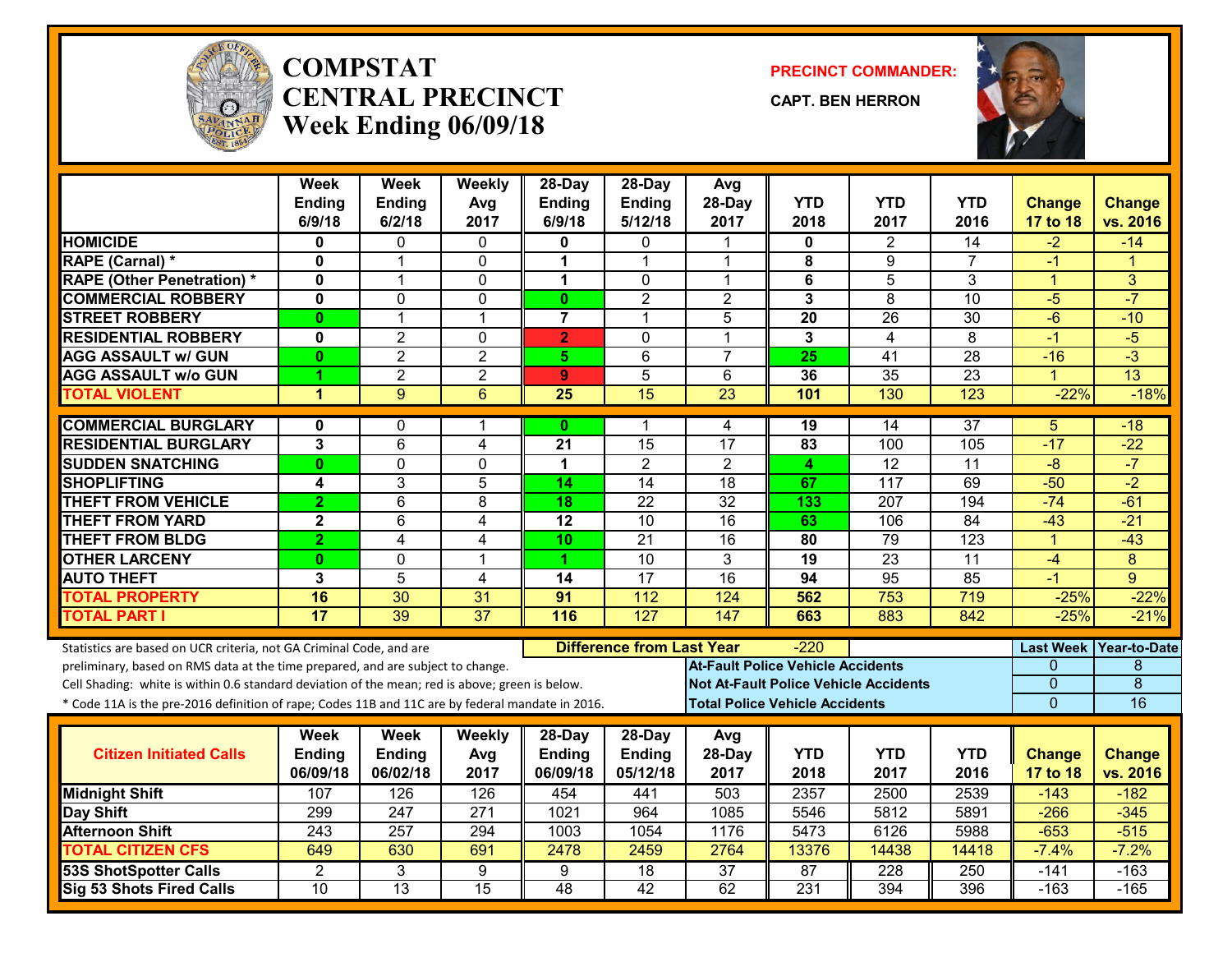# **BEAT 31 Central Precinct Week Ending 06/02/18**

|                                   |                |                | <b>Last 4 Weeks</b> |              | 28 Days        | 28 Day  |              |                |                |                |                      |
|-----------------------------------|----------------|----------------|---------------------|--------------|----------------|---------|--------------|----------------|----------------|----------------|----------------------|
|                                   | <b>Ending</b>  | Ending         | <b>Ending</b>       | Ending       | <b>Ending</b>  | Average | <b>YTD</b>   | <b>YTD</b>     | <b>YTD</b>     | <b>Change</b>  | <b>Change</b>        |
|                                   | 6/9/18         | 6/2/18         | 5/26/18             | 5/19/18      | 5/12/18        | 2017    | 2018         | 2017           | 2016           | 17 to 18       | vs. 2016             |
| <b>HOMICIDE</b>                   | $\Omega$       | 0              | $\Omega$            | 0            | $\Omega$       | 0.1     | 0            | $\Omega$       | $\overline{7}$ | $\mathbf{0}$   | $-7$                 |
| RAPE (Carnal) *                   | $\Omega$       | 0              | $\mathbf{0}$        | $\Omega$     | $\Omega$       | 0.2     | $\Omega$     | $\mathbf{1}$   | $\mathbf{1}$   | $-1$           | $-1$                 |
| <b>RAPE (Other Penetration) *</b> | 0              | 0              | $\mathbf 0$         | 0            | 0              | 0.3     | $\mathbf{1}$ | 3              | 0              | $-2$           | $\blacktriangleleft$ |
| <b>COMMERCIAL ROBBERY</b>         | 0              | 0              | $\mathbf 0$         | 0            | 0              | 0.0     | $\mathbf{1}$ | 0              | 0              | $\mathbf{1}$   | $\blacktriangleleft$ |
| <b>STREET ROBBERY</b>             | 0              | $\mathbf{1}$   | $\mathbf 0$         | 0            | $\mathbf{1}$   | 1.1     | 6            | 6              | 4              | $\mathbf{0}$   | $\overline{2}$       |
| <b>RESIDENTIAL ROBBERY</b>        | 0              | 0              | $\mathbf 0$         | $\mathbf{0}$ | 0              | 0.2     | 0            | $\overline{2}$ | $\overline{2}$ | $-2$           | $-2$                 |
| <b>AGG ASSAULT w/ GUN</b>         | 0              | 0              | 1                   | 0            | $\mathbf{1}$   | 1.0     | 3            | $\overline{7}$ | 4              | $-4$           | $-1$                 |
| <b>AGG ASSAULT w/o GUN</b>        | 0              | 0              | 0                   | $\mathbf{0}$ | 0              | 1.1     | 6            | 6              | 4              | $\mathbf{0}$   | $\overline{2}$       |
| <b>TOTAL VIOLENT</b>              | $\mathbf{0}$   | $\mathbf{1}$   | $\mathbf{1}$        | $\mathbf{0}$ | $\overline{2}$ | 3.8     | 17           | 25             | 22             | $-32%$         | $-23%$               |
| <b>COMMERCIAL BURGLARY</b>        | $\Omega$       | 0              | $\mathbf{0}$        | 0            | $\Omega$       | 0.5     | 6            | $\mathbf{1}$   | $\overline{7}$ | 5              | $-1$                 |
| <b>RESIDENTIAL BURGLARY</b>       | $\mathbf{0}$   | 0              | 4                   | 0            | 4              | 2.3     | 10           | 12             | 19             | $-2$           | $-9$                 |
| <b>SUDDEN SNATCHING</b>           | $\mathbf{1}$   | 0              | $\mathbf 0$         | 0            | $\mathbf{1}$   | 0.4     | $\mathbf{1}$ | $\mathbf{1}$   | $\overline{2}$ | $\mathbf{0}$   | $-1$                 |
| <b>SHOPLIFTING</b>                | 0              | 0              | $\mathbf 0$         | 0            | 0              | 1.5     | 0            | 9              | 9              | $-9$           | $-9$                 |
| <b>THEFT FROM VEHICLE</b>         | $\overline{2}$ | $\mathbf{1}$   | $\mathbf 0$         | 0            | 3              | 7.0     | 24           | 44             | 39             | $-20$          | $-15$                |
| <b>THEFT FROM YARD</b>            | 0              | 0              | 1                   | $\mathbf{1}$ | $\overline{2}$ | 4.9     | 14           | 29             | 22             | $-15$          | $-8$                 |
| <b>THEFT FROM BLDG</b>            | 0              | $\mathbf{1}$   | $\mathbf 0$         | $\mathbf{1}$ | $\overline{2}$ | 2.8     | 16           | 11             | 27             | 5 <sup>5</sup> | $-11$                |
| <b>OTHER LARCENY</b>              | 0              | 0              | $\mathbf 0$         | 0            | 0              | 0.7     | $\mathbf 0$  | 5              | $\mathbf{1}$   | $-5$           | $-1$                 |
| <b>AUTO THEFT</b>                 | 0              | 0              | $\mathbf 0$         | $\mathbf{1}$ | $\mathbf{1}$   | 3.0     | 8            | 23             | 18             | $-15$          | $-10$                |
| <b>TOTAL PROPERTY</b>             | $\overline{3}$ | $\overline{2}$ | 5                   | 3            | 13             | 22.9    | 79           | 135            | 144            | $-41%$         | $-45%$               |
| <b>TOTAL PART I</b>               | $\overline{3}$ | $\overline{3}$ | 6                   | 3            | 15             | 26.8    | 96           | 160            | 166            | $-40%$         | $-42%$               |

 **Difference from Last Year**r -64

Statistics are based on UCR criteria, not GA Criminal Code.

\* Rape Code 11A is the historical definition of rape (aka Legacy Rape); Rape Codes 11B and 11C are those moved from Part II to Part I in 2017.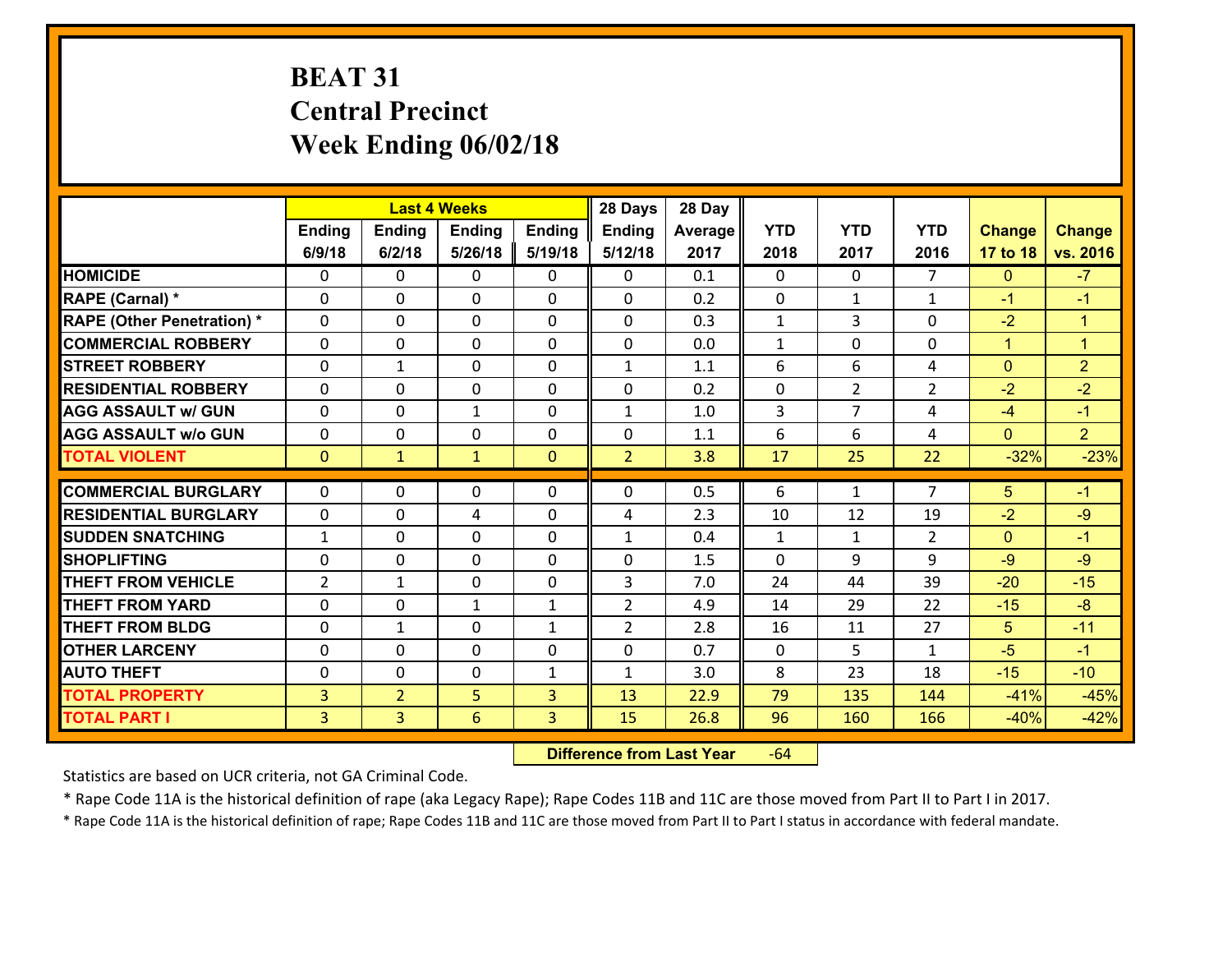# **BEAT 32 Central Precinct Week Ending 06/02/18**

|                                   |              |                 | <b>Last 4 Weeks</b> |              | 28 Days        | 28 Day  |                |                |                |                |                      |
|-----------------------------------|--------------|-----------------|---------------------|--------------|----------------|---------|----------------|----------------|----------------|----------------|----------------------|
|                                   | Ending       | <b>Ending</b>   | <b>Ending</b>       | Ending       | <b>Ending</b>  | Average | <b>YTD</b>     | <b>YTD</b>     | <b>YTD</b>     | <b>Change</b>  | <b>Change</b>        |
|                                   | 6/9/18       | 6/2/18          | 5/26/18             | 5/19/18      | 5/12/18        | 2017    | 2018           | 2017           | 2016           | 17 to 18       | vs. 2016             |
| <b>HOMICIDE</b>                   | 0            | 0               | $\mathbf{0}$        | 0            | $\mathbf{0}$   | 0.0     | $\mathbf 0$    | $\mathbf{0}$   | $\Omega$       | $\mathbf{0}$   | $\mathbf{0}$         |
| RAPE (Carnal) *                   | 0            | 0               | $\mathbf{0}$        | 0            | $\Omega$       | 0.4     | 1              | $\overline{2}$ | $\mathbf{1}$   | $-1$           | $\mathbf{0}$         |
| <b>RAPE (Other Penetration) *</b> | $\Omega$     | 0               | $\mathbf{1}$        | $\Omega$     | $\mathbf{1}$   | 0.2     | $\mathbf{1}$   | $\overline{2}$ | $\Omega$       | $-1$           | $\blacktriangleleft$ |
| <b>COMMERCIAL ROBBERY</b>         | $\Omega$     | $\Omega$        | $\mathbf 0$         | $\Omega$     | 0              | 0.5     | $\overline{2}$ | 3              | $\mathbf{1}$   | $-1$           | $\blacktriangleleft$ |
| <b>STREET ROBBERY</b>             | 0            | 0               | $\mathbf 0$         | 0            | 0              | 0.5     | $\mathbf{1}$   | $\overline{2}$ | 4              | $-1$           | $-3$                 |
| <b>RESIDENTIAL ROBBERY</b>        | 0            | 0               | $\mathbf 0$         | 0            | 0              | 0.0     | $\mathbf 0$    | 0              | 0              | $\overline{0}$ | $\mathbf{0}$         |
| <b>AGG ASSAULT w/ GUN</b>         | 0            | 0               | $\mathbf 0$         | 0            | 0              | 0.4     | $\overline{2}$ | $\overline{3}$ | $\mathbf{1}$   | $-1$           | $\mathbf{1}$         |
| <b>AGG ASSAULT w/o GUN</b>        | 0            | 0               | $\mathbf{1}$        | 0            | $\mathbf{1}$   | 0.5     | 3              | $\overline{3}$ | 3              | $\mathbf{0}$   | $\overline{0}$       |
| <b>TOTAL VIOLENT</b>              | $\mathbf{0}$ | $\overline{0}$  | $\overline{2}$      | $\mathbf{0}$ | $\overline{2}$ | 2.5     | 10             | 15             | 10             | $-33%$         | 0%                   |
| <b>COMMERCIAL BURGLARY</b>        | $\Omega$     |                 |                     |              |                |         |                |                | $\overline{7}$ |                | $-7$                 |
|                                   |              | 0               | 0                   | 0            | 0              | 0.3     | $\mathbf{0}$   | $\mathbf{1}$   |                | $-1$           |                      |
| <b>RESIDENTIAL BURGLARY</b>       | $\mathbf{1}$ | 0               | $\overline{2}$      | $\mathbf{1}$ | 4              | 2.1     | 11             | 4              | 15             | $\overline{7}$ | $-4$                 |
| <b>SUDDEN SNATCHING</b>           | $\Omega$     | $\Omega$        | $\mathbf 0$         | $\Omega$     | 0              | 0.2     | $\Omega$       | $\overline{2}$ | $\Omega$       | $-2$           | $\Omega$             |
| <b>SHOPLIFTING</b>                | $\mathbf{1}$ | $\overline{2}$  | 1                   | $\mathbf{1}$ | 5              | 3.8     | 27             | 19             | 13             | 8              | 14                   |
| <b>THEFT FROM VEHICLE</b>         | 1            | 1               | 1                   | $\mathbf{1}$ | 4              | 8.7     | 30             | 62             | 47             | $-32$          | $-17$                |
| <b>THEFT FROM YARD</b>            | $\mathbf{1}$ | $\overline{2}$  | 1                   | 0            | 4              | 2.8     | 17             | 25             | 9              | $-8$           | 8                    |
| <b>THEFT FROM BLDG</b>            | 0            | 1               | $\mathbf 0$         | $\mathbf{1}$ | $\overline{2}$ | 4.1     | 16             | 23             | 32             | $-7$           | $-16$                |
| <b>OTHER LARCENY</b>              | 0            | 0               | $\mathbf 0$         | 0            | 0              | 1.0     | 10             | 6              | 0              | $\overline{4}$ | 10                   |
| <b>AUTO THEFT</b>                 | $\mathbf{1}$ | 0               | 0                   | $\mathbf{1}$ | $\overline{2}$ | 2.3     | 14             | 16             | 13             | $-2$           | $\blacklozenge$      |
| <b>TOTAL PROPERTY</b>             | 5            | 6               | 5                   | 5            | 21             | 25.4    | 125            | 158            | 136            | $-21%$         | $-8%$                |
| <b>TOTAL PART I</b>               | 5            | $6\overline{6}$ | $\overline{7}$      | 5            | 23             | 27.8    | 135            | 173            | 146            | $-22%$         | $-8%$                |

 **Difference from Last Year**‐38

Statistics are based on UCR criteria, not GA Criminal Code.

\* Rape Code 11A is the historical definition of rape (aka Legacy Rape); Rape Codes 11B and 11C are those moved from Part II to Part I in 2017.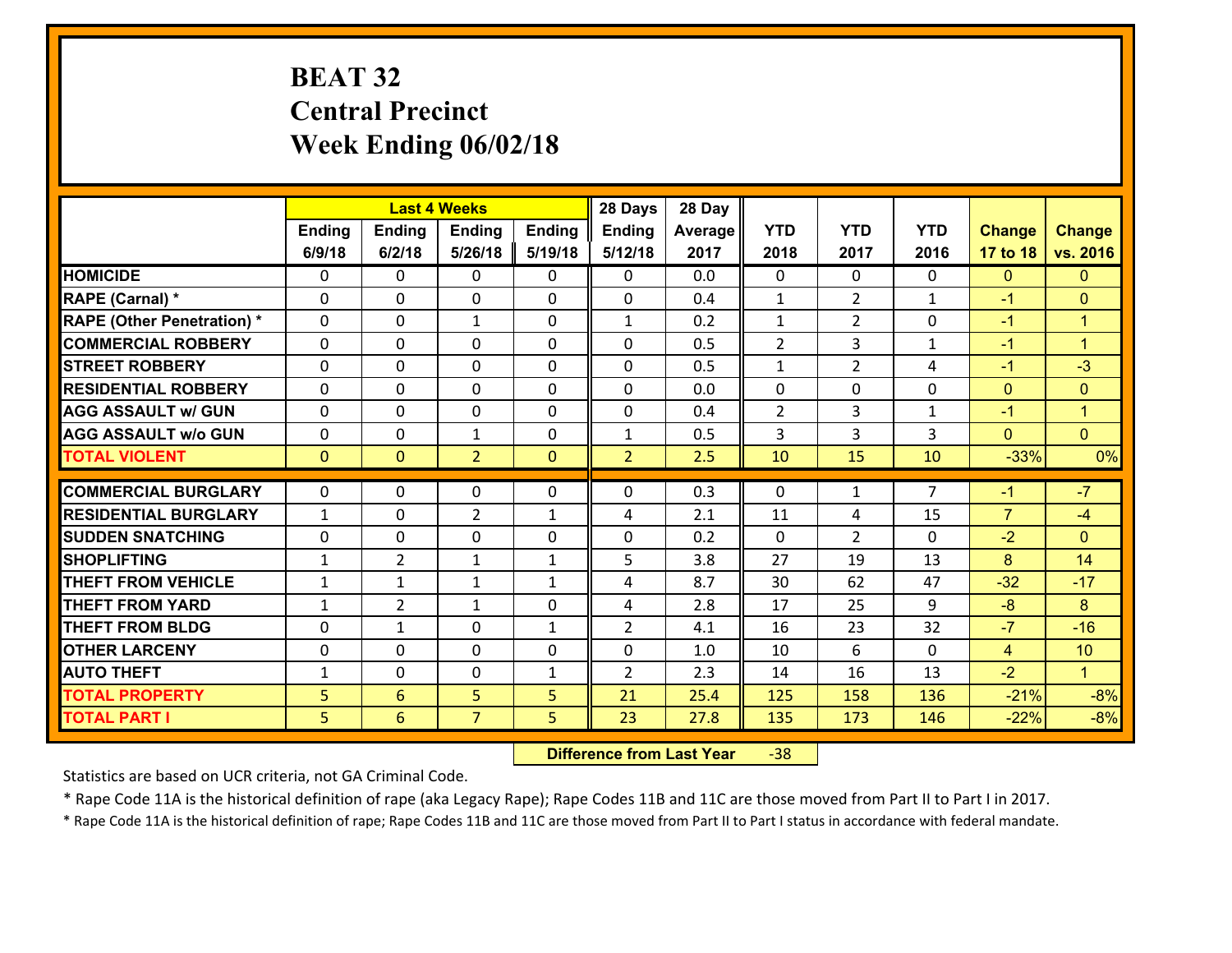# **BEAT 33 Central Precinct Week Ending 06/02/18**

|                                   |                |                | <b>Last 4 Weeks</b> |                | 28 Days        | 28 Day  |                |                |                |                |                      |
|-----------------------------------|----------------|----------------|---------------------|----------------|----------------|---------|----------------|----------------|----------------|----------------|----------------------|
|                                   | Ending         | <b>Ending</b>  | Ending              | <b>Ending</b>  | <b>Ending</b>  | Average | <b>YTD</b>     | <b>YTD</b>     | <b>YTD</b>     | <b>Change</b>  | <b>Change</b>        |
|                                   | 6/9/18         | 6/2/18         | 5/26/18             | 5/19/18        | 5/12/18        | 2017    | 2018           | 2017           | 2016           | 17 to 18       | vs. 2016             |
| <b>HOMICIDE</b>                   | $\Omega$       | 0              | $\mathbf{0}$        | 0              | $\mathbf{0}$   | 0.2     | $\Omega$       | $\mathbf{1}$   | 4              | $-1$           | $-4$                 |
| RAPE (Carnal) *                   | $\Omega$       | 0              | 1                   | $\Omega$       | $\mathbf{1}$   | 0.2     | $\mathbf{1}$   | $\mathbf{1}$   | $\overline{2}$ | $\mathbf{0}$   | $-1$                 |
| <b>RAPE (Other Penetration) *</b> | $\Omega$       | 0              | $\mathbf 0$         | $\Omega$       | 0              | 0.1     | $\mathbf{1}$   | $\Omega$       | $\mathbf{1}$   | $\mathbf{1}$   | $\mathbf{0}$         |
| <b>COMMERCIAL ROBBERY</b>         | 0              | 0              | $\mathbf 0$         | 0              | 0              | 0.5     | 0              | 4              | 3              | $-4$           | $-3$                 |
| <b>STREET ROBBERY</b>             | $\Omega$       | $\mathbf{1}$   | $\mathbf{1}$        | $\Omega$       | $\overline{2}$ | 1.5     | 8              | 9              | 11             | $-1$           | $-3$                 |
| <b>RESIDENTIAL ROBBERY</b>        | $\Omega$       | 0              | $\mathbf{0}$        | $\Omega$       | $\Omega$       | 0.1     | 0              | 0              | $\Omega$       | $\mathbf{0}$   | $\mathbf{0}$         |
| <b>AGG ASSAULT w/ GUN</b>         | $\Omega$       | $\Omega$       | $\mathbf 0$         | $\Omega$       | 0              | 1.4     | 5              | 10             | 4              | $-5$           | $\blacktriangleleft$ |
| <b>AGG ASSAULT w/o GUN</b>        | $\Omega$       | 0              | $\mathbf 0$         | $\Omega$       | $\mathbf 0$    | 1.1     | 3              | $\overline{7}$ | $\overline{7}$ | $-4$           | $-4$                 |
| <b>TOTAL VIOLENT</b>              | $\mathbf{0}$   | $\mathbf{1}$   | $\overline{2}$      | $\overline{0}$ | $\overline{3}$ | 4.9     | 18             | 32             | 32             | $-44%$         | $-44%$               |
|                                   |                |                |                     |                |                |         |                |                |                |                |                      |
| <b>COMMERCIAL BURGLARY</b>        | $\Omega$       | 0              | $\mathbf{0}$        | 0              | $\Omega$       | 0.6     | 4              | $\overline{2}$ | 10             | $\overline{2}$ | $-6$                 |
| <b>RESIDENTIAL BURGLARY</b>       | 0              | 0              | $\mathbf 0$         | 0              | 0              | 1.7     | 7              | 7              | 11             | $\mathbf{0}$   | $-4$                 |
| <b>SUDDEN SNATCHING</b>           | 0              | 0              | $\mathbf 0$         | 0              | 0              | 0.3     | $\overline{2}$ | $\overline{2}$ | $\overline{2}$ | $\mathbf{0}$   | $\mathbf{0}$         |
| <b>SHOPLIFTING</b>                | 0              | 0              | $\mathbf{0}$        | $\mathbf{1}$   | $\mathbf{1}$   | 5.4     | 11             | 58             | 16             | $-47$          | $-5$                 |
| <b>THEFT FROM VEHICLE</b>         | $\overline{2}$ | 0              | $\mathbf{0}$        | $\Omega$       | $\overline{2}$ | 5.6     | 21             | 51             | 33             | $-30$          | $-12$                |
| <b>THEFT FROM YARD</b>            | 0              | 1              | 1                   | $\Omega$       | $\overline{2}$ | 3.2     | 17             | 15             | 29             | $\overline{2}$ | $-12$                |
|                                   |                |                |                     |                |                |         |                |                |                |                |                      |
| <b>THEFT FROM BLDG</b>            | $\mathbf{0}$   | 0              | 1                   | 0              | $\mathbf{1}$   | 2.5     | 12             | 14             | 28             | $-2$           | $-16$                |
| <b>OTHER LARCENY</b>              | 0              | 0              | $\mathbf 0$         | 0              | 0              | 0.8     | 4              | 4              | 5              | $\overline{0}$ | $-1$                 |
| <b>AUTO THEFT</b>                 | 0              | $\overline{2}$ | $\overline{2}$      | 0              | 4              | 3.0     | 23             | 15             | 22             | 8              | $\mathbf{1}$         |
| <b>TOTAL PROPERTY</b>             | $\overline{2}$ | $\overline{3}$ | $\overline{4}$      | $\mathbf{1}$   | 10             | 23.1    | 101            | 168            | 156            | $-40%$         | $-35%$               |

 **Difference from Last Year**r -81

Statistics are based on UCR criteria, not GA Criminal Code.

\* Rape Code 11A is the historical definition of rape (aka Legacy Rape); Rape Codes 11B and 11C are those moved from Part II to Part I in 2017.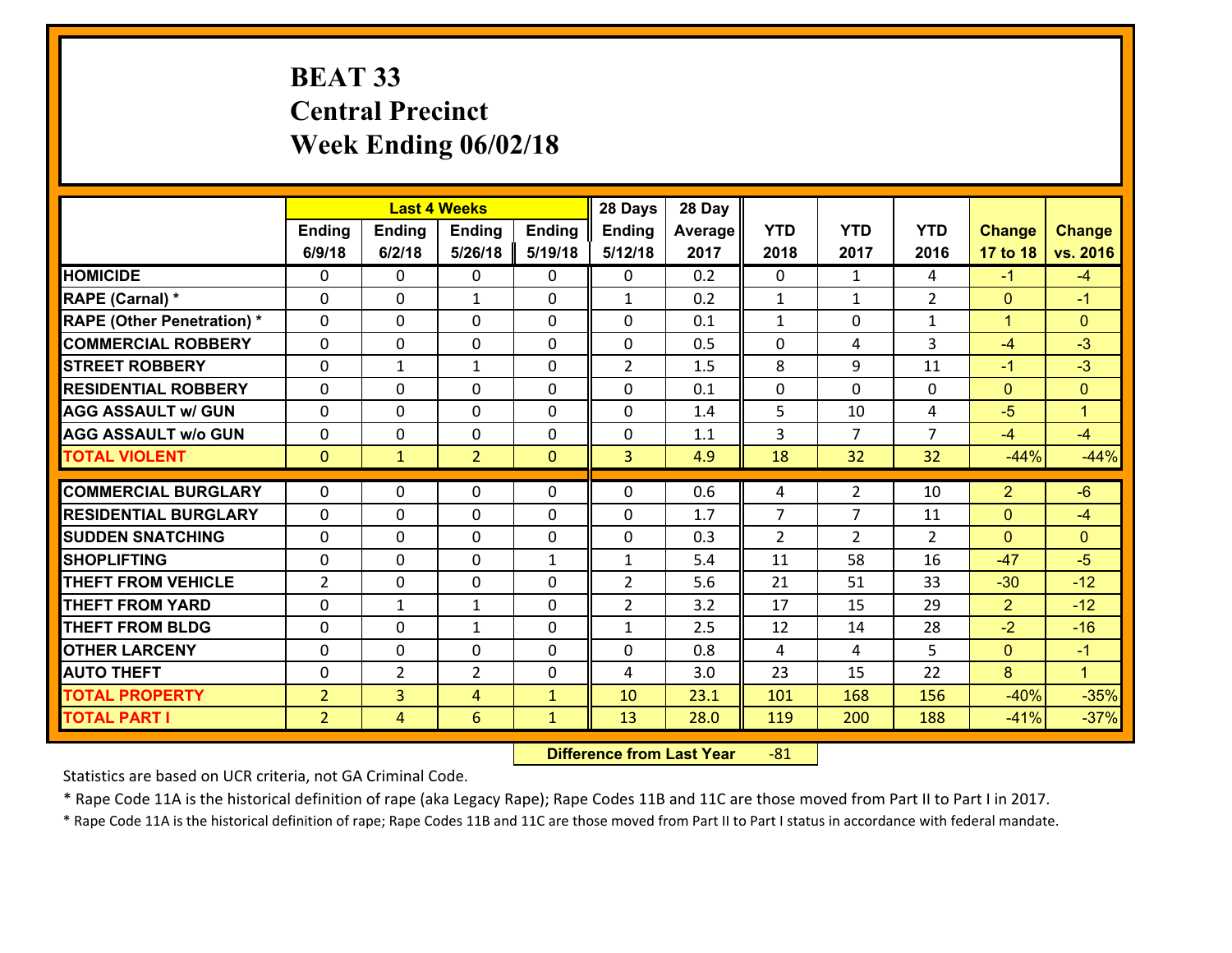# **BEAT 34 Central Precinct Week Ending 06/02/18**

|                                   |                |               | <b>Last 4 Weeks</b> |              | 28 Days       | 28 Day  |                  |                |                     |                |                              |
|-----------------------------------|----------------|---------------|---------------------|--------------|---------------|---------|------------------|----------------|---------------------|----------------|------------------------------|
|                                   | Ending         | <b>Ending</b> | <b>Ending</b>       | Ending       | <b>Ending</b> | Average | <b>YTD</b>       | <b>YTD</b>     | <b>YTD</b>          | <b>Change</b>  | <b>Change</b>                |
|                                   | 6/9/18         | 6/2/18        | 5/26/18             | 5/19/18      | 5/12/18       | 2017    | 2018             | 2017           | 2016                | 17 to 18       | vs. 2016                     |
| <b>HOMICIDE</b>                   | $\Omega$       | 0             | $\Omega$            | 0            | $\Omega$      | 0.3     | $\Omega$         | $\mathbf{1}$   | $\mathbf{1}$        | $-1$           | $-1$                         |
| RAPE (Carnal) *                   | 0              | 0             | $\mathbf{0}$        | 0            | $\Omega$      | 0.5     | 2                | 4              | $\Omega$            | $-2$           | $\overline{2}$               |
| <b>RAPE (Other Penetration) *</b> | $\Omega$       | 0             | $\mathbf{0}$        | $\Omega$     | $\Omega$      | 0.0     | $\Omega$         | $\Omega$       | $\mathbf{1}$        | $\mathbf{0}$   | $-1$                         |
| <b>COMMERCIAL ROBBERY</b>         | 0              | 0             | 0                   | 0            | 0             | 0.1     | $\mathbf{0}$     | 0              | $\overline{2}$      | $\mathbf{0}$   | $-2$                         |
| <b>STREET ROBBERY</b>             | $\overline{2}$ | $\mathbf 1$   | $\mathbf 0$         | 0            | 3             | 0.7     | $\overline{3}$   | $\overline{3}$ | $\overline{2}$      | $\overline{0}$ | $\mathbf{1}$                 |
| <b>RESIDENTIAL ROBBERY</b>        | $\Omega$       | 0             | $\mathbf 0$         | $\Omega$     | 0             | 0.3     | $\mathbf{1}$     | $\overline{2}$ | $\overline{2}$      | $-1$           | $-1$                         |
| <b>AGG ASSAULT w/ GUN</b>         | $\mathbf{1}$   | $\mathbf 1$   | $\mathbf{1}$        | 0            | 3             | 2.4     | 6                | 15             | 8                   | $-9$           | $-2$                         |
| <b>AGG ASSAULT w/o GUN</b>        | $\overline{2}$ | 3             | $\mathbf 0$         | $\mathbf{1}$ | 6             | 1.8     | 15               | 13             | 4                   | $\overline{2}$ | 11                           |
| <b>TOTAL VIOLENT</b>              | 5              | 5             | $\mathbf{1}$        | $\mathbf{1}$ | 12            | 6.1     | 27               | 38             | 20                  | $-29%$         | 35%                          |
| <b>COMMERCIAL BURGLARY</b>        | $\Omega$       | 0             | $\mathbf{0}$        | $\Omega$     | $\Omega$      | 0.4     | $\overline{2}$   | $\overline{2}$ | 3                   | $\Omega$       | $-1$                         |
|                                   |                |               |                     |              |               |         |                  |                |                     |                |                              |
| <b>RESIDENTIAL BURGLARY</b>       | 4              | 1             | $\mathbf 0$         | $\mathbf{1}$ | 6             | 5.4     | 31               | 41             | 23                  | $-10$          | 8                            |
| <b>SUDDEN SNATCHING</b>           | 0              | 0             | $\mathbf 0$         | 0            | 0             | 0.5     | $\mathbf 0$<br>3 | 4              | 3<br>$\overline{2}$ | $-4$           | $-3$<br>$\blacktriangleleft$ |
| <b>SHOPLIFTING</b>                | 0              | $\mathbf 1$   | $\mathbf 0$         | 0            | $\mathbf{1}$  | 2.8     |                  | $\overline{2}$ |                     | $\mathbf{1}$   |                              |
| <b>THEFT FROM VEHICLE</b>         | $\Omega$       | 0             | $\overline{2}$      | $\mathbf{1}$ | 3             | 3.3     | 18               | 20             | 21                  | $-2$           | $-3$                         |
| <b>THEFT FROM YARD</b>            | 0              | 0             | $\overline{2}$      | $\mathbf{1}$ | 3             | 1.6     | 6                | 8              | 10                  | $-2$           | $-4$                         |
| <b>THEFT FROM BLDG</b>            | 0              | 1             | 3                   | 0            | 4             | 2.3     | 16               | 6              | 11                  | 10             | 5                            |
| <b>OTHER LARCENY</b>              | $\mathbf{1}$   | 0             | 0                   | 0            | $\mathbf{1}$  | 0.2     | $\mathbf{1}$     | $\mathbf{1}$   | $\overline{2}$      | $\mathbf{0}$   | $-1$                         |
| <b>AUTO THEFT</b>                 | 0              | 0             | $\mathbf{1}$        | 0            | $\mathbf{1}$  | 3.2     | 13               | 20             | 17                  | $-7$           | $-4$                         |
| <b>TOTAL PROPERTY</b>             | 5              | 3             | 8                   | 3            | 19            | 19.7    | 90               | 104            | 92                  | $-13%$         | $-2%$                        |
| <b>TOTAL PART I</b>               | 10             | 8             | 9                   | 4            | 31            | 25.8    | 117              | 142            | 112                 | $-18%$         | 4%                           |

 **Difference from Last Year**‐25

Statistics are based on UCR criteria, not GA Criminal Code.

\* Rape Code 11A is the historical definition of rape (aka Legacy Rape); Rape Codes 11B and 11C are those moved from Part II to Part I in 2017.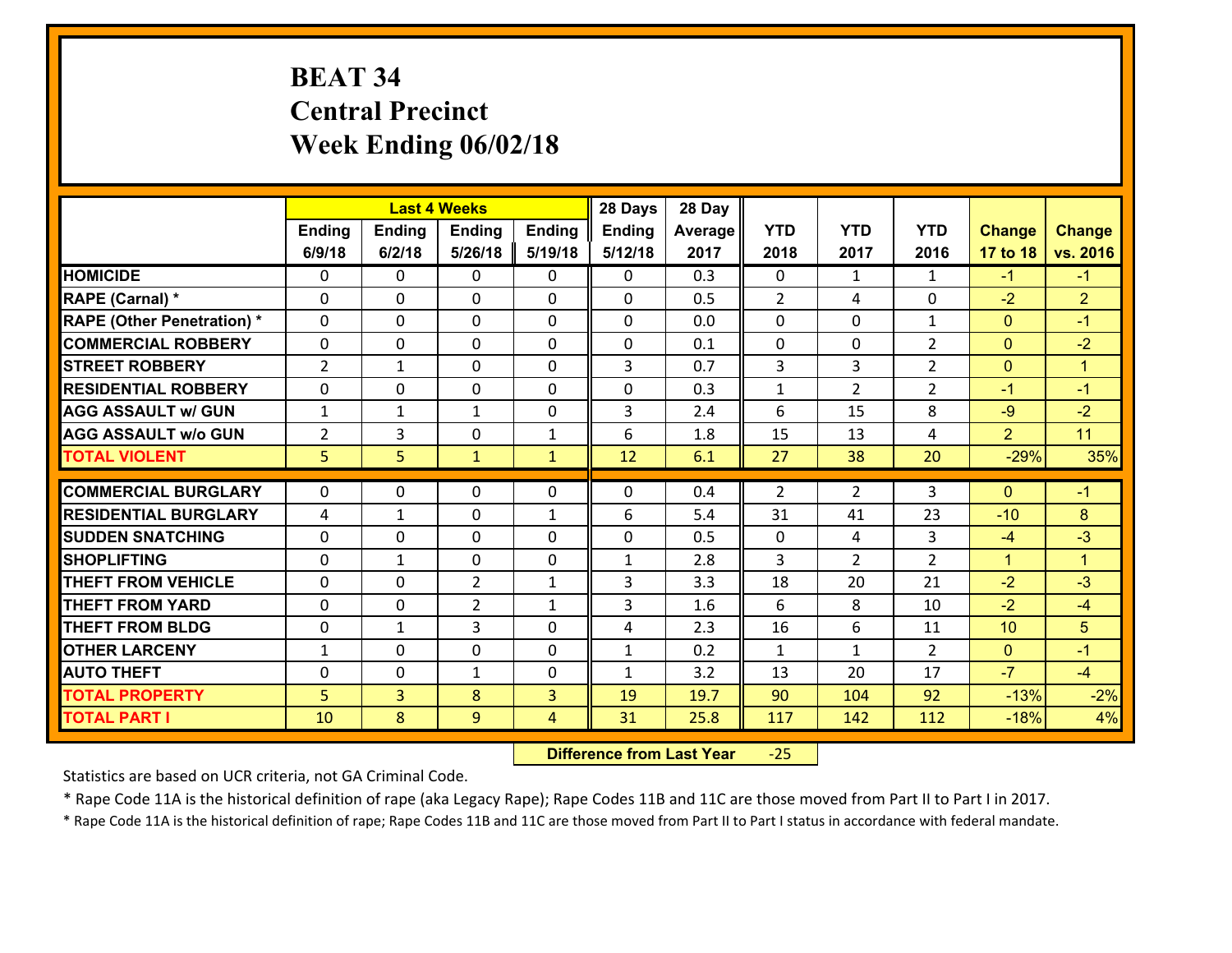## **BEAT 35 Central Precinct Week Ending 06/02/18**

|                                   |                 |                | <b>Last 4 Weeks</b> |                | 28 Days        | 28 Day  |                |                |                |                |                |
|-----------------------------------|-----------------|----------------|---------------------|----------------|----------------|---------|----------------|----------------|----------------|----------------|----------------|
|                                   | Ending          | <b>Ending</b>  | Ending              | <b>Ending</b>  | <b>Ending</b>  | Average | <b>YTD</b>     | <b>YTD</b>     | <b>YTD</b>     | <b>Change</b>  | <b>Change</b>  |
|                                   | 6/9/18          | 6/2/18         | 5/26/18             | 5/19/18        | 5/12/18        | 2017    | 2018           | 2017           | 2016           | 17 to 18       | vs. 2016       |
| <b>HOMICIDE</b>                   | $\Omega$        | 0              | 0                   | 0              | 0              | 0.1     | $\Omega$       | $\Omega$       | $\overline{2}$ | $\mathbf{0}$   | $-2$           |
| RAPE (Carnal) *                   | 0               | 0              | $\mathbf{0}$        | 0              | 0              | 0.0     | $\overline{2}$ | $\mathbf{0}$   | $\overline{2}$ | $\overline{2}$ | $\mathbf{0}$   |
| <b>RAPE (Other Penetration) *</b> | $\Omega$        | 0              | $\mathbf{0}$        | $\Omega$       | 0              | 0.0     | 3              | $\Omega$       | $\Omega$       | 3              | 3              |
| <b>COMMERCIAL ROBBERY</b>         | 0               | 0              | $\mathbf{0}$        | $\Omega$       | 0              | 0.4     | 0              | $\mathbf{1}$   | 3              | $-1$           | $-3$           |
| <b>STREET ROBBERY</b>             | $\Omega$        | 0              | $\mathbf{0}$        | $\Omega$       | 0              | 0.6     | $\mathbf{1}$   | 4              | $\overline{7}$ | $-3$           | $-6$           |
| <b>RESIDENTIAL ROBBERY</b>        | $\Omega$        | $\Omega$       | $\mathbf 0$         | $\Omega$       | 0              | 0.1     | 0              | 0              | 3              | $\mathbf{0}$   | $-3$           |
| <b>AGG ASSAULT w/ GUN</b>         | $\mathbf{1}$    | 0              | $\mathbf 0$         | 0              | $\mathbf{1}$   | 1.3     | 9              | 5              | 8              | $\overline{4}$ | $\mathbf{1}$   |
| <b>AGG ASSAULT w/o GUN</b>        | 0               | 1              | $\mathbf 0$         | 0              | $\mathbf{1}$   | 1.2     | 6              | $\overline{3}$ | 3              | $\overline{3}$ | 3 <sup>1</sup> |
| <b>TOTAL VIOLENT</b>              | $\mathbf{1}$    | $\mathbf{1}$   | $\mathbf{O}$        | $\mathbf{0}$   | $\overline{2}$ | 3.6     | 21             | 13             | 28             | 62%            | $-25%$         |
| <b>COMMERCIAL BURGLARY</b>        | $\Omega$        | 0              | $\mathbf{0}$        | 0              | 0              |         | 2              | 5              | $\overline{7}$ | $-3$           | $-5$           |
|                                   |                 |                |                     |                |                | 1.0     |                |                |                |                |                |
| <b>RESIDENTIAL BURGLARY</b>       | $\overline{2}$  | 3              | $\mathbf{0}$        | $\Omega$       | 5              | 3.7     | 14             | 23             | 25             | $-9$           | $-11$          |
| <b>SUDDEN SNATCHING</b>           | 0               | 0              | $\mathbf 0$         | 0              | 0              | 0.2     | $\mathbf{1}$   | $\overline{2}$ | 3              | $-1$           | $-2$           |
| <b>SHOPLIFTING</b>                | $\mathbf{1}$    | $\overline{2}$ | $\mathbf{1}$        | $\overline{2}$ | 6              | 2.2     | 12             | 11             | 19             | $\mathbf{1}$   | $-7$           |
| <b>THEFT FROM VEHICLE</b>         | $\overline{2}$  | 0              | $\overline{2}$      | $\Omega$       | 4              | 3.6     | 22             | 21             | 30             | $\mathbf{1}$   | $-8$           |
| <b>THEFT FROM YARD</b>            | 0               | 0              | $\mathbf{1}$        | 0              | $\mathbf{1}$   | 2.2     | 5              | 20             | 10             | $-15$          | $-5$           |
| <b>THEFT FROM BLDG</b>            | 0               | 0              | $\mathbf 0$         | 0              | 0              | 2.6     | $\overline{7}$ | 15             | 17             | $-8$           | $-10$          |
| <b>OTHER LARCENY</b>              | $\mathbf 0$     | 0              | $\mathbf 0$         | 0              | 0              | 0.5     | 3              | 6              | $\overline{2}$ | $-3$           | $\mathbf{1}$   |
| <b>AUTO THEFT</b>                 | $\mathbf{1}$    | $\overline{2}$ | $\overline{2}$      | 0              | 5              | 2.5     | 26             | 15             | 11             | 11             | 15             |
| <b>TOTAL PROPERTY</b>             | $6\phantom{1}6$ | $\overline{7}$ | 6                   | $\overline{2}$ | 21             | 18.6    | 92             | 118            | 124            | $-22%$         | $-26%$         |
| <b>TOTAL PART I</b>               | $\overline{7}$  | 8              | 6                   | $\overline{2}$ | 23             | 22.2    | 113            | 131            | 152            | $-14%$         | $-26%$         |

 **Difference from Last Year**r -18

Statistics are based on UCR criteria, not GA Criminal Code.

\* Rape Code 11A is the historical definition of rape (aka Legacy Rape); Rape Codes 11B and 11C are those moved from Part II to Part I in 2017.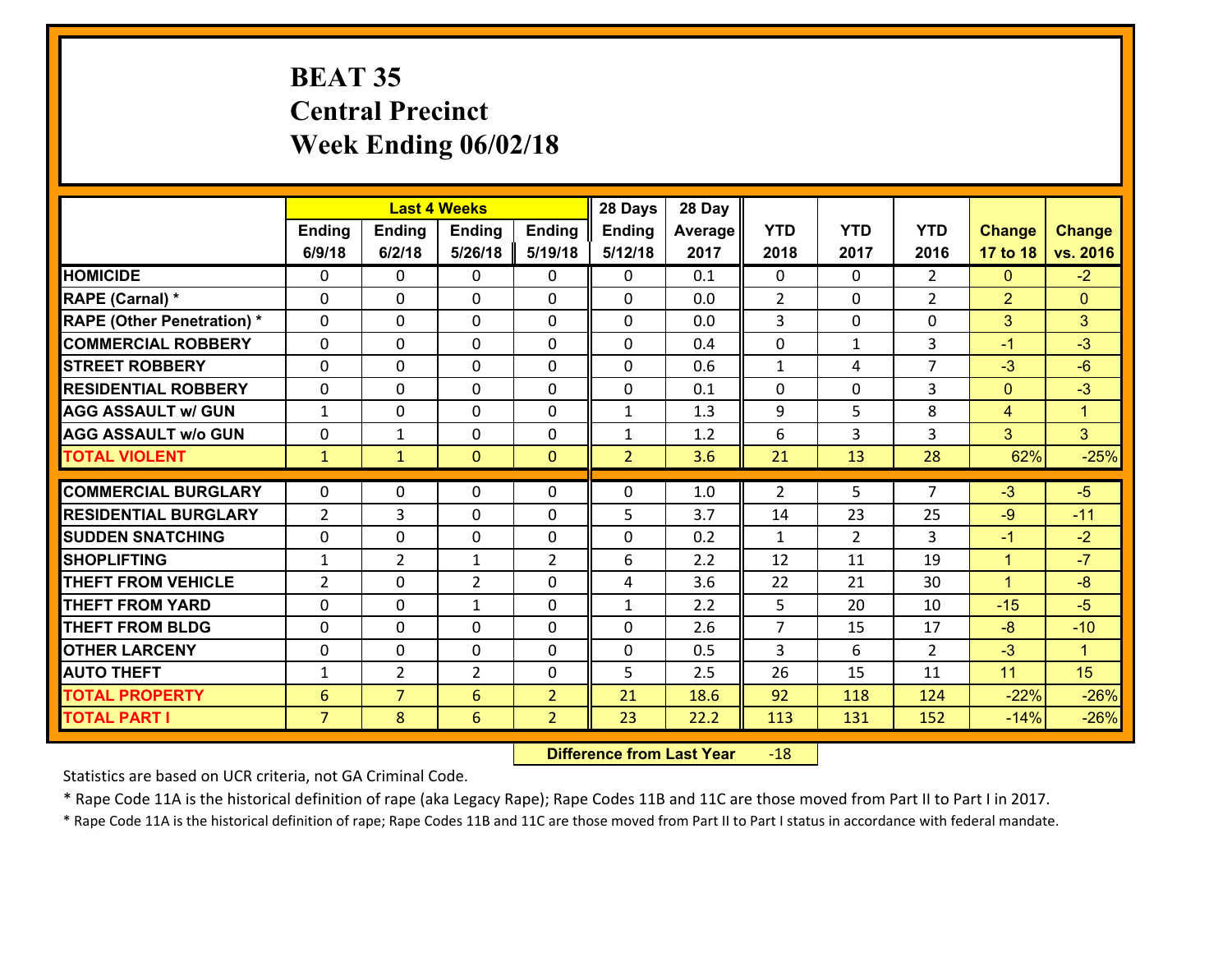# **BEAT 36 Central Precinct Week Ending 06/02/18**

|                                   |                |                | <b>Last 4 Weeks</b> |                | 28 Days        | 28 Day  |                |                |                |                |                |
|-----------------------------------|----------------|----------------|---------------------|----------------|----------------|---------|----------------|----------------|----------------|----------------|----------------|
|                                   | Ending         | <b>Ending</b>  | <b>Ending</b>       | <b>Ending</b>  | <b>Ending</b>  | Average | <b>YTD</b>     | <b>YTD</b>     | <b>YTD</b>     | <b>Change</b>  | <b>Change</b>  |
|                                   | 6/9/18         | 6/2/18         | 5/26/18             | 5/19/18        | 5/12/18        | 2017    | 2018           | 2017           | 2016           | 17 to 18       | vs. 2016       |
| <b>HOMICIDE</b>                   | 0              | 0              | 0                   | 0              | 0              | 0.0     | 0              | $\Omega$       | 0              | $\mathbf{0}$   | $\mathbf{0}$   |
| RAPE (Carnal) *                   | $\mathbf{0}$   | 0              | $\mathbf 0$         | 0              | 0              | 0.2     | $\overline{2}$ | $\mathbf{1}$   | $\mathbf{1}$   | $\mathbf{1}$   | $\mathbf{1}$   |
| <b>RAPE (Other Penetration) *</b> | $\mathbf{0}$   | 0              | $\mathbf{0}$        | $\Omega$       | 0              | 0.0     | $\Omega$       | 0              | $\mathbf{1}$   | $\mathbf{0}$   | $-1$           |
| <b>COMMERCIAL ROBBERY</b>         | $\mathbf{0}$   | 0              | $\mathbf 0$         | $\Omega$       | 0              | 0.2     | $\Omega$       | $\Omega$       | $\mathbf{1}$   | $\mathbf{0}$   | $-1$           |
| <b>STREET ROBBERY</b>             | $\mathbf{1}$   | 0              | $\mathbf{0}$        | $\Omega$       | $\mathbf{1}$   | 0.4     | $\mathbf{1}$   | $\overline{2}$ | $\overline{2}$ | $-1$           | $-1$           |
| <b>RESIDENTIAL ROBBERY</b>        | $\Omega$       | 0              | $\overline{2}$      | $\Omega$       | $\overline{2}$ | 0.1     | 2              | $\Omega$       | $\mathbf{1}$   | $\overline{2}$ | $\mathbf{1}$   |
| <b>AGG ASSAULT w/ GUN</b>         | 0              | 0              | $\mathbf 0$         | 0              | 0              | 0.6     | 0              | $\mathbf{1}$   | 3              | $-1$           | $-3$           |
| <b>AGG ASSAULT W/o GUN</b>        | $\mathbf{0}$   | 0              | 1                   | 0              | $\mathbf{1}$   | 0.7     | 3              | 3              | $\overline{2}$ | $\mathbf{0}$   | $\mathbf{1}$   |
| <b>TOTAL VIOLENT</b>              | $\mathbf{1}$   | $\overline{0}$ | 3                   | $\overline{0}$ | $\overline{4}$ | 2.1     | 8              | 7 <sup>1</sup> | 11             | 14%            | $-27%$         |
|                                   |                |                |                     |                |                |         |                |                |                |                |                |
|                                   |                |                |                     |                |                |         |                |                |                |                |                |
| <b>COMMERCIAL BURGLARY</b>        | $\mathbf{0}$   | 0              | 0                   | 0              | $\Omega$       | 0.8     | 5              | 3              | 3              | $\overline{2}$ | 2 <sup>1</sup> |
| <b>RESIDENTIAL BURGLARY</b>       | $\Omega$       | 1              | $\mathbf 0$         | 1              | $\overline{2}$ | 1.7     | 10             | 13             | 12             | -3             | $-2$           |
| <b>ISUDDEN SNATCHING</b>          | $\mathbf{0}$   | 0              | 0                   | 0              | $\Omega$       | 0.2     | $\mathbf{0}$   | $\mathbf{1}$   | $\mathbf{1}$   | $-1$           | $-1$           |
| <b>SHOPLIFTING</b>                | $\mathbf{0}$   | 0              | $\mathbf{1}$        | 0              | $\mathbf{1}$   | 2.6     | 14             | 18             | 10             | -4             | $\overline{4}$ |
| <b>THEFT FROM VEHICLE</b>         | $\mathbf{1}$   | 0              | $\mathbf{1}$        | 0              | $\overline{2}$ | 3.3     | 18             | 9              | 24             | 9              | $-6$           |
| <b>THEFT FROM YARD</b>            | $\mathbf{0}$   | 0              | $\mathbf{0}$        | $\Omega$       | $\Omega$       | 1.5     | 4              | 9              | 4              | $-5$           | $\mathbf{0}$   |
| <b>THEFT FROM BLDG</b>            | $\Omega$       | $\mathbf{1}$   | $\mathbf 0$         | $\Omega$       | $\mathbf{1}$   | 1.5     | 13             | 10             | 8              | 3              | 5              |
| <b>OTHER LARCENY</b>              | $\mathbf{0}$   | 0              | $\mathbf{0}$        | $\Omega$       | $\Omega$       | 0.3     | $\mathbf{1}$   | $\mathbf{1}$   | $\mathbf{1}$   | $\mathbf{0}$   | $\mathbf{0}$   |
| <b>AUTO THEFT</b>                 | $\mathbf{0}$   | 0              | $\mathbf{0}$        | $\mathbf{1}$   | $\mathbf{1}$   | 2.0     | 10             | 6              | 4              | 4              | 6              |
| <b>TOTAL PROPERTY</b>             | $\mathbf{1}$   | $\overline{2}$ | $\overline{2}$      | $\overline{2}$ | $\overline{7}$ | 13.8    | 75             | 70             | 67             | 7%             | 12%            |
| <b>TOTAL PART I</b>               | $\overline{2}$ | $\overline{2}$ | 5                   | $\overline{2}$ | 11             | 16.0    | 83             | 77             | 78             | 8%             | 6%             |

 **Difference from Last Year**r 6

Statistics are based on UCR criteria, not GA Criminal Code.

\* Rape Code 11A is the historical definition of rape (aka Legacy Rape); Rape Codes 11B and 11C are those moved from Part II to Part I in 2017.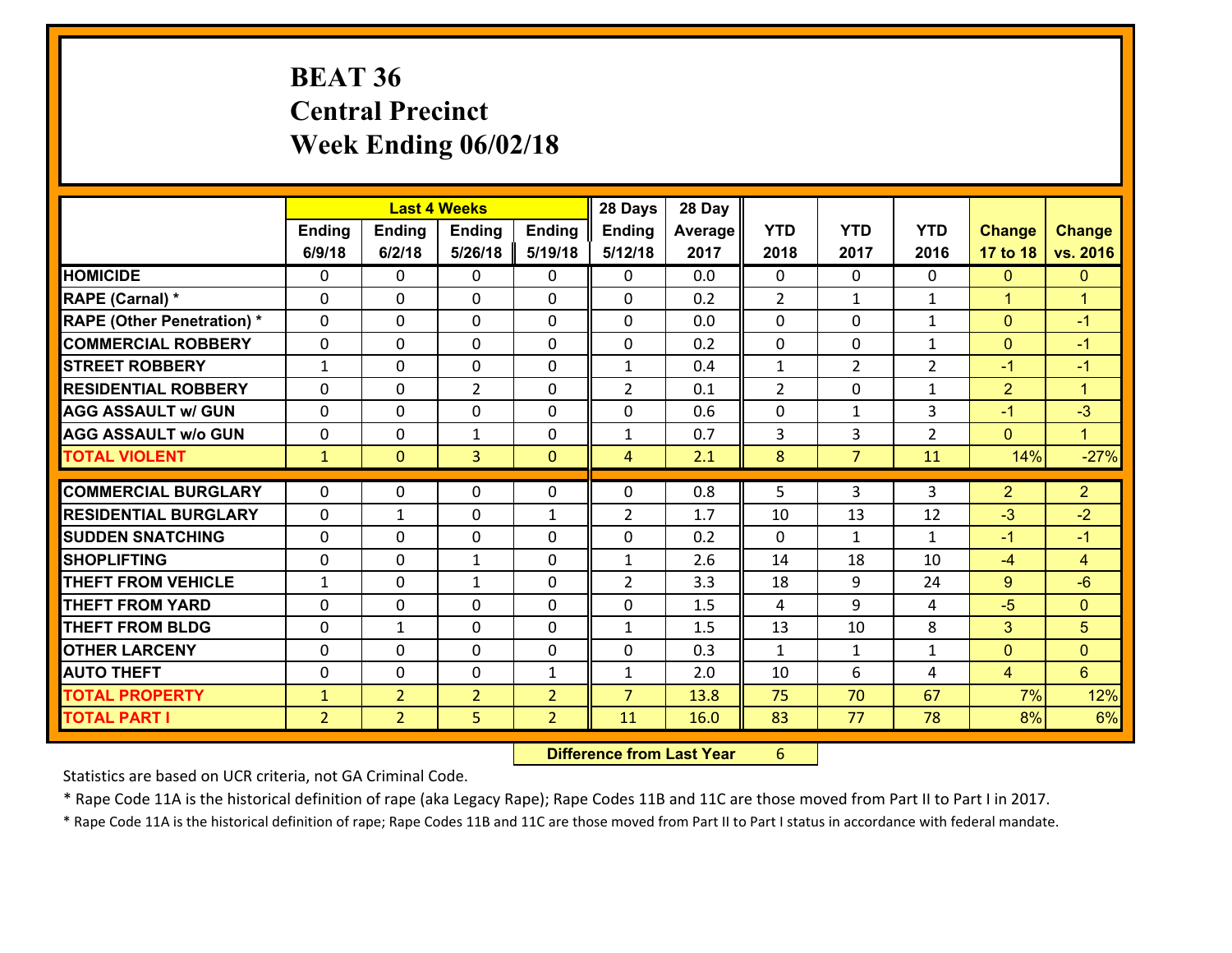

#### **COMPSTATSOUTH PRECINCT** CAPT. JOY GELLATLY **Week Ending 06/09/18**

**PRECINCT COMMANDER:**



|                                                                                                  | <b>Week</b><br>Ending   | <b>Week</b><br>Ending | Weekly<br>Avg  | 28-Day<br><b>Ending</b> | 28-Day<br>Ending                 | Avg<br>28-Day   | <b>YTD</b>                               | <b>YTD</b>                                   | <b>YTD</b>      | <b>Change</b>   | <b>Change</b>          |
|--------------------------------------------------------------------------------------------------|-------------------------|-----------------------|----------------|-------------------------|----------------------------------|-----------------|------------------------------------------|----------------------------------------------|-----------------|-----------------|------------------------|
|                                                                                                  | 6/9/18                  | 6/2/18                | 2017           | 6/9/18                  | 5/12/18                          | 2017            | 2018                                     | 2017                                         | 2016            | 17 to 18        | vs. 2016               |
| <b>HOMICIDE</b>                                                                                  | 0                       | 0                     | $\Omega$       | 0                       | 0                                | 0               | 1                                        | $\mathbf 1$                                  | 2               | $\Omega$        | -1                     |
| <b>RAPE (Carnal) *</b>                                                                           | $\mathbf{0}$            | 0                     | $\mathbf 0$    | $\mathbf{0}$            | 0                                | $\mathbf{1}$    | 6                                        | $\mathbf 1$                                  | $\overline{7}$  | 5               | $-1$                   |
| <b>RAPE (Other Penetration)*</b>                                                                 | $\mathbf{0}$            | 0                     | $\mathbf 0$    | $\mathbf{0}$            | 4                                | $\Omega$        | 10                                       | 3                                            | 3               | $\overline{7}$  | $\overline{7}$         |
| <b>COMMERCIAL ROBBERY</b>                                                                        | 0                       | 0                     | $\mathbf 1$    | $\mathbf{0}$            | 1                                | $\overline{c}$  | 5.                                       | 13                                           | 17              | $-8$            | $-12$                  |
| <b>STREET ROBBERY</b>                                                                            | $\overline{2}$          | $\mathbf{1}$          | $\mathbf{1}$   | 5                       | 3                                | $\overline{2}$  | 14                                       | 11                                           | 15              | 3               | $-1$                   |
| <b>RESIDENTIAL ROBBERY</b>                                                                       | $\mathbf 0$             | 0                     | $\mathbf{0}$   | 0                       | 1                                | $\mathbf{0}$    | $\mathbf{2}$                             | 1                                            | 1               | $\overline{1}$  | 1                      |
| <b>AGG ASSAULT w/ GUN</b>                                                                        | 0                       | 0                     | $\overline{1}$ | $\mathbf{0}$            | 4                                | 3               | 8                                        | 20                                           | 9               | $-12$           | $-1$                   |
| <b>AGG ASSAULT w/o GUN</b>                                                                       | $\mathbf{0}$            | $\mathbf{1}$          | $\mathbf{1}$   | 3                       | $\overline{2}$                   | 3               | 14                                       | 14                                           | $\overline{23}$ | $\overline{0}$  | $-9$                   |
| <b>TOTAL VIOLENT</b>                                                                             | $\overline{2}$          | $\overline{2}$        | 3              | $\overline{\mathbf{8}}$ | $\overline{15}$                  | 12              | 60                                       | 64                                           | $\overline{77}$ | $-6%$           | $-22%$                 |
| <b>COMMERCIAL BURGLARY</b>                                                                       | 1                       | 0                     | -1             | 3                       | $\overline{2}$                   | 4               | 19                                       | 24                                           | 22              | $-5$            | $-3$                   |
| <b>RESIDENTIAL BURGLARY</b>                                                                      | 3                       | $\overline{7}$        | $\overline{4}$ | 17                      | 11                               | 14              | 89                                       | $\overline{78}$                              | 82              | $\overline{11}$ | $\overline{7}$         |
| <b>SUDDEN SNATCHING</b>                                                                          | $\overline{\mathbf{0}}$ | 0                     | $\mathbf 0$    | 0                       | $\overline{2}$                   | 1               | $\overline{\mathbf{5}}$                  | 3                                            | $\overline{4}$  | $\overline{2}$  | 1                      |
| <b>SHOPLIFTING</b>                                                                               | 11                      | 14                    | $\overline{7}$ | 49                      | 45                               | 28              | 263                                      | 321                                          | 310             | $-58$           | $-47$                  |
| <b>THEFT FROM VEHICLE</b>                                                                        | $\overline{2}$          | 6                     | $\overline{7}$ | 18                      | $\overline{35}$                  | $\overline{30}$ | 143                                      | 209                                          | 132             | $-66$           | 11                     |
| <b>THEFT FROM YARD</b>                                                                           | 5                       | $\overline{4}$        | $\overline{2}$ | 12                      | 11                               | $\overline{8}$  | 42                                       | 34                                           | 47              | $\overline{8}$  | $-5$                   |
| <b>THEFT FROM BLDG</b>                                                                           | $\overline{\mathbf{2}}$ | $\overline{2}$        | 3              | 14                      | 12                               | 13              | 56                                       | 113                                          | 68              | $-57$           | $-12$                  |
| <b>OTHER LARCENY</b>                                                                             | $\mathbf 1$             | $\Omega$              | $\overline{1}$ | 3                       | $\overline{2}$                   | 3               | $\overline{12}$                          | $\overline{20}$                              | $\overline{10}$ | $-8$            | $\overline{2}$         |
| <b>AUTO THEFT</b>                                                                                | 5                       | 4                     | 3              | $\overline{10}$         | $\overline{19}$                  | $\overline{13}$ | 69                                       | $\overline{72}$                              | 60              | $-3$            | $\overline{9}$         |
| <b>TOTAL PROPERTY</b>                                                                            | 30                      | 37                    | 28             | 126                     | 139                              | 113             | 698                                      | 874                                          | 735             | $-20%$          | $-5%$                  |
| <b>TOTAL PART I</b>                                                                              | $\overline{32}$         | 39                    | 31             | $\frac{1}{134}$         | 154                              | 125             | 758                                      | 938                                          | 812             | $-19%$          | $-7%$                  |
| Statistics are based on UCR criteria, not GA Criminal Code, and are                              |                         |                       |                |                         | <b>Difference from Last Year</b> |                 | $-180$                                   |                                              |                 |                 | Last Week Year-to-Date |
| preliminary, based on RMS data at the time prepared, and are subject to change.                  |                         |                       |                |                         |                                  |                 | <b>At-Fault Police Vehicle Accidents</b> |                                              |                 | 0               | 4                      |
| Cell Shading: white is within 0.6 standard deviation of the mean; red is above; green is below.  |                         |                       |                |                         |                                  |                 |                                          | <b>Not At-Fault Police Vehicle Accidents</b> |                 | 0               | 8                      |
| * Code 11A is the pre-2016 definition of rape; Codes 11B and 11C are by federal mandate in 2016. |                         |                       |                |                         |                                  |                 | <b>Total Police Vehicle Accidents</b>    |                                              |                 | $\overline{0}$  | 12                     |
|                                                                                                  |                         |                       |                |                         |                                  |                 |                                          |                                              |                 |                 |                        |
|                                                                                                  | Week                    | Week                  | Weekly         | 28-Day                  | 28-Day                           | Avg             |                                          |                                              |                 |                 |                        |
| <b>Citizen Initiated Calls</b>                                                                   | Ending                  | Ending                | Avg            | <b>Ending</b>           | Ending                           | 28-Day          | <b>YTD</b>                               | <b>YTD</b>                                   | <b>YTD</b>      | <b>Change</b>   | <b>Change</b>          |
|                                                                                                  | 06/09/18                | 06/02/18              | 2017           | 06/09/18                | 05/12/18                         | 2017            | 2018                                     | 2017                                         | 2016            | 17 to 18        | vs. 2016               |
| <b>Midnight Shift</b>                                                                            | 69                      | 66                    | 91             | $\overline{313}$        | 390                              | 364             | 1941                                     | 2163                                         | 2105            | $-222$          | $-164$                 |
| Day Shift                                                                                        | 233                     | 254                   | 247            | 978                     | 1013                             | 986             | 5586                                     | 5962                                         | 5891            | $-376$          | $-305$                 |
| <b>Afternoon Shift</b>                                                                           | 238                     | 236                   | 246            | 984                     | 995                              | 982             | 5408                                     | 5909                                         | 5734            | $-501$          | $-326$                 |
| <b>TOTAL CITIZEN CFS</b>                                                                         | $\overline{540}$        | 556                   | 583            | 2275                    | 2398                             | 2332            | 12935                                    | 14034                                        | 13730           | $-7.8%$         | $-5.8%$                |
| <b>53S ShotSpotter Calls</b>                                                                     | $\mathbf{0}$            | 0                     | 0              | $\mathbf{0}$            | $\mathbf{0}$                     | $\mathbf{0}$    | $\mathbf{0}$                             | $\mathbf{0}$                                 | $\Omega$        | 0               | 0                      |
| <b>Sig 53 Shots Fired Calls</b>                                                                  | 3                       | $\overline{17}$       | 8              | 41                      | $\overline{39}$                  | $\overline{33}$ | $\overline{203}$                         | 191                                          | 204             | $\overline{12}$ | $-1$                   |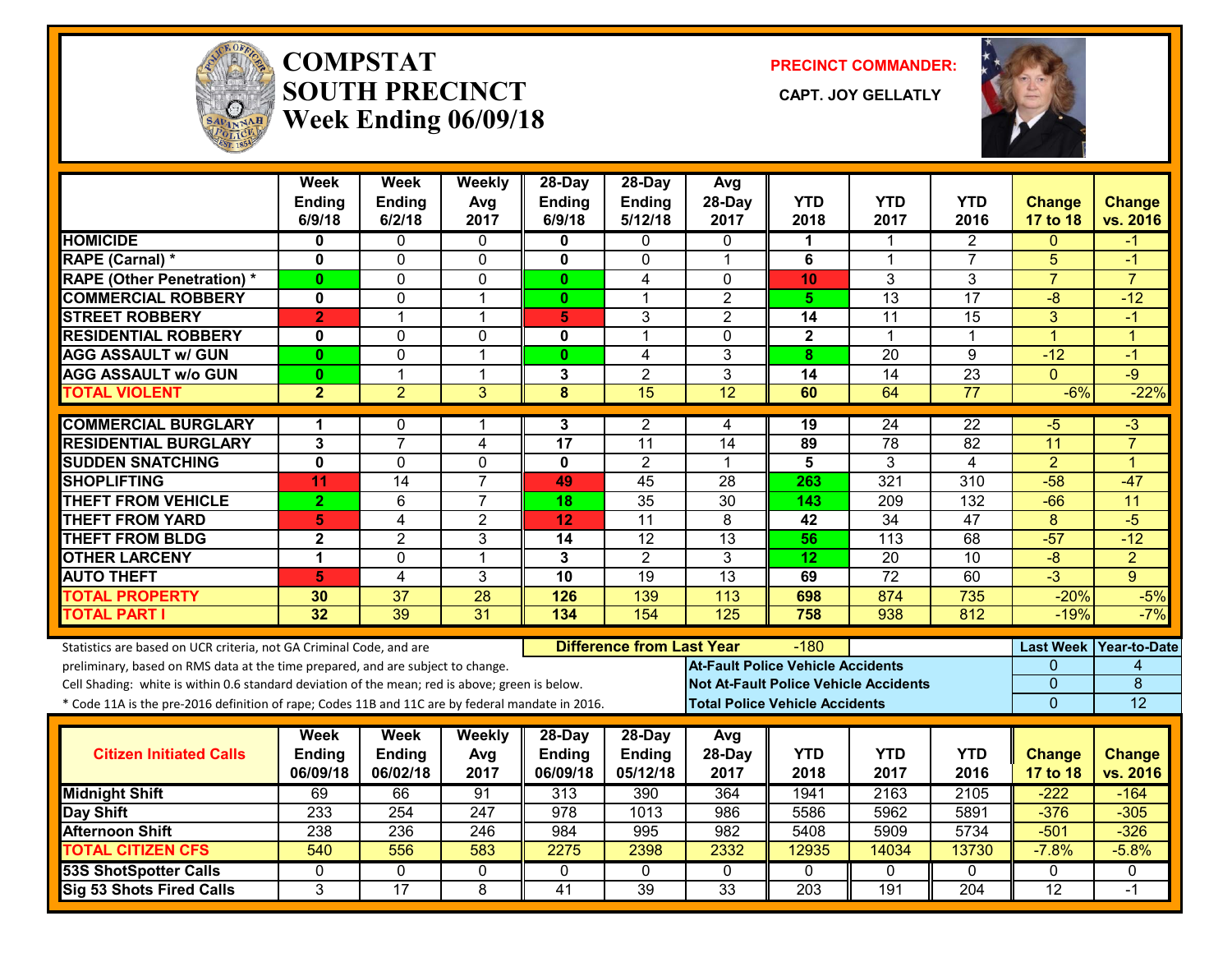# **BEAT 41 South Precinct Week Ending 06/02/18**

|                                   |                |                | <b>Last 4 Weeks</b> |                | 28 Days        | 28 Day  |                |                |                |               |                      |
|-----------------------------------|----------------|----------------|---------------------|----------------|----------------|---------|----------------|----------------|----------------|---------------|----------------------|
|                                   | Ending         | <b>Ending</b>  | <b>Ending</b>       | <b>Ending</b>  | <b>Ending</b>  | Average | <b>YTD</b>     | <b>YTD</b>     | <b>YTD</b>     | <b>Change</b> | <b>Change</b>        |
|                                   | 6/9/18         | 6/2/18         | 5/26/18             | 5/19/18        | 5/12/18        | 2017    | 2018           | 2017           | 2016           | 17 to 18      | vs. 2016             |
| <b>HOMICIDE</b>                   | $\Omega$       | 0              | $\mathbf{0}$        | 0              | 0              | 0.0     | $\mathbf 0$    | $\Omega$       | $\Omega$       | $\mathbf{0}$  | $\mathbf{0}$         |
| RAPE (Carnal) *                   | 0              | 0              | $\mathbf{0}$        | 0              | $\Omega$       | 0.1     | 1              | 0              | $\overline{2}$ | $\mathbf{1}$  | $-1$                 |
| <b>RAPE (Other Penetration) *</b> | $\Omega$       | $\Omega$       | $\Omega$            | $\Omega$       | $\Omega$       | 0.0     | $\Omega$       | $\Omega$       | $\Omega$       | $\mathbf{0}$  | $\Omega$             |
| <b>COMMERCIAL ROBBERY</b>         | $\Omega$       | $\Omega$       | $\mathbf 0$         | $\Omega$       | 0              | 1.2     | $\mathbf 0$    | 4              | 4              | $-4$          | $-4$                 |
| <b>STREET ROBBERY</b>             | 0              | 0              | $\mathbf 0$         | 0              | 0              | 0.3     | $\mathbf{1}$   | $\mathbf{1}$   | 4              | $\mathbf{0}$  | $-3$                 |
| <b>RESIDENTIAL ROBBERY</b>        | $\Omega$       | 0              | $\mathbf 0$         | 0              | 0              | 0.1     | $\mathbf 0$    | $\mathbf{0}$   | 0              | $\mathbf{0}$  | $\mathbf{0}$         |
| <b>AGG ASSAULT w/ GUN</b>         | 0              | 0              | $\mathbf 0$         | 0              | 0              | 0.2     | $\mathbf 0$    | $\mathbf{1}$   | 0              | $-1$          | $\overline{0}$       |
| <b>AGG ASSAULT w/o GUN</b>        | 0              | 0              | $\mathbf 0$         | 0              | 0              | 0.3     | $\overline{2}$ | $\overline{2}$ | $\overline{2}$ | $\mathbf{0}$  | $\overline{0}$       |
| <b>TOTAL VIOLENT</b>              | $\mathbf{0}$   | $\overline{0}$ | $\mathbf{0}$        | $\overline{0}$ | $\mathbf{0}$   | 2.1     | $\overline{4}$ | 8              | 12             | $-50%$        | $-67%$               |
| <b>COMMERCIAL BURGLARY</b>        | $\Omega$       |                |                     |                |                |         |                |                |                |               |                      |
|                                   |                | 0              | 0                   | 0              | $\Omega$       | 1.4     | 1              | 5              | 10             | $-4$          | $-9$                 |
| <b>RESIDENTIAL BURGLARY</b>       | $\Omega$       | 0              | $\mathbf 0$         | $\mathbf{1}$   | 1              | 2.1     | $\overline{7}$ | 9              | 11             | $-2$          | $-4$                 |
| <b>SUDDEN SNATCHING</b>           | $\Omega$       | 0              | $\mathbf 0$         | $\Omega$       | 0              | 0.2     | $\mathcal{L}$  | $\mathbf{1}$   | $\mathbf{1}$   | $\mathbf{1}$  | $\blacktriangleleft$ |
| <b>SHOPLIFTING</b>                | $\mathbf{1}$   | 0              | $\mathbf 0$         | $\Omega$       | $\mathbf{1}$   | 4.4     | 10             | 31             | 16             | $-21$         | $-6$                 |
| <b>THEFT FROM VEHICLE</b>         | $\mathbf{0}$   | 0              | 0                   | 0              | $\Omega$       | 3.5     | 14             | 17             | 32             | $-3$          | $-18$                |
| <b>THEFT FROM YARD</b>            | $\overline{2}$ | 0              | $\mathbf 0$         | $\overline{2}$ | 4              | 1.8     | 8              | $\overline{7}$ | 3              | $\mathbf{1}$  | 5                    |
| <b>THEFT FROM BLDG</b>            | 0              | 0              | $\mathbf 0$         | 0              | 0              | 3.1     | 8              | 15             | 10             | $-7$          | $-2$                 |
| <b>OTHER LARCENY</b>              | 0              | 0              | $\mathbf 0$         | 0              | 0              | 0.4     | $\overline{2}$ | 3              | $\Omega$       | $-1$          | 2 <sup>1</sup>       |
| <b>AUTO THEFT</b>                 | 0              | 0              | $\mathbf 0$         | $\mathbf{1}$   | $\mathbf{1}$   | 1.7     | 6              | 8              | 13             | $-2$          | $-7$                 |
| <b>TOTAL PROPERTY</b>             | 3              | $\overline{0}$ | $\mathbf{O}$        | 4              | $\overline{7}$ | 18.6    | 58             | 96             | 96             | $-40%$        | $-40%$               |
| <b>TOTAL PART I</b>               | $\overline{3}$ | $\overline{0}$ | $\mathbf{0}$        | 4              | $\overline{7}$ | 20.8    | 62             | 104            | 108            | $-40%$        | $-43%$               |

 **Difference from Last Year**r -42

Statistics are based on UCR criteria, not GA Criminal Code.

\* Rape Code 11A is the historical definition of rape (aka Legacy Rape); Rape Codes 11B and 11C are those moved from Part II to Part I in 2017.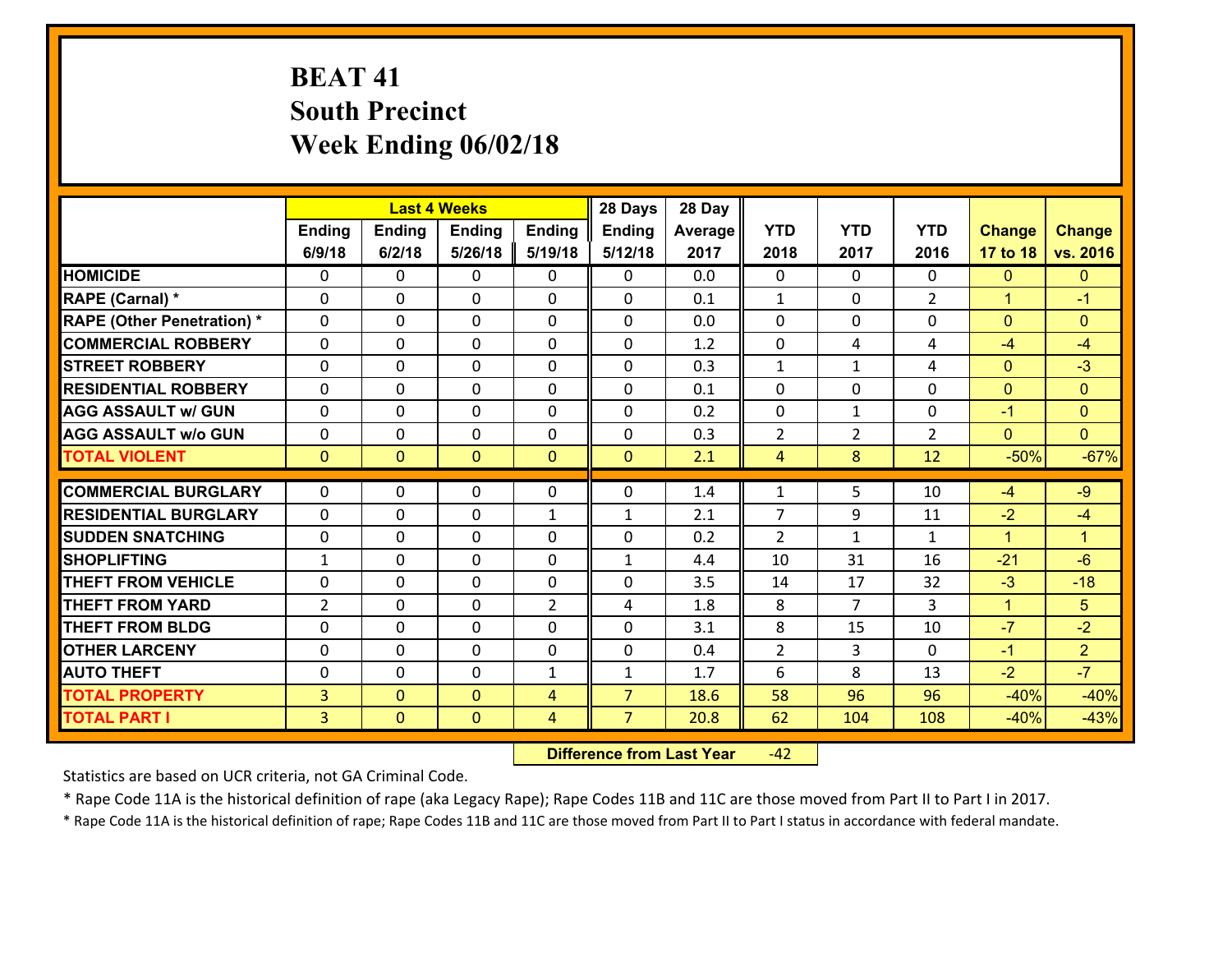# **BEAT 42 South Precinct Week Ending 06/02/18**

|                                              |                   |                | <b>Last 4 Weeks</b> |                   | 28 Days                        | 28 Day     |                |                |                     |                  |                        |
|----------------------------------------------|-------------------|----------------|---------------------|-------------------|--------------------------------|------------|----------------|----------------|---------------------|------------------|------------------------|
|                                              | Ending            | <b>Ending</b>  | <b>Ending</b>       | <b>Ending</b>     | <b>Ending</b>                  | Average    | <b>YTD</b>     | <b>YTD</b>     | <b>YTD</b>          | <b>Change</b>    | <b>Change</b>          |
|                                              | 6/9/18            | 6/2/18         | 5/26/18             | 5/19/18           | 5/12/18                        | 2017       | 2018           | 2017           | 2016                | 17 to 18         | vs. 2016               |
| <b>HOMICIDE</b>                              | $\Omega$          | 0              | $\mathbf{0}$        | 0                 | 0                              | 0.0        | $\Omega$       | $\Omega$       | $\Omega$            | $\mathbf{0}$     | $\mathbf{0}$           |
| RAPE (Carnal) *                              | $\Omega$          | 0              | $\mathbf{0}$        | 0                 | 0                              | 0.0        | $\mathbf{0}$   | $\Omega$       | $\mathbf{1}$        | $\mathbf{0}$     | $-1$                   |
| <b>RAPE (Other Penetration) *</b>            | $\Omega$          | $\Omega$       | $\Omega$            | $\Omega$          | $\Omega$                       | 0.0        | 2              | $\Omega$       | $\Omega$            | $\overline{2}$   | $\overline{2}$         |
| <b>COMMERCIAL ROBBERY</b>                    | 0                 | 0              | $\mathbf 0$         | 0                 | 0                              | 0.0        | $\mathbf{1}$   | 3              | 3                   | $-2$             | $-2$                   |
| <b>STREET ROBBERY</b>                        | $\Omega$          | 0              | $\mathbf 0$         | $\Omega$          | 0                              | 0.0        | 3              | $\overline{2}$ | $\overline{2}$      | $\mathbf{1}$     | $\blacktriangleleft$   |
| <b>RESIDENTIAL ROBBERY</b>                   | $\Omega$          | $\Omega$       | $\mathbf 0$         | $\Omega$          | $\Omega$                       | 0.0        | 0              | $\Omega$       | $\mathbf{1}$        | $\overline{0}$   | $-1$                   |
| <b>AGG ASSAULT w/ GUN</b>                    | $\Omega$          | 0              | $\mathbf 0$         | $\Omega$          | $\Omega$                       | 0.0        | $\mathbf{1}$   | $\overline{2}$ | $\overline{2}$      | $-1$             | $-1$                   |
| <b>AGG ASSAULT w/o GUN</b>                   | 0                 | 0              | $\mathbf 0$         | 0                 | 0                              | 0.0        | $\mathbf{1}$   | $\mathbf{1}$   | 4                   | $\overline{0}$   | $-3$                   |
| <b>TOTAL VIOLENT</b>                         | $\mathbf{0}$      | $\overline{0}$ | $\mathbf{0}$        | $\mathbf{0}$      | $\mathbf{0}$                   | 0.0        | 8              | 8              | 13                  | 0%               | $-38%$                 |
|                                              |                   |                |                     |                   |                                |            |                |                |                     |                  |                        |
|                                              |                   |                |                     |                   |                                |            |                |                |                     |                  |                        |
| <b>COMMERCIAL BURGLARY</b>                   | $\mathbf{1}$      | 0              | 0                   | 0                 | $\mathbf{1}$                   | 0.0        | 3              | 5              | 4                   | $-2$             | $-1$                   |
| <b>RESIDENTIAL BURGLARY</b>                  | $\Omega$          | 0              | $\mathbf{0}$        | 0                 | 0                              | 0.0        | $\overline{2}$ | 2              | $\overline{2}$      | $\mathbf{0}$     | $\mathbf{0}$           |
| <b>SUDDEN SNATCHING</b>                      | $\Omega$          | 0              | $\mathbf{0}$        | $\Omega$          | $\Omega$                       | 0.0        | $\Omega$       | 0              | $\Omega$            | $\Omega$         | $\Omega$               |
| <b>SHOPLIFTING</b>                           | 6                 | 9              | $\overline{7}$      | $\overline{7}$    | 29                             | 0.0        | 129            | 162            | 165                 | $-33$            | $-36$                  |
| <b>THEFT FROM VEHICLE</b>                    | $\overline{2}$    | 1              | $\mathbf{0}$        | $\overline{2}$    | 5                              | 0.0        | 18             | 31             | 21                  | $-13$            | $-3$                   |
| <b>THEFT FROM YARD</b>                       | 0                 | 0              | 1                   | $\Omega$<br>0     | $\mathbf{1}$                   | 0.0        | 8<br>4         | 4              | 11                  | 4                | $-3$                   |
| <b>THEFT FROM BLDG</b>                       | 0                 | 3              | $\mathbf 0$         |                   | 3                              | 0.0        |                | 24             | 13                  | $-20$            | $-9$                   |
| <b>OTHER LARCENY</b><br><b>AUTO THEFT</b>    | $\mathbf{1}$<br>0 | 0<br>0         | $\mathbf 0$         | 0<br>$\mathbf{1}$ | $\mathbf{1}$<br>$\overline{2}$ | 0.0<br>0.0 | $\mathbf{1}$   | 3<br>8         | $\overline{2}$<br>8 | $-2$<br>3        | $-1$<br>3 <sup>1</sup> |
|                                              |                   |                | 1                   |                   |                                | 0.0        | 11             |                | 226                 |                  |                        |
| <b>TOTAL PROPERTY</b><br><b>TOTAL PART I</b> | 10<br>10          | 13<br>13       | 9<br>9              | 10<br>10          | 42<br>42                       | 0.0        | 176<br>184     | 239<br>247     | 239                 | $-26%$<br>$-26%$ | $-22%$<br>$-23%$       |

 **Difference from Last Year**r -63

Statistics are based on UCR criteria, not GA Criminal Code.

\* Rape Code 11A is the historical definition of rape (aka Legacy Rape); Rape Codes 11B and 11C are those moved from Part II to Part I in 2017.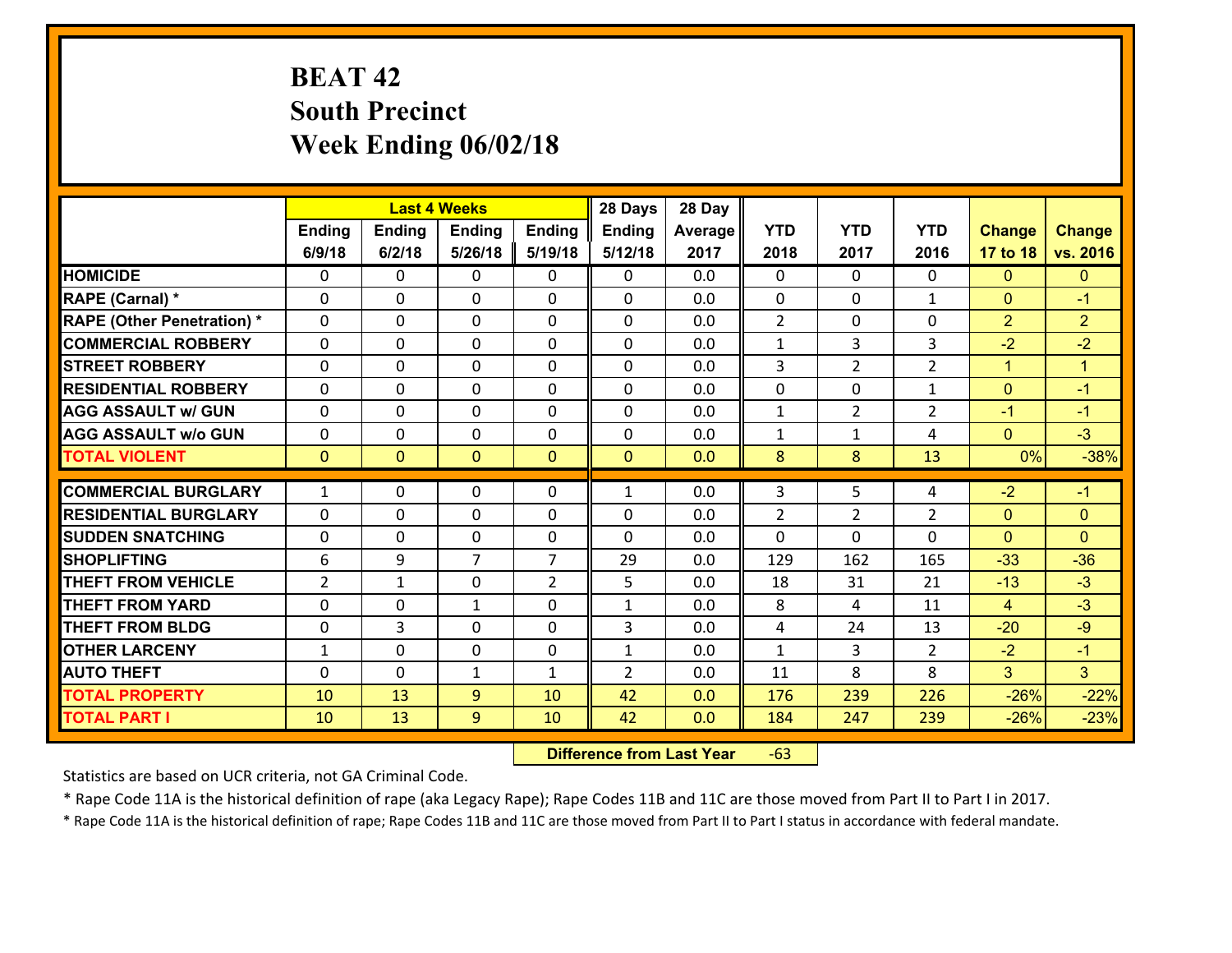# **BEAT 43 South Precinct Week Ending 06/02/18**

|                                   |                |                | <b>Last 4 Weeks</b> |                | 28 Days        | 28 Day  |                |                |              |                |                      |
|-----------------------------------|----------------|----------------|---------------------|----------------|----------------|---------|----------------|----------------|--------------|----------------|----------------------|
|                                   | Ending         | <b>Ending</b>  | <b>Ending</b>       | Ending         | <b>Ending</b>  | Average | <b>YTD</b>     | <b>YTD</b>     | <b>YTD</b>   | <b>Change</b>  | <b>Change</b>        |
|                                   | 6/9/18         | 6/2/18         | 5/26/18             | 5/19/18        | 5/12/18        | 2017    | 2018           | 2017           | 2016         | 17 to 18       | vs. 2016             |
| <b>HOMICIDE</b>                   | $\Omega$       | 0              | $\Omega$            | 0              | $\Omega$       | 0.0     | 1              | $\Omega$       | $\mathbf{1}$ | $\mathbf{1}$   | $\mathbf{0}$         |
| RAPE (Carnal) *                   | 0              | 0              | $\mathbf{0}$        | 0              | 0              | 0.0     | 2              | 0              | 0            | $\overline{2}$ | $\overline{2}$       |
| <b>RAPE (Other Penetration) *</b> | $\Omega$       | 0              | $\mathbf{0}$        | $\Omega$       | 0              | 0.1     | $\Omega$       | $\mathbf{1}$   | $\Omega$     | $-1$           | $\Omega$             |
| <b>COMMERCIAL ROBBERY</b>         | 0              | 0              | $\mathbf 0$         | 0              | 0              | 0.4     | $\mathbf{0}$   | $\overline{2}$ | 4            | $-2$           | $-4$                 |
| <b>STREET ROBBERY</b>             | $\Omega$       | 0              | $\mathbf 0$         | $\mathbf{1}$   | $\mathbf{1}$   | 0.5     | $\overline{3}$ | $\overline{2}$ | 3            | $\mathbf{1}$   | $\mathbf{0}$         |
| <b>RESIDENTIAL ROBBERY</b>        | $\Omega$       | $\Omega$       | $\mathbf 0$         | $\Omega$       | 0              | 0.1     | $\mathbf 0$    | 0              | $\Omega$     | $\mathbf{0}$   | $\overline{0}$       |
| <b>AGG ASSAULT w/ GUN</b>         | 0              | 0              | $\mathbf 0$         | $\Omega$       | 0              | 0.5     | $\overline{2}$ | $\overline{2}$ | 0            | $\mathbf{0}$   | $\overline{2}$       |
| <b>AGG ASSAULT w/o GUN</b>        | $\mathbf{1}$   | 0              | $\mathbf 0$         | 0              | $\mathbf{1}$   | 0.6     | $\overline{2}$ | $\overline{2}$ | 6            | $\mathbf{0}$   | $-4$                 |
| <b>TOTAL VIOLENT</b>              | $\mathbf{1}$   | $\overline{0}$ | $\mathbf{O}$        | $\mathbf{1}$   | $\overline{2}$ | 2.1     | 10             | 9              | 14           | 11%            | $-29%$               |
| <b>COMMERCIAL BURGLARY</b>        | $\Omega$       | 0              | $\mathbf{0}$        | $\mathbf{1}$   | $\mathbf{1}$   | 1.2     | 6              | 5.             | 6            | $\mathbf{1}$   | $\mathbf{0}$         |
|                                   |                |                |                     |                |                |         |                |                |              |                |                      |
| <b>RESIDENTIAL BURGLARY</b>       | 0              | 0              | $\overline{2}$      | $\mathbf{1}$   | 3              | 2.6     | 17             | 19             | 17           | $-2$           | $\mathbf{0}$         |
| <b>SUDDEN SNATCHING</b>           | 0              | 0              | $\mathbf 0$         | 0              | 0              | 0.2     | 2              | $\mathbf{1}$   | $\mathbf{1}$ | $\mathbf{1}$   | $\blacktriangleleft$ |
| <b>SHOPLIFTING</b>                | $\mathbf{1}$   | 0              | $\mathbf 0$         | $\mathbf{1}$   | $\overline{2}$ | 3.5     | 16             | 28             | 59           | $-12$          | $-43$                |
| <b>THEFT FROM VEHICLE</b>         | $\Omega$       | $\overline{2}$ | $\overline{2}$      | 0              | 4              | 4.6     | 23             | 42             | 12           | $-19$          | 11                   |
| <b>THEFT FROM YARD</b>            | $\mathbf 0$    | 0              | 1                   | $\mathbf{1}$   | $\overline{2}$ | 1.2     | 5              | 5              | 8            | $\mathbf{0}$   | $-3$                 |
| <b>THEFT FROM BLDG</b>            | $\mathbf{1}$   | $\overline{2}$ | 1                   | $\mathbf{1}$   | 5              | 2.8     | 18             | 22             | 16           | $-4$           | $\overline{2}$       |
| <b>OTHER LARCENY</b>              | 0              | 0              | $\mathbf 0$         | 0              | 0              | 0.2     | $\mathbf{1}$   | $\overline{2}$ | $\mathbf{1}$ | $-1$           | $\overline{0}$       |
| <b>AUTO THEFT</b>                 | 0              | 0              | $\mathbf{0}$        | 2              | $\overline{2}$ | 2.1     | 11             | 15             | 13           | $-4$           | $-2$                 |
| <b>TOTAL PROPERTY</b>             | $\overline{2}$ | 4              | 6                   | $\overline{7}$ | 19             | 18.3    | 99             | 139            | 133          | $-29%$         | $-26%$               |
| <b>TOTAL PART I</b>               | $\overline{3}$ | $\overline{4}$ | 6                   | 8              | 21             | 20.5    | 109            | 148            | 147          | $-26%$         | $-26%$               |

 **Difference from Last Year**r -39

Statistics are based on UCR criteria, not GA Criminal Code.

\* Rape Code 11A is the historical definition of rape (aka Legacy Rape); Rape Codes 11B and 11C are those moved from Part II to Part I in 2017.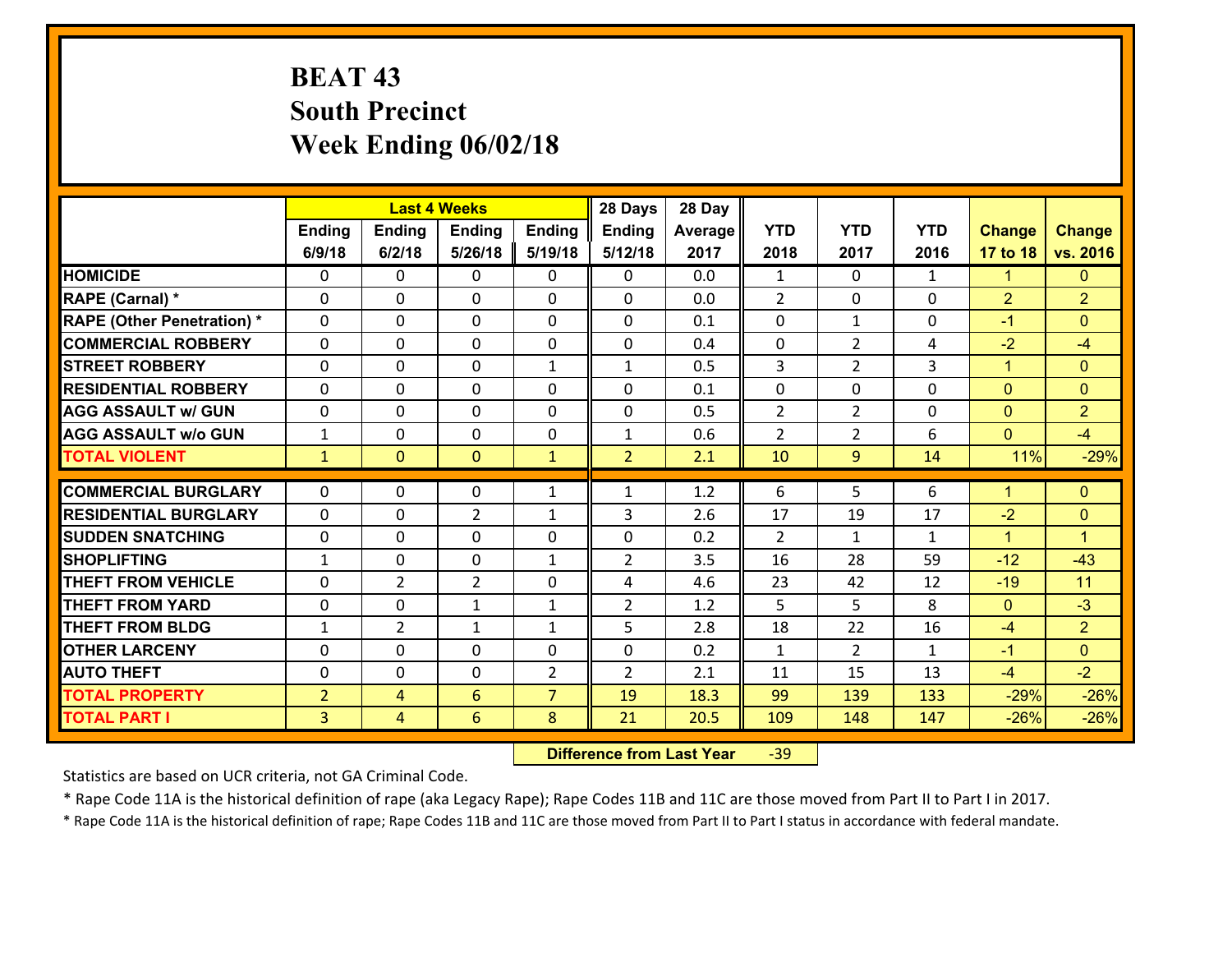# **BEAT 44 South Precinct Week Ending 06/02/18**

|                                   |                |                | <b>Last 4 Weeks</b> |                | 28 Days        | 28 Day  |                |                |                |                |                      |
|-----------------------------------|----------------|----------------|---------------------|----------------|----------------|---------|----------------|----------------|----------------|----------------|----------------------|
|                                   | Ending         | <b>Ending</b>  | <b>Ending</b>       | <b>Ending</b>  | <b>Ending</b>  | Average | <b>YTD</b>     | <b>YTD</b>     | <b>YTD</b>     | <b>Change</b>  | <b>Change</b>        |
|                                   | 6/9/18         | 6/2/18         | 5/26/18             | 5/19/18        | 5/12/18        | 2017    | 2018           | 2017           | 2016           | 17 to 18       | vs. 2016             |
| <b>HOMICIDE</b>                   | $\Omega$       | 0              | $\mathbf{0}$        | 0              | 0              | 0.1     | 0              | $\Omega$       | $\mathbf{1}$   | $\mathbf{0}$   | $-1$                 |
| RAPE (Carnal) *                   | 0              | 0              | $\mathbf{0}$        | 0              | $\Omega$       | 0.1     | $\mathbf{0}$   | 0              | $\overline{2}$ | $\mathbf{0}$   | $-2$                 |
| <b>RAPE (Other Penetration) *</b> | $\Omega$       | $\Omega$       | $\Omega$            | $\Omega$       | $\Omega$       | 0.0     | $\overline{2}$ | $\Omega$       | $\mathbf{1}$   | $\overline{2}$ | $\blacktriangleleft$ |
| <b>COMMERCIAL ROBBERY</b>         | $\Omega$       | $\Omega$       | $\mathbf 0$         | $\Omega$       | 0              | 0.2     | $\mathbf{1}$   | $\mathbf{0}$   | $\Omega$       | $\mathbf{1}$   | $\overline{1}$       |
| <b>STREET ROBBERY</b>             | 0              | 0              | $\mathbf 0$         | $\mathbf{1}$   | $\mathbf{1}$   | 0.6     | $\overline{2}$ | $\mathbf{1}$   | $\overline{2}$ | $\mathbf{1}$   | $\mathbf{0}$         |
| <b>RESIDENTIAL ROBBERY</b>        | $\Omega$       | 0              | $\mathbf 0$         | 0              | 0              | 0.0     | $\overline{2}$ | $\mathbf{0}$   | 0              | $\overline{2}$ | $\overline{2}$       |
| <b>AGG ASSAULT w/ GUN</b>         | 0              | 0              | $\mathbf 0$         | 0              | 0              | 0.7     | 4              | $\overline{7}$ | $\mathbf{1}$   | $-3$           | 3                    |
| <b>AGG ASSAULT w/o GUN</b>        | 0              | 0              | $\mathbf 0$         | 0              | 0              | 0.5     | 3              | $\overline{3}$ | 5              | $\mathbf{0}$   | $-2$                 |
| <b>TOTAL VIOLENT</b>              | $\mathbf{0}$   | $\overline{0}$ | $\mathbf{0}$        | $\mathbf{1}$   | $\mathbf{1}$   | 2.1     | 14             | 11             | 12             | 27%            | 17%                  |
|                                   |                |                |                     |                |                |         |                |                |                |                |                      |
| <b>COMMERCIAL BURGLARY</b>        | $\Omega$       | 0              | 0                   | 0              | $\Omega$       | 0.5     | 1              | $\mathbf{1}$   | 0              | $\mathbf{0}$   | $\mathbf{1}$         |
| <b>RESIDENTIAL BURGLARY</b>       | $\overline{2}$ | 0              | 1                   | $\mathbf{1}$   | 4              | 3.9     | 15             | 16             | 21             | $-1$           | $-6$                 |
| <b>SUDDEN SNATCHING</b>           | $\Omega$       | 0              | $\mathbf 0$         | $\Omega$       | $\Omega$       | 0.0     | $\Omega$       | $\Omega$       | $\mathbf{1}$   | $\Omega$       | $-1$                 |
| <b>SHOPLIFTING</b>                | $\Omega$       | $\overline{2}$ | 3                   | $\overline{2}$ | $\overline{7}$ | 3.4     | 33             | 9              | 4              | 24             | 29                   |
| <b>THEFT FROM VEHICLE</b>         | $\Omega$       | 0              | 1                   | 0              | $\mathbf{1}$   | 8.6     | 32             | 42             | 26             | $-10$          | 6                    |
| <b>THEFT FROM YARD</b>            | 0              | $\mathbf{1}$   | 1                   | 0              | $\overline{2}$ | 1.7     | 6              | 4              | $\overline{7}$ | $\overline{2}$ | $-1$                 |
| <b>THEFT FROM BLDG</b>            | $\mathbf{1}$   | $\mathbf{1}$   | $\mathbf 0$         | 0              | $\overline{2}$ | 2.7     | 6              | 14             | 15             | $-8$           | $-9$                 |
| <b>OTHER LARCENY</b>              | 0              | 0              | $\mathbf 0$         | 0              | 0              | 0.5     | 3              | 3              | 4              | $\mathbf{0}$   | $-1$                 |
| <b>AUTO THEFT</b>                 | 0              | 0              | 1                   | $\mathbf{1}$   | $\overline{2}$ | 3.0     | 10             | 8              | 12             | $\overline{2}$ | $-2$                 |
| <b>TOTAL PROPERTY</b>             | 3              | 4              | $\overline{7}$      | 4              | 18             | 24.2    | 106            | 97             | 90             | 9%             | 18%                  |
| <b>TOTAL PART I</b>               | $\overline{3}$ | $\overline{4}$ | $\overline{7}$      | 5              | 19             | 26.4    | 120            | 108            | 102            | 11%            | 18%                  |

 **Difference from Last Year**r 12

Statistics are based on UCR criteria, not GA Criminal Code.

\* Rape Code 11A is the historical definition of rape (aka Legacy Rape); Rape Codes 11B and 11C are those moved from Part II to Part I in 2017.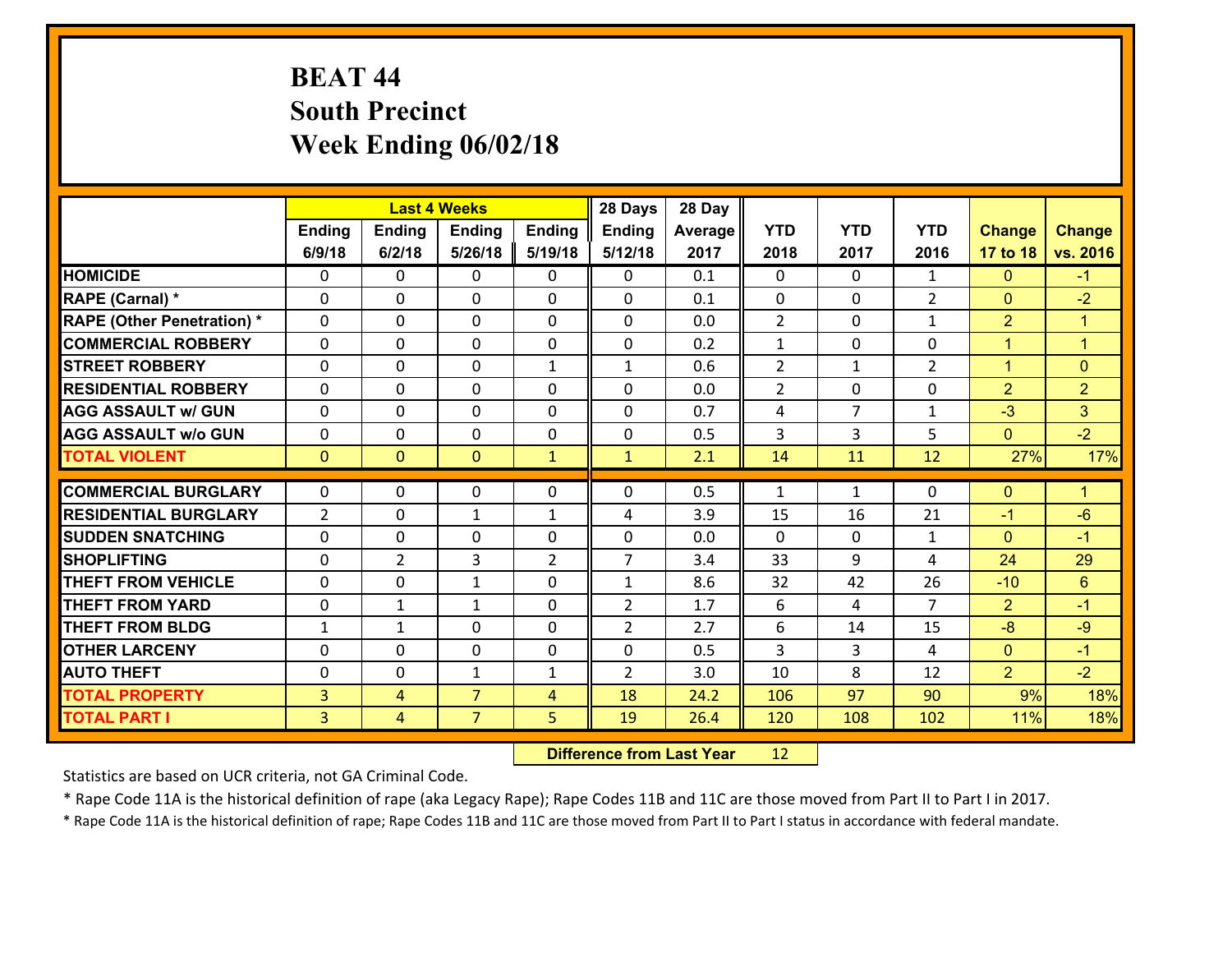# **BEAT 45 South Precinct Week Ending 06/02/18**

|                                   |                |                | <b>Last 4 Weeks</b> |                | 28 Days        | 28 Day  |                |                |              |                |                      |
|-----------------------------------|----------------|----------------|---------------------|----------------|----------------|---------|----------------|----------------|--------------|----------------|----------------------|
|                                   | Ending         | <b>Ending</b>  | <b>Ending</b>       | Ending         | <b>Ending</b>  | Average | <b>YTD</b>     | <b>YTD</b>     | <b>YTD</b>   | <b>Change</b>  | <b>Change</b>        |
|                                   | 6/9/18         | 6/2/18         | 5/26/18             | 5/19/18        | 5/12/18        | 2017    | 2018           | 2017           | 2016         | 17 to 18       | vs. 2016             |
| <b>HOMICIDE</b>                   | $\Omega$       | 0              | $\Omega$            | 0              | $\Omega$       | 0.1     | $\Omega$       | $\mathbf{1}$   | $\Omega$     | $-1$           | $\mathbf{0}$         |
| RAPE (Carnal) *                   | 0              | 0              | $\mathbf{0}$        | 0              | $\Omega$       | 0.1     | 2              | 0              | $\mathbf{1}$ | $\overline{2}$ | $\blacktriangleleft$ |
| <b>RAPE (Other Penetration) *</b> | $\Omega$       | 0              | $\mathbf{0}$        | $\Omega$       | 0              | 0.1     | $\overline{2}$ | $\mathbf{1}$   | $\mathbf{1}$ | $\mathbf{1}$   | $\blacktriangleleft$ |
| <b>COMMERCIAL ROBBERY</b>         | 0              | 0              | $\mathbf 0$         | 0              | 0              | 0.2     | $\mathbf{1}$   | $\mathbf{1}$   | $\mathbf{1}$ | $\mathbf{0}$   | $\mathbf{0}$         |
| <b>STREET ROBBERY</b>             | $\mathbf{1}$   | 0              | $\mathbf 0$         | 0              | $\mathbf{1}$   | 0.5     | $\mathbf 1$    | $\overline{2}$ | 0            | $-1$           | $\mathbf{1}$         |
| <b>RESIDENTIAL ROBBERY</b>        | $\Omega$       | $\Omega$       | $\mathbf 0$         | $\Omega$       | 0              | 0.1     | $\Omega$       | $\Omega$       | $\Omega$     | $\mathbf{0}$   | $\overline{0}$       |
| <b>AGG ASSAULT w/ GUN</b>         | 0              | 0              | $\mathbf 0$         | 0              | 0              | 0.6     | $\mathbf 0$    | 6              | 0            | $-6$           | $\overline{0}$       |
| <b>AGG ASSAULT w/o GUN</b>        | $\mathbf{1}$   | 0              | $\mathbf 0$         | 0              | $\mathbf{1}$   | 0.2     | 4              | $\mathbf{1}$   | 3            | 3              | $\mathbf{1}$         |
| <b>TOTAL VIOLENT</b>              | 2 <sup>1</sup> | $\overline{0}$ | $\mathbf{O}$        | $\mathbf{0}$   | $\overline{2}$ | 1.8     | 10             | 12             | 6            | $-17%$         | 67%                  |
| <b>COMMERCIAL BURGLARY</b>        | $\Omega$       | 0              | $\mathbf{0}$        | $\Omega$       | 0              | 0.3     | $\mathbf{1}$   | 3              | $\mathbf{1}$ | $-2$           | $\mathbf{0}$         |
|                                   |                |                |                     |                |                |         |                |                |              |                |                      |
| <b>RESIDENTIAL BURGLARY</b>       | 0              | 0              | $\mathbf{1}$        | 0              | $\mathbf{1}$   | 2.8     | 19             | 21             | 16           | $-2$           | 3                    |
| <b>SUDDEN SNATCHING</b>           | 0              | 0              | $\mathbf 0$         | 0              | 0              | 0.0     | $\mathbf 0$    | 0              | 0            | $\mathbf{0}$   | $\mathbf{0}$         |
| <b>SHOPLIFTING</b>                | $\overline{2}$ | $\overline{2}$ | $\mathbf 0$         | 0              | 4              | 5.8     | 22             | 34             | 36           | $-12$          | $-14$                |
| <b>THEFT FROM VEHICLE</b>         | $\mathbf{1}$   | $\mathbf{1}$   | 1                   | 0              | 3              | 4.4     | 25             | 34             | 16           | $-9$           | $\overline{9}$       |
| <b>THEFT FROM YARD</b>            | $\mathbf 0$    | 0              | $\mathbf 0$         | $\mathbf{1}$   | $\mathbf{1}$   | 1.1     | $\overline{7}$ | 6              | 6            | $\mathbf{1}$   | $\overline{1}$       |
| <b>THEFT FROM BLDG</b>            | 0              | 0              | $\mathbf 0$         | 0              | 0              | 1.2     | 4              | 11             | 4            | $-7$           | $\mathbf{0}$         |
| <b>OTHER LARCENY</b>              | $\mathbf{1}$   | 0              | $\mathbf 0$         | $\mathbf{1}$   | $\overline{2}$ | 0.6     | 3              | $\overline{3}$ | $\mathbf{1}$ | $\mathbf{0}$   | $\overline{2}$       |
| <b>AUTO THEFT</b>                 | 0              | 0              | $\mathbf{0}$        | 0              | 0              | 1.8     | 8              | 8              | 8            | $\mathbf{0}$   | $\overline{0}$       |
| <b>TOTAL PROPERTY</b>             | $\overline{4}$ | 3              | $\overline{2}$      | $\overline{2}$ | 11             | 18.0    | 89             | 120            | 88           | $-26%$         | 1%                   |
| <b>TOTAL PART I</b>               | 6              | $\overline{3}$ | $\overline{2}$      | $\overline{2}$ | 13             | 19.8    | 99             | 132            | 94           | $-25%$         | 5%                   |

 **Difference from Last Year**‐33

Statistics are based on UCR criteria, not GA Criminal Code.

\* Rape Code 11A is the historical definition of rape (aka Legacy Rape); Rape Codes 11B and 11C are those moved from Part II to Part I in 2017.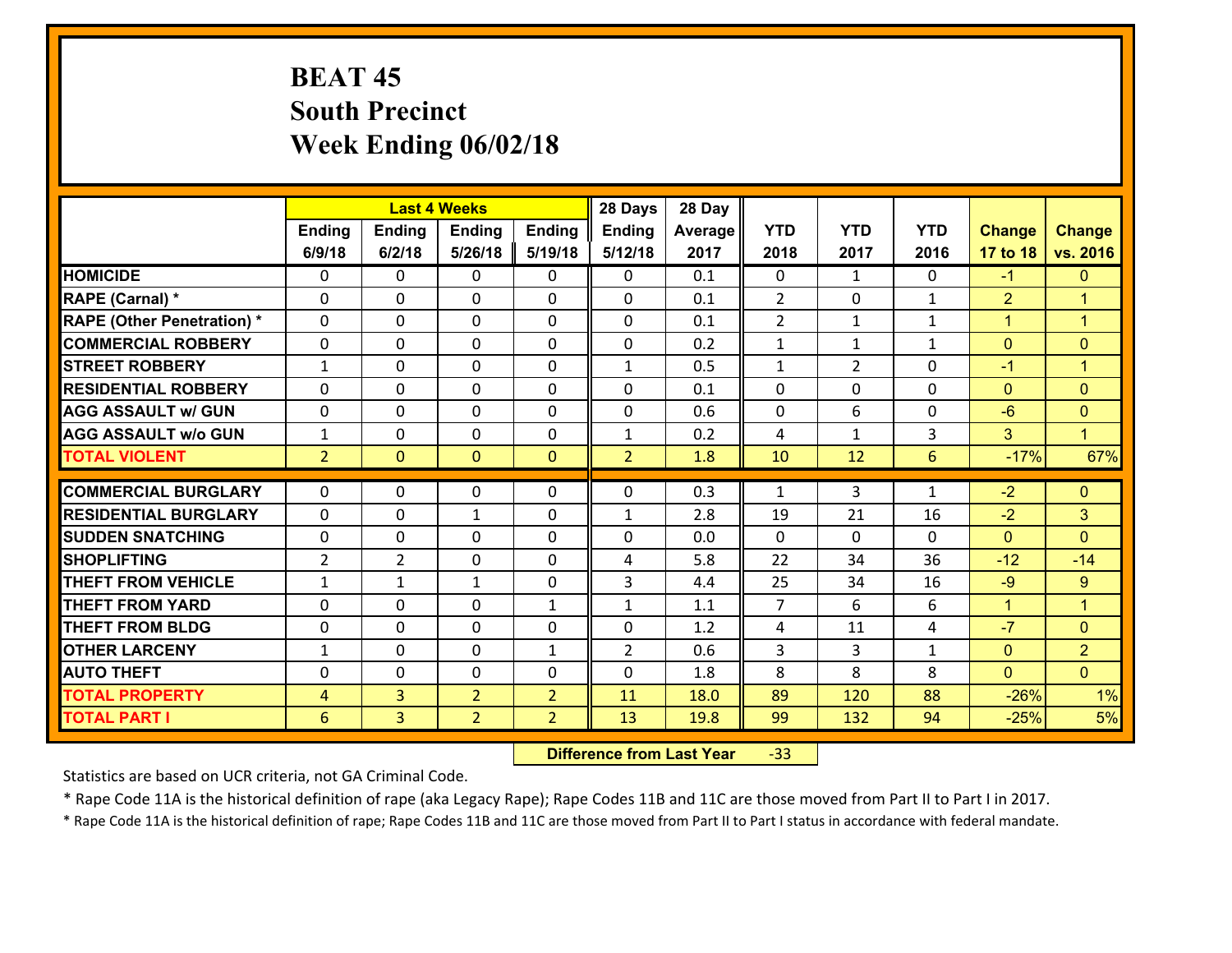# **BEAT 46 South Precinct Week Ending 06/02/18**

|                                              |                     |                     | <b>Last 4 Weeks</b> |                | 28 Days        | 28 Day       |                |                |                |                  |                |
|----------------------------------------------|---------------------|---------------------|---------------------|----------------|----------------|--------------|----------------|----------------|----------------|------------------|----------------|
|                                              | Ending              | <b>Ending</b>       | <b>Ending</b>       | <b>Ending</b>  | <b>Ending</b>  | Average      | <b>YTD</b>     | <b>YTD</b>     | <b>YTD</b>     | <b>Change</b>    | <b>Change</b>  |
|                                              | 6/9/18              | 6/2/18              | 5/26/18             | 5/19/18        | 5/12/18        | 2017         | 2018           | 2017           | 2016           | 17 to 18         | vs. 2016       |
| <b>HOMICIDE</b>                              | $\Omega$            | 0                   | 0                   | 0              | 0              | 0.2          | $\Omega$       | $\Omega$       | $\Omega$       | $\mathbf{0}$     | $\mathbf{0}$   |
| RAPE (Carnal) *                              | 0                   | 0                   | $\mathbf{0}$        | 0              | $\Omega$       | 0.2          | $\mathbf{1}$   | $\mathbf{0}$   | $\mathbf{1}$   | $\mathbf{1}$     | $\mathbf{0}$   |
| <b>RAPE (Other Penetration) *</b>            | 0                   | 0                   | $\mathbf{0}$        | 0              | $\Omega$       | 0.2          | 3              | $\mathbf{1}$   | $\mathbf{1}$   | $\overline{2}$   | $\overline{2}$ |
| <b>COMMERCIAL ROBBERY</b>                    | 0                   | 0                   | 0                   | $\Omega$       | $\Omega$       | 0.4          | $\overline{2}$ | 3              | 5              | $-1$             | $-3$           |
| <b>STREET ROBBERY</b>                        | $\Omega$            | 1                   | $\mathbf{1}$        | $\Omega$       | $\overline{2}$ | 0.5          | 4              | 3              | 4              | $\mathbf{1}$     | $\mathbf{0}$   |
| <b>RESIDENTIAL ROBBERY</b>                   | $\Omega$            | $\Omega$            | $\mathbf 0$         | $\Omega$       | 0              | 0.1          | $\mathbf 0$    | $\mathbf{1}$   | 0              | $-1$             | $\Omega$       |
| <b>AGG ASSAULT w/ GUN</b>                    | $\Omega$            | 0                   | $\mathbf 0$         | 0              | 0              | 0.5          | $\mathbf{1}$   | $\overline{2}$ | 5              | $-1$             | $-4$           |
| <b>AGG ASSAULT w/o GUN</b>                   | 0                   | 0                   | $\mathbf{1}$        | 0              | $\mathbf{1}$   | 1.2          | $\overline{2}$ | 5              | 3              | $-3$             | $-1$           |
| <b>TOTAL VIOLENT</b>                         | $\mathbf{0}$        | $\mathbf{1}$        | $\overline{2}$      | $\overline{0}$ | $\overline{3}$ | 3.2          | 13             | 15             | 19             | $-13%$           | $-32%$         |
| <b>COMMERCIAL BURGLARY</b>                   | $\Omega$            | 1                   | $\mathbf{0}$        | 0              | 1              | 0.5          | $\overline{7}$ | 4              | $\mathbf{1}$   | 3                | $6\phantom{1}$ |
| <b>RESIDENTIAL BURGLARY</b>                  | $\mathbf{1}$        | 4                   | 3                   | $\Omega$       | 8              | 2.4          | 23             | 10             | 8              | 13               | 15             |
|                                              |                     |                     |                     |                |                |              |                |                |                |                  |                |
|                                              |                     |                     |                     |                |                |              |                |                |                |                  |                |
| <b>SUDDEN SNATCHING</b>                      | 0                   | 0                   | $\mathbf 0$         | 0              | 0              | 0.2          | $\mathbf{1}$   | $\mathbf{1}$   | $\mathbf{1}$   | $\mathbf{0}$     | $\Omega$       |
| <b>SHOPLIFTING</b>                           | $\mathbf{1}$        | 0                   | 4                   | $\mathbf{1}$   | 6              | 10.0         | 52             | 57             | 30             | $-5$             | 22             |
| <b>THEFT FROM VEHICLE</b>                    | $\overline{2}$      | 1                   | 1                   | 0              | 4              | 6.2          | 20             | 42             | 20             | $-22$            | $\Omega$       |
| <b>THEFT FROM YARD</b>                       | 0                   | 0                   | $\mathbf{1}$        | $\mathbf{1}$   | $\overline{2}$ | 1.1          | 6              | 4              | 11             | $\overline{2}$   | $-5$           |
| <b>THEFT FROM BLDG</b>                       | $\mathbf{1}$        | 0                   | 1                   | $\mathbf{1}$   | 3              | 2.5          | 13             | 20             | 9              | $-7$             | $\overline{4}$ |
| <b>OTHER LARCENY</b>                         | $\mathbf 0$         | 0                   | $\mathbf 0$         | 0              | 0              | 0.5          | $\overline{2}$ | 4              | $\overline{2}$ | $-2$             | $\overline{0}$ |
| <b>AUTO THEFT</b>                            | 0                   | 1                   | $\overline{2}$      | 0              | 3              | 3.0          | 21             | 24             | 4              | $-3$             | 17             |
| <b>TOTAL PROPERTY</b><br><b>TOTAL PART I</b> | 5 <sup>1</sup><br>5 | $\overline{7}$<br>8 | 12<br>14            | 3<br>3         | 27<br>30       | 26.3<br>29.5 | 145<br>158     | 166<br>181     | 86<br>105      | $-13%$<br>$-13%$ | 69%<br>50%     |

 **Difference from Last Year**‐23

Statistics are based on UCR criteria, not GA Criminal Code.

\* Rape Code 11A is the historical definition of rape (aka Legacy Rape); Rape Codes 11B and 11C are those moved from Part II to Part I in 2017.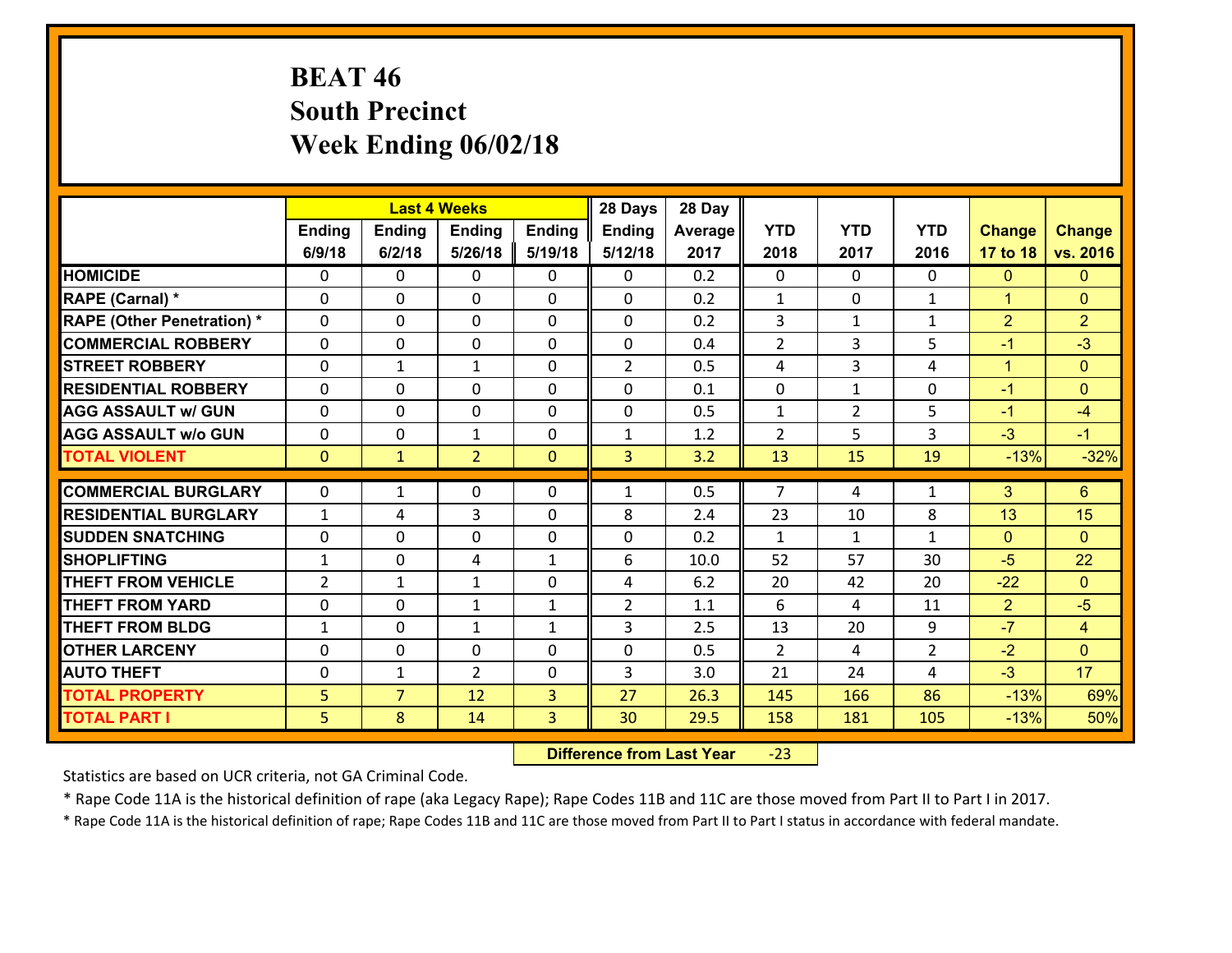# **BEAT 47 South Precinct Week Ending 06/02/18**

|                                   |              |                | <b>Last 4 Weeks</b> |                | 28 Days        | 28 Day  |              |                |                |                      |                      |
|-----------------------------------|--------------|----------------|---------------------|----------------|----------------|---------|--------------|----------------|----------------|----------------------|----------------------|
|                                   | Ending       | <b>Ending</b>  | <b>Ending</b>       | <b>Ending</b>  | <b>Ending</b>  | Average | <b>YTD</b>   | <b>YTD</b>     | <b>YTD</b>     | <b>Change</b>        | <b>Change</b>        |
|                                   | 6/9/18       | 6/2/18         | 5/26/18             | 5/19/18        | 5/12/18        | 2017    | 2018         | 2017           | 2016           | 17 to 18             | vs. 2016             |
| <b>HOMICIDE</b>                   | $\Omega$     | 0              | 0                   | 0              | 0              | 0.0     | $\Omega$     | $\Omega$       | 0              | $\mathbf{0}$         | $\mathbf{0}$         |
| RAPE (Carnal) *                   | 0            | 0              | $\mathbf 0$         | 0              | 0              | 0.2     | $\mathbf 0$  | $\mathbf{1}$   | $\Omega$       | $-1$                 | $\mathbf{0}$         |
| <b>RAPE (Other Penetration) *</b> | $\Omega$     | 0              | $\mathbf{0}$        | $\Omega$       | 0              | 0.0     | 1            | $\Omega$       | $\Omega$       | $\mathbf{1}$         | $\blacktriangleleft$ |
| <b>COMMERCIAL ROBBERY</b>         | $\Omega$     | $\Omega$       | $\mathbf 0$         | $\Omega$       | $\Omega$       | 0.1     | $\Omega$     | $\Omega$       | $\Omega$       | $\mathbf{0}$         | $\mathbf{0}$         |
| <b>STREET ROBBERY</b>             | $\Omega$     | 0              | $\mathbf{0}$        | $\Omega$       | $\Omega$       | 0.0     | $\Omega$     | $\Omega$       | $\Omega$       | $\mathbf{0}$         | $\mathbf{0}$         |
| <b>RESIDENTIAL ROBBERY</b>        | $\Omega$     | 0              | $\mathbf{0}$        | $\Omega$       | $\Omega$       | 0.0     | $\Omega$     | $\Omega$       | $\Omega$       | $\mathbf{0}$         | $\mathbf{0}$         |
| <b>AGG ASSAULT w/ GUN</b>         | 0            | 0              | $\mathbf 0$         | $\Omega$       | 0              | 0.2     | 0            | 0              | $\mathbf{1}$   | $\mathbf{0}$         | $-1$                 |
| <b>AGG ASSAULT w/o GUN</b>        | 0            | 0              | 0                   | 0              | 0              | 0.3     | 0            | $\mathbf{0}$   | $\Omega$       | $\mathbf{0}$         | $\overline{0}$       |
| <b>TOTAL VIOLENT</b>              | $\mathbf{0}$ | $\overline{0}$ | $\mathbf{0}$        | $\overline{0}$ | $\mathbf{0}$   | 0.7     | $\mathbf{1}$ | $\mathbf{1}$   | $\mathbf{1}$   | 0%                   | 0%                   |
|                                   |              |                |                     |                |                |         |              |                |                |                      |                      |
|                                   |              |                |                     |                |                |         |              |                |                |                      |                      |
| <b>COMMERCIAL BURGLARY</b>        | $\mathbf{0}$ | 0              | 0                   | 0              | $\Omega$       | 0.3     | $\mathbf{0}$ | $\mathbf{1}$   | 0              | $-1$                 | $\mathbf{0}$         |
| <b>RESIDENTIAL BURGLARY</b>       | $\Omega$     | 0              | $\mathbf 0$         | $\Omega$       | 0              | 0.7     | 6            | $\mathbf 1$    | $\overline{7}$ | 5                    | $-1$                 |
| <b>SUDDEN SNATCHING</b>           | 0            | 0              | $\mathbf{0}$        | 0              | $\Omega$       | 0.0     | $\mathbf{0}$ | 0              | $\Omega$       | $\mathbf{0}$         | $\mathbf{0}$         |
| <b>SHOPLIFTING</b>                | $\Omega$     | 0              | $\mathbf 0$         | $\Omega$       | 0              | 0.9     | $\mathbf{1}$ | $\Omega$       | $\Omega$       | $\mathbf{1}$         | $\overline{1}$       |
| <b>THEFT FROM VEHICLE</b>         | 0            | 0              | $\mathbf{1}$        | 0              | $\mathbf{1}$   | 2.7     | 11           | $\mathbf{1}$   | 5              | 10                   | 6                    |
| <b>THEFT FROM YARD</b>            | 0            | 0              | $\mathbf{0}$        | $\Omega$       | $\Omega$       | 0.7     | 2            | 4              | $\mathbf{1}$   | $-2$                 | $\blacktriangleleft$ |
| <b>THEFT FROM BLDG</b>            | $\mathbf{1}$ | $\Omega$       | $\Omega$            | $\Omega$       | $\mathbf{1}$   | 0.9     | 3            | $\overline{7}$ | $\mathbf{1}$   | $-4$                 | $\overline{2}$       |
| <b>OTHER LARCENY</b>              | 0            | 0              | $\mathbf{0}$        | $\Omega$       | $\Omega$       | 0.3     | 0            | $\overline{2}$ | $\Omega$       | $-2$                 | $\mathbf{0}$         |
| <b>AUTO THEFT</b>                 | 0            | 0              | $\mathbf{0}$        | 0              | 0              | 0.9     | 2            | $\mathbf{1}$   | $\overline{2}$ | $\blacktriangleleft$ | $\Omega$             |
| <b>TOTAL PROPERTY</b>             | $\mathbf{1}$ | $\overline{0}$ | $\mathbf{1}$        | $\Omega$       | $\overline{2}$ | 7.4     | 25           | 17             | 16             | 47%                  | 56%                  |
| <b>TOTAL PART I</b>               | $\mathbf{1}$ | $\mathbf{0}$   | $\mathbf{1}$        | $\mathbf{0}$   | $\overline{2}$ | 8.1     | 26           | 18             | 17             | 44%                  | 53%                  |

 **Difference from Last Year**r 8

Statistics are based on UCR criteria, not GA Criminal Code.

\* Rape Code 11A is the historical definition of rape (aka Legacy Rape); Rape Codes 11B and 11C are those moved from Part II to Part I in 2017.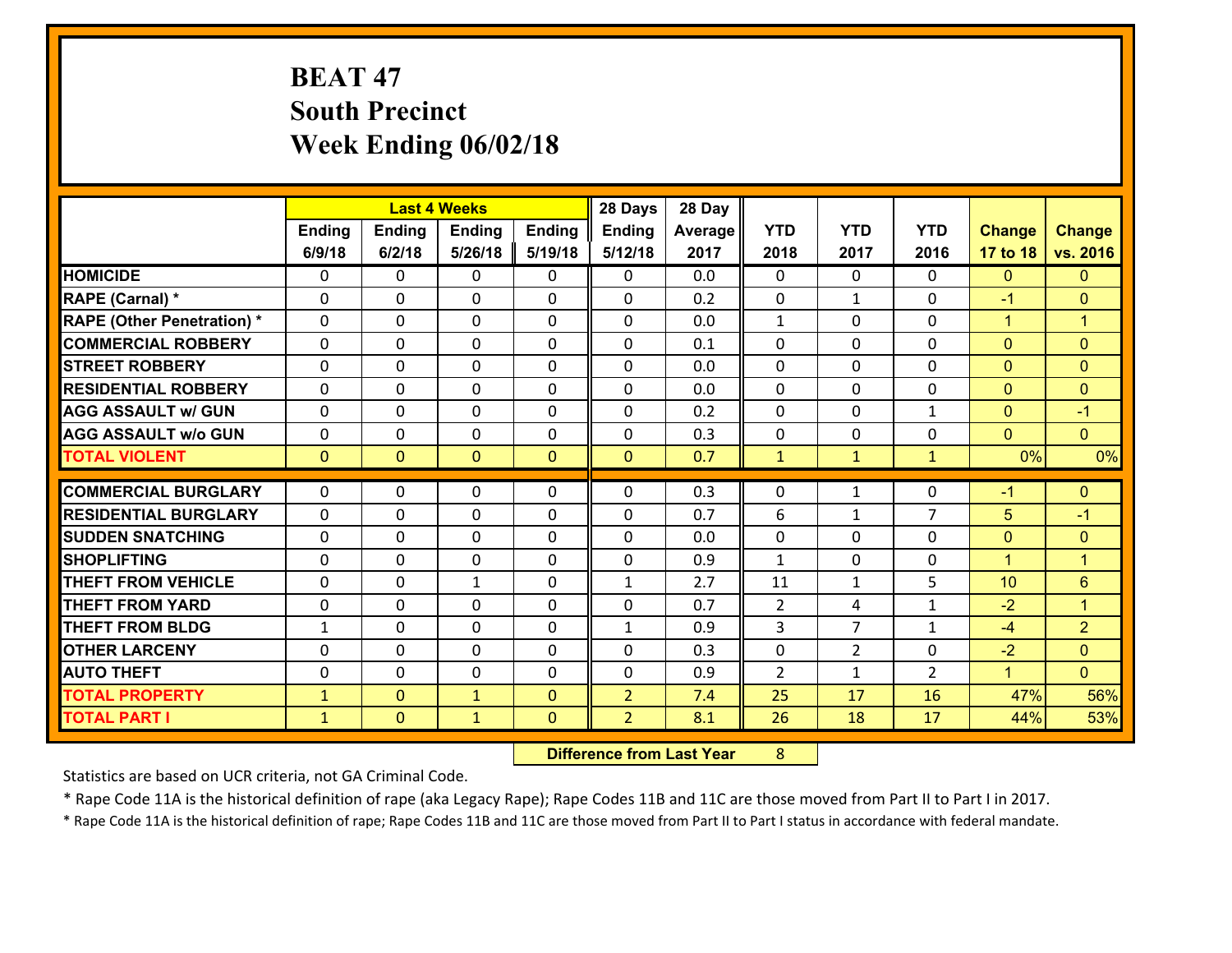

#### **COMPSTATEAST PRECINCTWeek Ending 06/09/18**

**PRECINCT COMMANDER:**

**CAPT. GEORGE GUNDICH**



|                                                                                                  | <b>Week</b><br>Ending<br>6/9/18 | <b>Week</b><br>Ending<br>6/2/18 | Weekly<br>Avg        | 28-Day<br><b>Ending</b><br>6/9/18 | 28-Day<br>Ending<br>5/12/18      | Avg<br>28-Day                                | <b>YTD</b><br>2018 | <b>YTD</b><br>2017 | <b>YTD</b><br>2016 | <b>Change</b>           | <b>Change</b><br>vs. 2016 |
|--------------------------------------------------------------------------------------------------|---------------------------------|---------------------------------|----------------------|-----------------------------------|----------------------------------|----------------------------------------------|--------------------|--------------------|--------------------|-------------------------|---------------------------|
| <b>HOMICIDE</b>                                                                                  | 0                               | 0                               | 2017<br>$\mathbf{0}$ | $\mathbf{0}$                      | 1                                | 2017<br>$\mathbf 1$                          | 6                  | 8                  | 7                  | <b>17 to 18</b><br>$-2$ | -1                        |
| RAPE (Carnal) *                                                                                  | 0                               | 1                               | $\mathbf{0}$         | $\overline{2}$                    | 0                                | 0                                            | 6                  | $\mathbf 1$        | $\overline{2}$     | 5                       | $\overline{4}$            |
| <b>RAPE (Other Penetration) *</b>                                                                | $\mathbf{0}$                    | 0                               | $\Omega$             | $\mathbf{0}$                      | 1                                | $\mathbf{1}$                                 | 3                  | 9                  | $\overline{3}$     | $-6$                    | $\Omega$                  |
| <b>COMMERCIAL ROBBERY</b>                                                                        | $\mathbf{0}$                    | 0                               | $\overline{1}$       | $\mathbf{0}$                      | $\mathbf{0}$                     | $\overline{2}$                               | $\overline{2}$     | 18                 | 5                  | $-16$                   | $\overline{3}$            |
| <b>STREET ROBBERY</b>                                                                            | $\overline{2}$                  | $\mathbf 1$                     | $\mathbf{1}$         | 4                                 | 5                                | 3                                            | 20                 | $\overline{23}$    | 43                 | $-3$                    | $-23$                     |
| <b>RESIDENTIAL ROBBERY</b>                                                                       | $\mathbf{0}$                    | $\Omega$                        | $\mathbf 0$          | $\mathbf 0$                       | $\Omega$                         | 1                                            | $\mathbf 0$        | 3                  | 3                  | $-3$                    | $-3$                      |
| <b>AGG ASSAULT w/ GUN</b>                                                                        | 1                               | 0                               | $\overline{1}$       | $\overline{\mathbf{4}}$           | 5                                | 4                                            | 23                 | $\overline{37}$    | $\overline{53}$    | $-14$                   | $-30$                     |
| <b>AGG ASSAULT w/o GUN</b>                                                                       | 1                               | $\overline{2}$                  | $\overline{1}$       | $\overline{7}$                    | $\overline{5}$                   | 5                                            | 35                 | 32                 | $\overline{24}$    | 3                       | 11                        |
| <b>TOTAL VIOLENT</b>                                                                             | 4                               | $\overline{4}$                  | 4                    | 17                                | $\overline{17}$                  | $\overline{17}$                              | 95                 | 131                | 140                | $-27%$                  | $-32%$                    |
|                                                                                                  |                                 |                                 |                      |                                   |                                  |                                              |                    |                    |                    |                         |                           |
| <b>COMMERCIAL BURGLARY</b>                                                                       | 0                               | 0                               | 0                    | 1                                 | 3                                | 2                                            | 11                 | 6                  | 27                 | 5                       | $-16$                     |
| <b>RESIDENTIAL BURGLARY</b>                                                                      | $\overline{\mathbf{5}}$         | 3                               | $\overline{5}$       | $\overline{15}$                   | $\overline{11}$                  | $\overline{18}$                              | 104                | $\overline{113}$   | 185                | $-9$                    | $-81$                     |
| <b>SUDDEN SNATCHING</b>                                                                          | $\mathbf 0$                     | 0                               | $\Omega$             | $\mathbf{0}$                      | $\overline{2}$                   | $\mathbf{1}$                                 | 6                  | $\overline{7}$     | $\overline{2}$     | $-1$                    | $\overline{4}$            |
| <b>SHOPLIFTING</b>                                                                               | 4                               | $\overline{7}$                  | $\overline{5}$       | 27                                | $\overline{35}$                  | $\overline{22}$                              | 146                | $\overline{125}$   | $\overline{121}$   | $\overline{21}$         | $\overline{25}$           |
| <b>THEFT FROM VEHICLE</b>                                                                        | 4                               | $\overline{5}$                  | $\overline{7}$       | 26                                | $\overline{18}$                  | $\overline{27}$                              | 124                | 153                | 130                | $-29$                   | $-6$                      |
| <b>THEFT FROM YARD</b>                                                                           | 6                               | 6                               | $\mathbf{3}$         | 18                                | $\overline{14}$                  | 10                                           | 64                 | 63                 | $\overline{45}$    | $\overline{1}$          | 19                        |
| <b>THEFT FROM BLDG</b>                                                                           | 5                               | 4                               | 3                    | 17                                | 14                               | $\overline{12}$                              | 77                 | $\overline{78}$    | 106                | $-1$                    | $-29$                     |
| <b>OTHER LARCENY</b>                                                                             | $\overline{2}$                  | 1                               | $\overline{1}$       | 3                                 | $\overline{4}$                   | $\overline{2}$                               | 29                 | $\overline{20}$    | $\overline{9}$     | $\overline{9}$          | $\overline{20}$           |
| <b>AUTO THEFT</b>                                                                                | $\mathbf{2}$                    | 0                               | 3                    | 12                                | $\overline{7}$                   | 11                                           | 77                 | $\overline{71}$    | $\overline{78}$    | $6\phantom{1}$          | $-1$                      |
| <b>TOTAL PROPERTY</b>                                                                            | 28                              | 26                              | 27                   | 119                               | 108                              | 106                                          | 638                | 636                | 703                | 0%                      | $-9%$                     |
| <b>TOTAL PART I</b>                                                                              | 32                              | 30                              | 31                   | 136                               | 125                              | 123                                          | 733                | 767                | 843                | $-4%$                   | $-13%$                    |
| Statistics are based on UCR criteria, not GA Criminal Code, and are                              |                                 |                                 |                      |                                   | <b>Difference from Last Year</b> |                                              | -34                |                    |                    | <b>Last Week</b>        | Year-to-Date              |
| preliminary, based on RMS data at the time prepared, and are subject to change.                  |                                 |                                 |                      |                                   |                                  | <b>At-Fault Police Vehicle Accidents</b>     |                    |                    |                    | 0                       | 5                         |
| Cell Shading: white is within 0.6 standard deviation of the mean; red is above; green is below.  |                                 |                                 |                      |                                   |                                  | <b>Not At-Fault Police Vehicle Accidents</b> |                    |                    |                    | $\Omega$                | $\overline{2}$            |
| * Code 11A is the pre-2016 definition of rape; Codes 11B and 11C are by federal mandate in 2016. |                                 |                                 |                      |                                   |                                  | <b>Total Police Vehicle Accidents</b>        |                    |                    |                    | $\overline{0}$          | $\overline{7}$            |
|                                                                                                  |                                 |                                 |                      |                                   |                                  |                                              |                    |                    |                    |                         |                           |
|                                                                                                  | Week                            | <b>Week</b>                     | Weekly               | 28-Day                            | 28-Day                           | Avg                                          |                    |                    |                    |                         |                           |
| <b>Citizen Initiated Calls</b>                                                                   | Ending                          | Ending                          | Avg                  | <b>Ending</b>                     | <b>Ending</b>                    | 28-Day                                       | <b>YTD</b>         | <b>YTD</b>         | <b>YTD</b>         | <b>Change</b>           | <b>Change</b>             |
|                                                                                                  | 06/09/18                        | 06/02/18                        | 2017                 | 06/09/18                          | 05/12/18                         | 2017                                         | 2018               | 2017               | 2016               | 17 to 18                | vs. 2016                  |
| <b>Midnight Shift</b>                                                                            | 89                              | $\overline{89}$                 | 114                  | 357                               | 352                              | 455                                          | 2020               | 2287               | 2282               | $-267$                  | $-262$                    |
| Day Shift                                                                                        | 252                             | 268                             | 282                  | 1021                              | 1024                             | 1127                                         | 5786               | 5666               | 5796               | 120                     | $-10$                     |
| <b>Afternoon Shift</b>                                                                           | 275                             | 275                             | 294                  | 1114                              | 1075                             | 1177                                         | 6038               | 6185               | 6262               | $-147$                  | $-224$                    |
| <b>TOTAL CITIZEN CFS</b>                                                                         | 616                             | 616                             | 690                  | 2492                              | 2451                             | 2758                                         | 13844              | 14138              | 14340              | $-2.1%$                 | $-3.5%$                   |
| <b>53S ShotSpotter Calls</b>                                                                     | $\overline{7}$                  | $\overline{2}$                  | 8                    | $\overline{18}$                   | $\overline{23}$                  | $\overline{31}$                              | 138                | 185                | $\overline{277}$   | $-47$                   | $-139$                    |
| <b>Sig 53 Shots Fired Calls</b>                                                                  | $\overline{12}$                 | $\overline{15}$                 | $\overline{16}$      | 60                                | $\overline{50}$                  | 64                                           | $\overline{323}$   | 418                | 554                | $-95$                   | $-231$                    |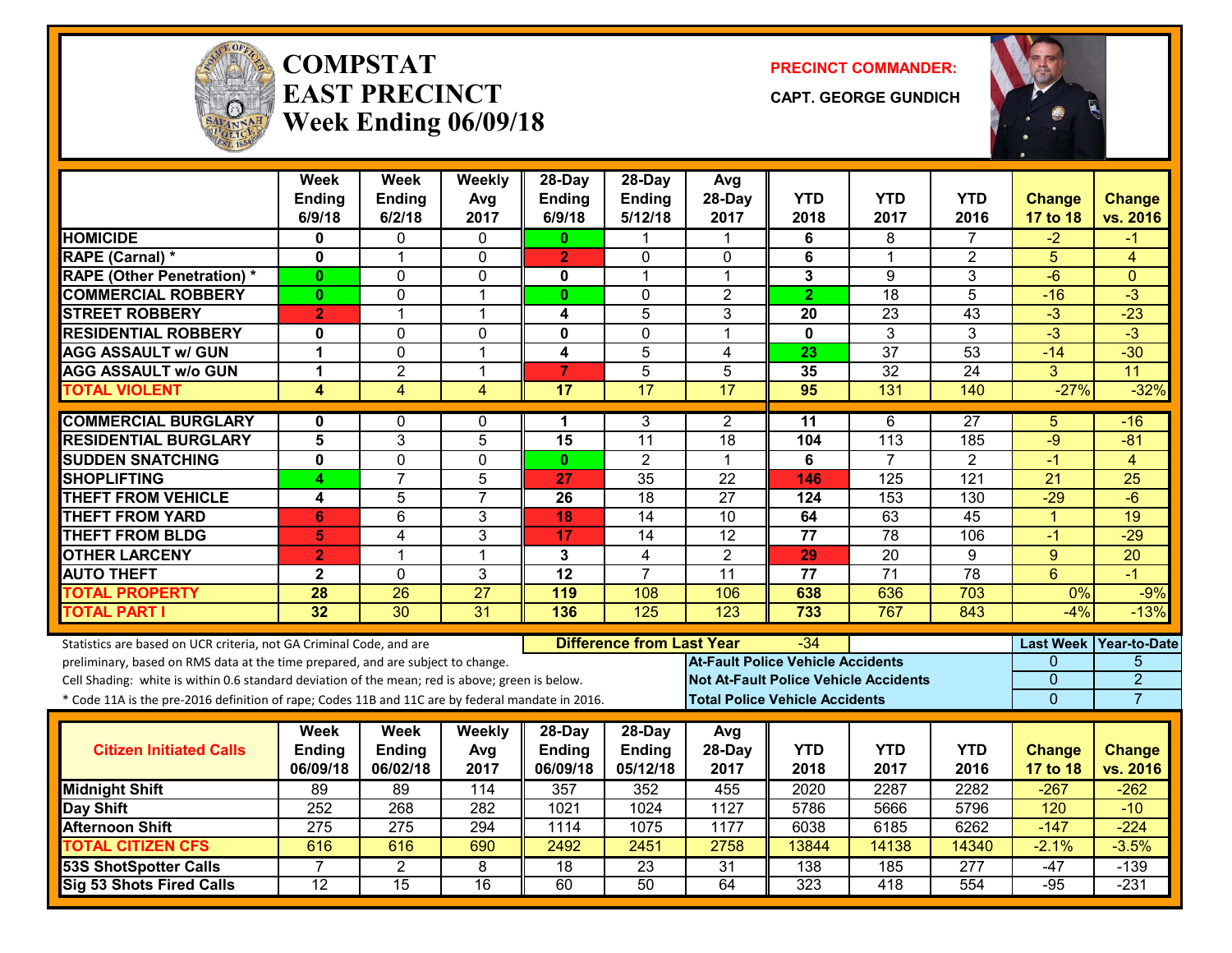## **BEAT 51 East Precinct Week Ending 06/02/18**

|                                   |                |                | <b>Last 4 Weeks</b> |               | 28 Days        | 28 Day  |                |                |              |                |                      |
|-----------------------------------|----------------|----------------|---------------------|---------------|----------------|---------|----------------|----------------|--------------|----------------|----------------------|
|                                   | <b>Ending</b>  | <b>Ending</b>  | <b>Ending</b>       | <b>Ending</b> | <b>Ending</b>  | Average | <b>YTD</b>     | <b>YTD</b>     | <b>YTD</b>   | <b>Change</b>  | <b>Change</b>        |
|                                   | 6/9/18         | 6/2/18         | 5/26/18             | 5/19/18       | 5/12/18        | 2017    | 2018           | 2017           | 2016         | 17 to 18       | vs. 2016             |
| <b>HOMICIDE</b>                   | $\Omega$       | 0              | 0                   | 0             | 0              | 0.0     | 1              | $\mathbf{1}$   | $\mathbf{1}$ | $\mathbf{0}$   | $\mathbf{0}$         |
| RAPE (Carnal) *                   | $\mathbf{1}$   | 0              | $\mathbf 0$         | 0             | $\mathbf{1}$   | 0.0     | $\overline{2}$ | 0              | 0            | $\overline{2}$ | $\overline{2}$       |
| <b>RAPE (Other Penetration) *</b> | $\Omega$       | 0              | $\mathbf{0}$        | $\Omega$      | 0              | 0.0     | 1              | $\overline{2}$ | $\Omega$     | $-1$           | 1                    |
| <b>COMMERCIAL ROBBERY</b>         | $\Omega$       | 0              | $\mathbf{0}$        | $\Omega$      | $\Omega$       | 0.0     | $\mathbf 0$    | $\mathbf{1}$   | $\mathbf{1}$ | $-1$           | $-1$                 |
| <b>STREET ROBBERY</b>             | $\Omega$       | 0              | $\mathbf{0}$        | 0             | $\Omega$       | 0.1     | 5              | 6              | 4            | $-1$           | $\blacktriangleleft$ |
| <b>RESIDENTIAL ROBBERY</b>        | $\Omega$       | 0              | $\mathbf{0}$        | $\Omega$      | $\Omega$       | 0.0     | 0              | $\mathbf 1$    | $\Omega$     | $-1$           | $\mathbf{0}$         |
| <b>AGG ASSAULT w/ GUN</b>         | $\Omega$       | 1              | $\Omega$            | $\Omega$      | $\mathbf{1}$   | 0.1     | 3              | 6              | 16           | $-3$           | $-13$                |
| <b>AGG ASSAULT w/o GUN</b>        | 0              | 1              | $\mathbf 0$         | 0             | $\mathbf{1}$   | 0.2     | 11             | 8              | 6            | 3              | 5 <sup>5</sup>       |
| <b>TOTAL VIOLENT</b>              | $\mathbf{1}$   | $\overline{2}$ | $\mathbf{0}$        | $\mathbf{0}$  | 3              | 0.6     | 23             | 25             | 28           | $-8%$          | $-18%$               |
|                                   |                |                |                     |               |                |         |                |                |              |                |                      |
| <b>COMMERCIAL BURGLARY</b>        | $\mathbf{0}$   | 0              | 0                   | 0             | 0              | 0.1     | 3              | $\mathbf{1}$   | 5            | $\overline{2}$ | $-2$                 |
| <b>RESIDENTIAL BURGLARY</b>       | $\Omega$       | 1              | 0                   | 1             | $\overline{2}$ | 0.5     | 8              | 16             | 14           | -8             | $-6$                 |
|                                   |                |                |                     |               |                |         |                |                |              |                | $\blacktriangleleft$ |
| <b>SUDDEN SNATCHING</b>           | $\Omega$       | 0              | $\mathbf 0$         | $\Omega$      | 0              | 0.1     | $\mathbf{1}$   | $\overline{2}$ | $\Omega$     | $-1$           |                      |
| <b>SHOPLIFTING</b>                | $\mathbf{0}$   | $\mathbf{1}$   | $\mathbf{0}$        | 0             | $\mathbf{1}$   | 0.4     | 10             | 16             | 15           | $-6$           | $-5$                 |
| <b>THEFT FROM VEHICLE</b>         | $\mathbf{1}$   | 0              | 3                   | $\mathbf{1}$  | 5              | 0.4     | 22             | 11             | 15           | 11             | $\overline{7}$       |
| <b>THEFT FROM YARD</b>            | 1              | 1              | $\mathbf 0$         | $\mathbf{1}$  | 3              | 0.2     | 9              | $\overline{7}$ | 12           | $\overline{2}$ | $-3$                 |
| <b>THEFT FROM BLDG</b>            | $\mathbf{1}$   | 0              | $\mathbf{0}$        | 0             | $\mathbf{1}$   | 0.4     | 12             | 12             | 14           | $\mathbf 0$    | $-2$                 |
| <b>OTHER LARCENY</b>              | 0              | 0              | $\mathbf{0}$        | 0             | $\Omega$       | 0.1     | 8              | 3.             | $\mathbf{1}$ | 5              | $\overline{7}$       |
| <b>AUTO THEFT</b>                 | $\mathbf{1}$   | 0              | $\mathbf{0}$        | $\Omega$      | $\mathbf{1}$   | 0.3     | 11             | 12             | 12           | $-1$           | $-1$                 |
| <b>TOTAL PROPERTY</b>             | 4              | 3 <sup>1</sup> | 3                   | 3             | 13             | 2.5     | 84             | 80             | 88           | 5%             | $-5%$                |
| <b>TOTAL PART I</b>               | 5 <sup>1</sup> | 5.             | 3                   | 3             | 16             | 3.1     | 107            | 105            | 116          | 2%             | $-8%$                |

 **Difference from Last Year**r 2

Statistics are based on UCR criteria, not GA Criminal Code.

\* Rape Code 11A is the historical definition of rape (aka Legacy Rape); Rape Codes 11B and 11C are those moved from Part II to Part I in 2017.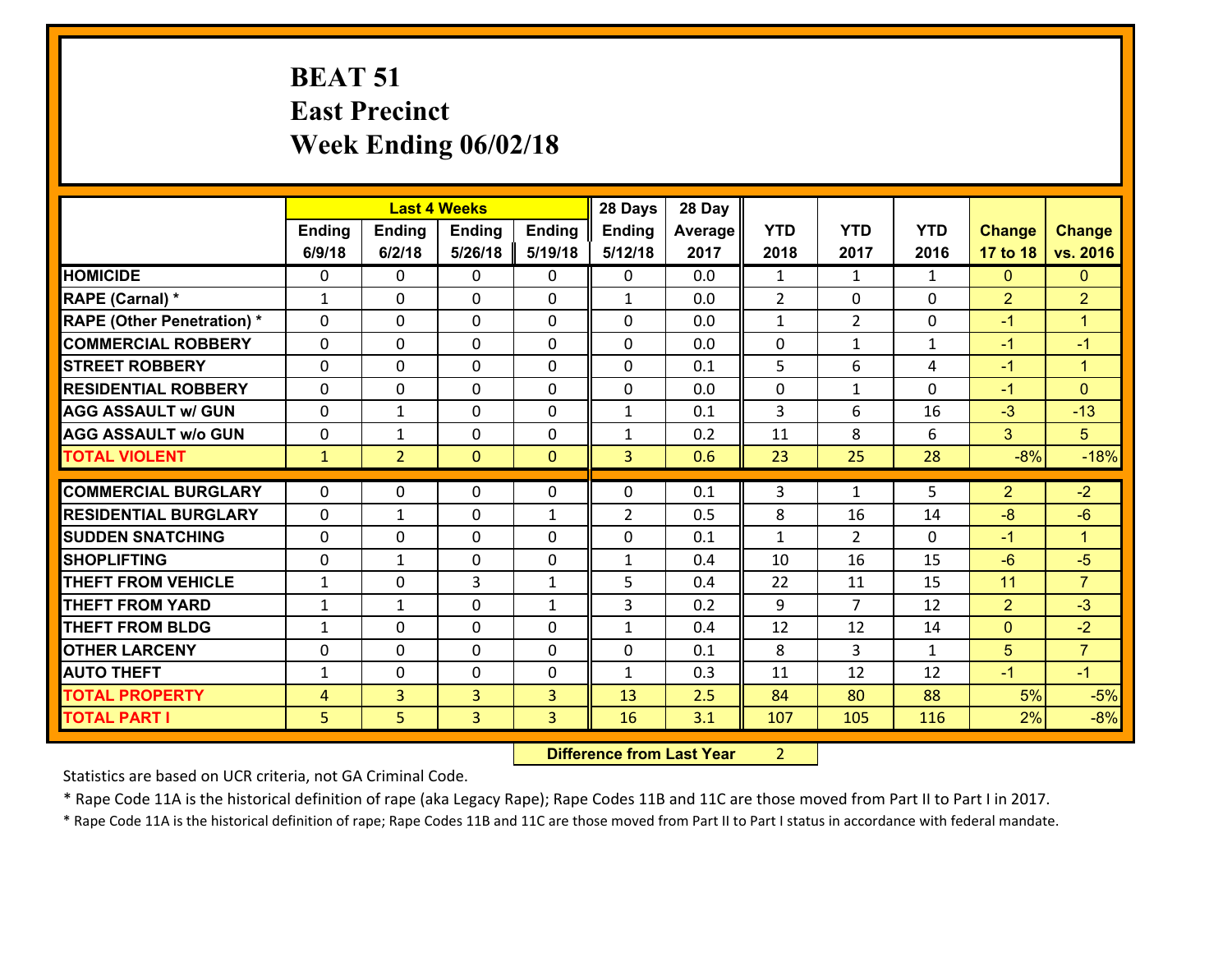### **BEAT 52 East Precinct Week Ending 06/02/18**

|                                   |                |                | <b>Last 4 Weeks</b> |                | 28 Days        | 28 Day  |                |                |                |                |                      |
|-----------------------------------|----------------|----------------|---------------------|----------------|----------------|---------|----------------|----------------|----------------|----------------|----------------------|
|                                   | Ending         | <b>Ending</b>  | Ending              | <b>Ending</b>  | <b>Ending</b>  | Average | <b>YTD</b>     | <b>YTD</b>     | <b>YTD</b>     | <b>Change</b>  | <b>Change</b>        |
|                                   | 6/9/18         | 6/2/18         | 5/26/18             | 5/19/18        | 5/12/18        | 2017    | 2018           | 2017           | 2016           | 17 to 18       | vs. 2016             |
| <b>HOMICIDE</b>                   | $\Omega$       | 0              | 0                   | $\Omega$       | 0              | 0.0     | 0              | $\Omega$       | $\mathcal{L}$  | $\mathbf{0}$   | $-2$                 |
| RAPE (Carnal) *                   | $\mathbf{0}$   | $\mathbf{0}$   | $\mathbf{1}$        | 0              | $\mathbf{1}$   | 0.1     | $\overline{2}$ | $\mathbf{0}$   | 0              | $\overline{2}$ | $\overline{2}$       |
| <b>RAPE (Other Penetration) *</b> | $\mathbf{0}$   | 0              | $\mathbf{0}$        | $\Omega$       | $\Omega$       | 0.2     | $\mathbf{0}$   | $\overline{2}$ | 0              | $-2$           | $\mathbf{0}$         |
| <b>COMMERCIAL ROBBERY</b>         | $\mathbf{0}$   | 0              | 0                   | $\Omega$       | $\Omega$       | 0.0     | 1              | 0              | 0              | $\mathbf{1}$   | $\mathbf{1}$         |
| <b>STREET ROBBERY</b>             | $\mathbf{0}$   | 0              | $\mathbf 0$         | 0              | $\Omega$       | 1.1     | $\overline{2}$ | 6              | 12             | -4             | $-10$                |
| <b>RESIDENTIAL ROBBERY</b>        | $\Omega$       | 0              | $\mathbf 0$         | 0              | 0              | 0.3     | 0              | $\mathbf{1}$   | $\mathbf{1}$   | $-1$           | $-1$                 |
| <b>AGG ASSAULT w/ GUN</b>         | 0              | 0              | $\mathbf 0$         | 0              | 0              | 0.5     | $\overline{2}$ | 5              | 13             | $-3$           | $-11$                |
| <b>AGG ASSAULT W/o GUN</b>        | $\mathbf{1}$   | 0              | $\mathbf 0$         | 0              | $\mathbf{1}$   | 1.2     | 6              | 5              | 4              | $\mathbf{1}$   | $\overline{2}$       |
| <b>TOTAL VIOLENT</b>              | $\mathbf{1}$   | $\overline{0}$ | $\mathbf{1}$        | $\mathbf{0}$   | $\overline{2}$ | 3.4     | 13             | 19             | 32             | $-32%$         | $-59%$               |
| <b>COMMERCIAL BURGLARY</b>        | $\mathbf{1}$   | 0              | 0                   | 0              | 1              | 0.2     | 1              | $\mathbf{1}$   | 0              | $\mathbf{0}$   | $\mathbf{1}$         |
| <b>RESIDENTIAL BURGLARY</b>       | $\Omega$       | 1              | 1                   | $\mathbf{1}$   | 3              | 2.6     | 25             | 11             | 26             | 14             | $-1$                 |
| <b>SUDDEN SNATCHING</b>           | $\mathbf{0}$   | 0              | 0                   | $\Omega$       | 0              | 0.3     | $\mathbf{1}$   | $\overline{2}$ | 0              | $-1$           | $\blacktriangleleft$ |
| <b>SHOPLIFTING</b>                | 0              | $\mathbf{1}$   | $\mathbf 0$         | $\Omega$       | $\mathbf{1}$   | 0.3     | $\mathbf{1}$   | $\overline{2}$ | $\overline{2}$ | $-1$           | $-1$                 |
| <b>THEFT FROM VEHICLE</b>         | $\Omega$       | 0              | $\mathbf 0$         | $\Omega$       | 0              | 7.2     | 12             | 37             | 16             | $-25$          | $-4$                 |
| <b>THEFT FROM YARD</b>            | 0              | $\mathbf{1}$   | $\mathbf 0$         | $\mathbf{1}$   | $\overline{2}$ | 1.8     | 8              | 14             | $\overline{7}$ | $-6$           | $\mathbf{1}$         |
| <b>THEFT FROM BLDG</b>            | $\mathbf{0}$   | 0              | 1                   | $\overline{2}$ | 3              | 1.3     | 9              | 8              | 13             | $\mathbf{1}$   | $-4$                 |
| <b>OTHER LARCENY</b>              | 0              | 0              | $\mathbf 0$         | $\mathbf{1}$   | $\mathbf{1}$   | 0.5     | 6              | 4              | 4              | $\overline{2}$ | $\overline{2}$       |
| <b>AUTO THEFT</b>                 | 0              | 1              | 0                   | $\mathbf{1}$   | $\overline{2}$ | 2.5     | 16             | 11             | 8              | 5              | 8                    |
| <b>TOTAL PROPERTY</b>             | $\mathbf{1}$   | 4              | $\overline{2}$      | 6              | 13             | 16.6    | 79             | 90             | 76             | $-12%$         | 4%                   |
| <b>TOTAL PART I</b>               | $\overline{2}$ | $\overline{4}$ | 3                   | 6              | 15             | 20.0    | 92             | 109            | 108            | $-16%$         | $-15%$               |

 **Difference from Last Year**r -17

Statistics are based on UCR criteria, not GA Criminal Code.

\* Rape Code 11A is the historical definition of rape (aka Legacy Rape); Rape Codes 11B and 11C are those moved from Part II to Part I in 2017.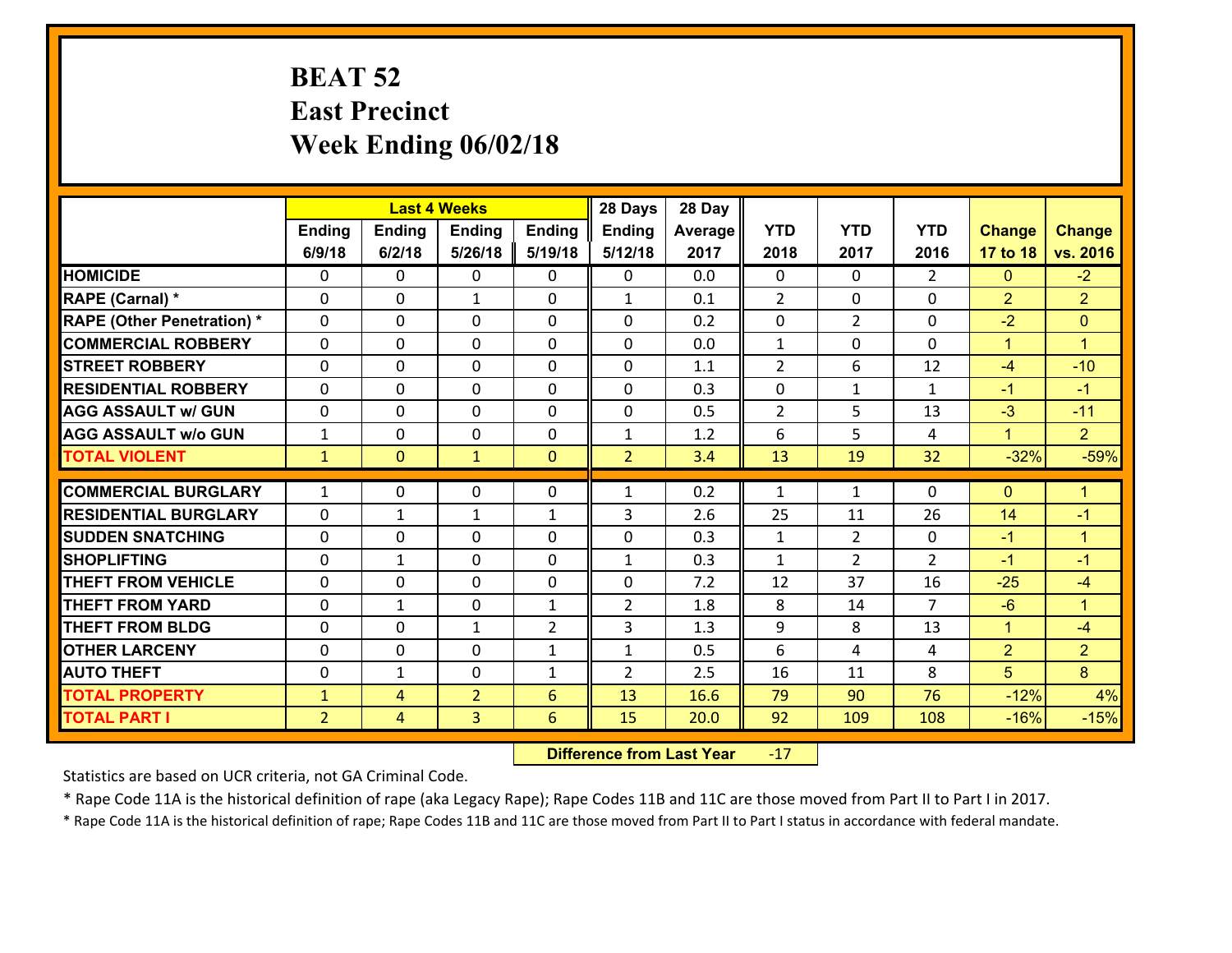### **BEAT 53 East Precinct Week Ending 06/02/18**

|                                   |                |                | <b>Last 4 Weeks</b> |                | 28 Days        | 28 Day  |                |                |                |                |                |
|-----------------------------------|----------------|----------------|---------------------|----------------|----------------|---------|----------------|----------------|----------------|----------------|----------------|
|                                   | Ending         | <b>Ending</b>  | Ending              | <b>Ending</b>  | <b>Ending</b>  | Average | <b>YTD</b>     | <b>YTD</b>     | <b>YTD</b>     | <b>Change</b>  | <b>Change</b>  |
|                                   | 6/9/18         | 6/2/18         | 5/26/18             | 5/19/18        | 5/12/18        | 2017    | 2018           | 2017           | 2016           | 17 to 18       | vs. 2016       |
| <b>HOMICIDE</b>                   | $\Omega$       | 0              | 0                   | $\Omega$       | 0              | 0.5     | 0              | 4              | $\mathbf{1}$   | $-4$           | $-1$           |
| RAPE (Carnal) *                   | $\mathbf{0}$   | $\mathbf{0}$   | $\mathbf{0}$        | 0              | 0              | 0.1     | $\mathbf{1}$   | $\mathbf{0}$   | $\mathbf{1}$   | $\mathbf{1}$   | $\mathbf{0}$   |
| <b>RAPE (Other Penetration) *</b> | $\mathbf{0}$   | 0              | $\mathbf{0}$        | $\Omega$       | $\Omega$       | 0.2     | $\mathbf{0}$   | $\overline{2}$ | $\overline{2}$ | $-2$           | $-2$           |
| <b>COMMERCIAL ROBBERY</b>         | $\mathbf{0}$   | 0              | 0                   | $\Omega$       | $\Omega$       | 0.1     | $\mathbf{0}$   | 0              | 0              | $\mathbf{0}$   | $\Omega$       |
| <b>STREET ROBBERY</b>             | $\mathbf{0}$   | 0              | $\mathbf{0}$        | 0              | $\Omega$       | 0.3     | 4              | $\mathbf{1}$   | 8              | 3              | $-4$           |
| <b>RESIDENTIAL ROBBERY</b>        | $\Omega$       | 0              | $\mathbf 0$         | 0              | 0              | 0.2     | 0              | 0              | $\mathbf{1}$   | $\mathbf{0}$   | $-1$           |
| <b>AGG ASSAULT w/ GUN</b>         | 0              | $\mathbf{1}$   | $\mathbf 0$         | $\mathbf{1}$   | $\overline{2}$ | 1.7     | 6              | 11             | 5              | $-5$           | $\overline{1}$ |
| <b>AGG ASSAULT W/o GUN</b>        | 0              | $\mathbf{1}$   | $\mathbf{1}$        | 0              | $\overline{2}$ | 1.2     | $\overline{7}$ | 8              | 4              | $-1$           | 3 <sup>1</sup> |
| <b>TOTAL VIOLENT</b>              | $\mathbf{0}$   | $\overline{2}$ | $\mathbf{1}$        | $\mathbf{1}$   | $\overline{4}$ | 4.3     | 18             | 26             | 22             | $-31%$         | $-18%$         |
| <b>COMMERCIAL BURGLARY</b>        | $\mathbf{0}$   | 0              | 0                   | 0              | $\Omega$       | 0.1     | 1              | $\mathbf{1}$   | $\overline{2}$ | $\mathbf{0}$   | $-1$           |
| <b>RESIDENTIAL BURGLARY</b>       | $\overline{2}$ | 0              | 1                   | $\overline{2}$ | 5              | 2.5     | 20             | 11             | 38             | 9              | $-18$          |
| <b>SUDDEN SNATCHING</b>           | $\mathbf{0}$   | 0              | 0                   | $\Omega$       | 0              | 0.2     | $\mathbf{1}$   | $\mathbf{1}$   | $\overline{2}$ | $\mathbf{0}$   | $-1$           |
| <b>SHOPLIFTING</b>                | $\mathbf{1}$   | 0              | $\overline{2}$      | $\Omega$       | 3              | 0.1     | $\overline{7}$ | $\Omega$       | $\mathbf{1}$   | $\overline{7}$ | 6              |
| <b>THEFT FROM VEHICLE</b>         | $\mathbf{1}$   | $\mathbf{1}$   | $\mathbf 0$         | $\Omega$       | $\overline{2}$ | 6.3     | 22             | 21             | 22             | $\mathbf{1}$   | $\Omega$       |
| <b>THEFT FROM YARD</b>            | $\overline{2}$ | 0              | $\mathbf{1}$        | 0              | 3              | 2.2     | 13             | 11             | $\overline{7}$ | $\overline{2}$ | 6              |
| <b>THEFT FROM BLDG</b>            | $\overline{2}$ | $\mathbf{1}$   | 1                   | $\mathbf{1}$   | 5              | 4.4     | 16             | 20             | 35             | $-4$           | $-19$          |
| <b>OTHER LARCENY</b>              | 0              | 0              | 1                   | 0              | $\mathbf{1}$   | 0.3     | 4              | $\overline{2}$ | 0              | $\overline{2}$ | $\overline{4}$ |
| <b>AUTO THEFT</b>                 | 0              | $\mathbf{1}$   | 0                   | $\mathbf{1}$   | $\overline{2}$ | 2.7     | 14             | 11             | 16             | 3              | $-2$           |
| <b>TOTAL PROPERTY</b>             | 8              | $\overline{3}$ | 6                   | 4              | 21             | 18.7    | 98             | 78             | 123            | 26%            | $-20%$         |
| <b>TOTAL PART I</b>               | 8              | 5              | $\overline{7}$      | 5              | 25             | 23.0    | 116            | 104            | 145            | 12%            | $-20%$         |

 **Difference from Last Year**r 12

Statistics are based on UCR criteria, not GA Criminal Code.

\* Rape Code 11A is the historical definition of rape (aka Legacy Rape); Rape Codes 11B and 11C are those moved from Part II to Part I in 2017.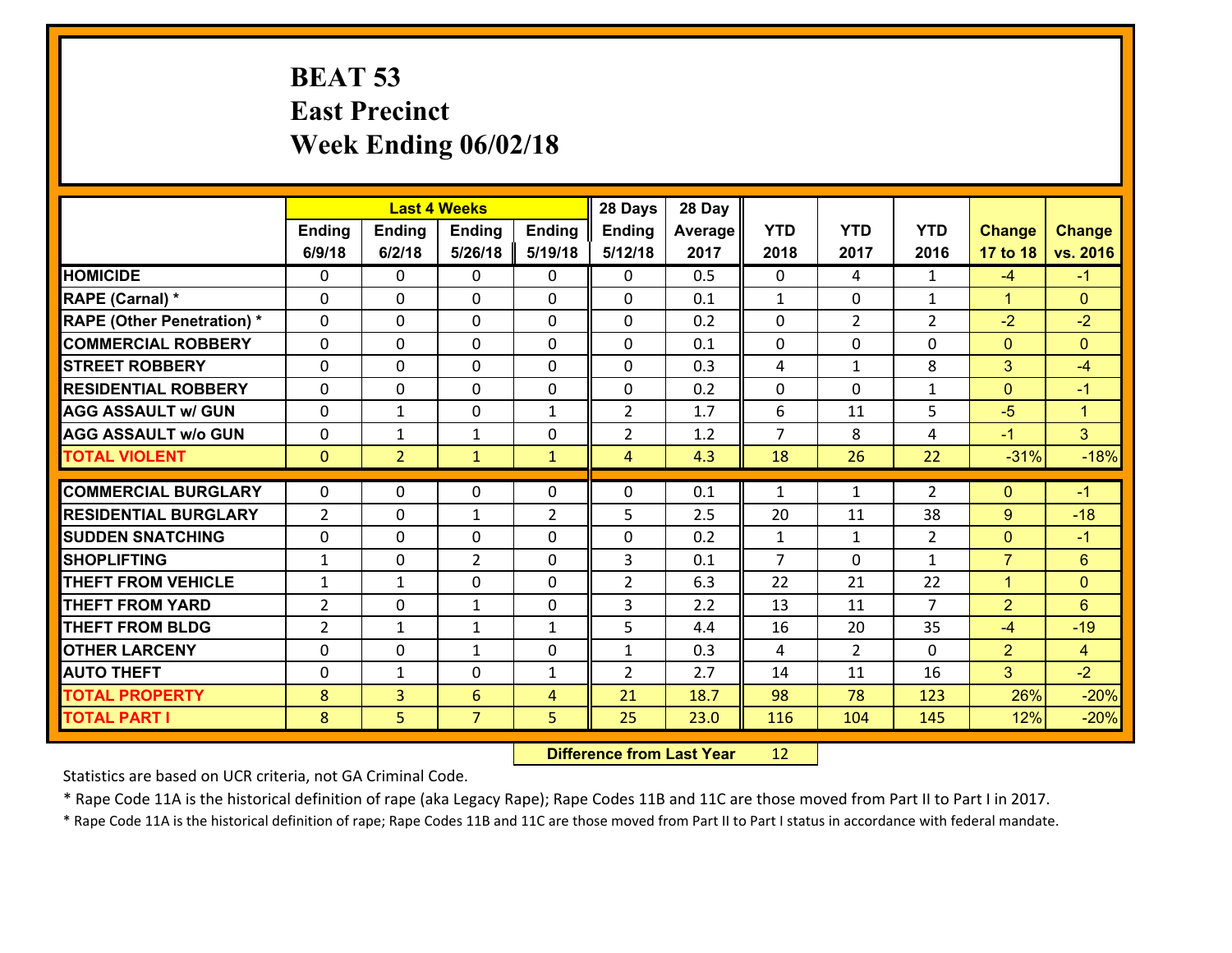## **BEAT 54 East Precinct Week Ending 06/02/18**

|                                              |                |                     | <b>Last 4 Weeks</b> |                   | 28 Days           | 28 Day       |              |                |                |                        |                      |
|----------------------------------------------|----------------|---------------------|---------------------|-------------------|-------------------|--------------|--------------|----------------|----------------|------------------------|----------------------|
|                                              | Ending         | <b>Ending</b>       | <b>Ending</b>       | <b>Ending</b>     | <b>Ending</b>     | Average      | <b>YTD</b>   | <b>YTD</b>     | <b>YTD</b>     | <b>Change</b>          | <b>Change</b>        |
|                                              | 6/9/18         | 6/2/18              | 5/26/18             | 5/19/18           | 5/12/18           | 2017         | 2018         | 2017           | 2016           | 17 to 18               | vs. 2016             |
| <b>HOMICIDE</b>                              | 0              | 0                   | $\mathbf{0}$        | 0                 | 0                 | 0.2          | 4            | 3              | $\mathbf{1}$   | $\mathbf{1}$           | $\mathbf{3}$         |
| RAPE (Carnal) *                              | 0              | 0                   | $\mathbf{0}$        | 0                 | $\Omega$          | 0.1          | $\mathbf{0}$ | $\Omega$       | $\Omega$       | $\mathbf{0}$           | $\mathbf{0}$         |
| <b>RAPE (Other Penetration) *</b>            | $\Omega$       | $\Omega$            | $\Omega$            | $\Omega$          | $\Omega$          | 0.1          | $\Omega$     | $\Omega$       | $\mathbf{1}$   | $\Omega$               | $-1$                 |
| <b>COMMERCIAL ROBBERY</b>                    | 0              | 0                   | $\mathbf 0$         | 0                 | 0                 | 0.9          | $\mathbf{1}$ | 10             | $\Omega$       | $-9$                   | $\blacktriangleleft$ |
| <b>STREET ROBBERY</b>                        | $\Omega$       | 0                   | $\mathbf 0$         | $\overline{2}$    | $\overline{2}$    | 0.8          | 5            | $\overline{7}$ | 11             | $-2$                   | $-6$                 |
| <b>RESIDENTIAL ROBBERY</b>                   | $\Omega$       | $\Omega$            | $\mathbf 0$         | $\Omega$          | 0                 | 0.0          | $\Omega$     | $\Omega$       | $\mathbf{1}$   | $\mathbf{0}$           | $-1$                 |
| <b>AGG ASSAULT w/ GUN</b>                    | $\Omega$       | 0                   | $\mathbf 0$         | $\Omega$          | 0                 | 1.1          | 8            | 9              | 12             | $-1$                   | $-4$                 |
| <b>AGG ASSAULT w/o GUN</b>                   | $\mathbf{1}$   | 0                   | $\mathbf{1}$        | $\mathbf{1}$      | 3                 | 0.8          | 5            | 8              | $\overline{2}$ | $-3$                   | 3 <sup>1</sup>       |
| <b>TOTAL VIOLENT</b>                         | $\mathbf{1}$   | $\overline{0}$      | $\mathbf{1}$        | $\overline{3}$    | 5                 | 4.0          | 23           | 37             | 28             | $-38%$                 | $-18%$               |
| <b>COMMERCIAL BURGLARY</b>                   | $\mathbf{0}$   | 0                   | 0                   | 0                 | $\Omega$          | 0.7          | 2            | $\overline{2}$ | 8              |                        | $-6$                 |
|                                              |                |                     |                     |                   |                   |              |              |                |                |                        |                      |
|                                              |                |                     |                     |                   |                   |              |              |                |                | $\mathbf{0}$           |                      |
| <b>RESIDENTIAL BURGLARY</b>                  | $\mathbf{1}$   | 0                   | $\mathbf{0}$        | 0                 | 1                 | 5.1          | 26           | 31             | 45             | $-5$                   | $-19$                |
| <b>SUDDEN SNATCHING</b>                      | $\mathbf{0}$   | 0                   | $\mathbf{0}$        | $\Omega$          | $\Omega$          | 0.1          | $\Omega$     | $\Omega$       | $\Omega$       | $\Omega$               | $\mathbf{0}$         |
| <b>SHOPLIFTING</b>                           | 3              | 1                   | $\overline{2}$      | $\overline{2}$    | 8                 | 5.0          | 38           | 14             | 32             | 24                     | 6                    |
| <b>THEFT FROM VEHICLE</b>                    | $\mathbf{1}$   | 0                   | $\mathbf{1}$        | $\Omega$          | $\overline{2}$    | 5.3          | 19           | 35             | 35             | $-16$                  | $-16$                |
| <b>THEFT FROM YARD</b>                       | 0              | 0                   | 1                   | $\overline{2}$    | 3                 | 2.3          | 14           | 14             | 8              | $\mathbf{0}$           | $6\phantom{1}$       |
| <b>THEFT FROM BLDG</b>                       | $\mathbf{1}$   | 1                   | $\mathbf{1}$        | $\mathbf{1}$      | 4                 | 2.3          | 18           | 18             | 15             | $\overline{0}$         | 3                    |
| <b>OTHER LARCENY</b><br><b>AUTO THEFT</b>    | 0              | 0<br>$\overline{2}$ | $\mathbf 0$         | $\mathbf{1}$<br>0 | $\mathbf{1}$<br>4 | 0.2          | 6            | $\overline{2}$ | 3              | $\overline{4}$<br>$-1$ | 3<br>$-1$            |
|                                              | $\overline{2}$ |                     | $\mathbf 0$         |                   |                   | 1.9          | 18           | 19             | 19             |                        |                      |
| <b>TOTAL PROPERTY</b><br><b>TOTAL PART I</b> | 8<br>9         | 4<br>$\overline{4}$ | 5<br>6              | 6<br>9            | 23<br>28          | 22.9<br>26.8 | 141<br>164   | 135<br>172     | 165<br>193     | 4%<br>$-5%$            | $-15%$<br>$-15%$     |

 **Difference from Last Year**r -8

Statistics are based on UCR criteria, not GA Criminal Code.

\* Rape Code 11A is the historical definition of rape (aka Legacy Rape); Rape Codes 11B and 11C are those moved from Part II to Part I in 2017.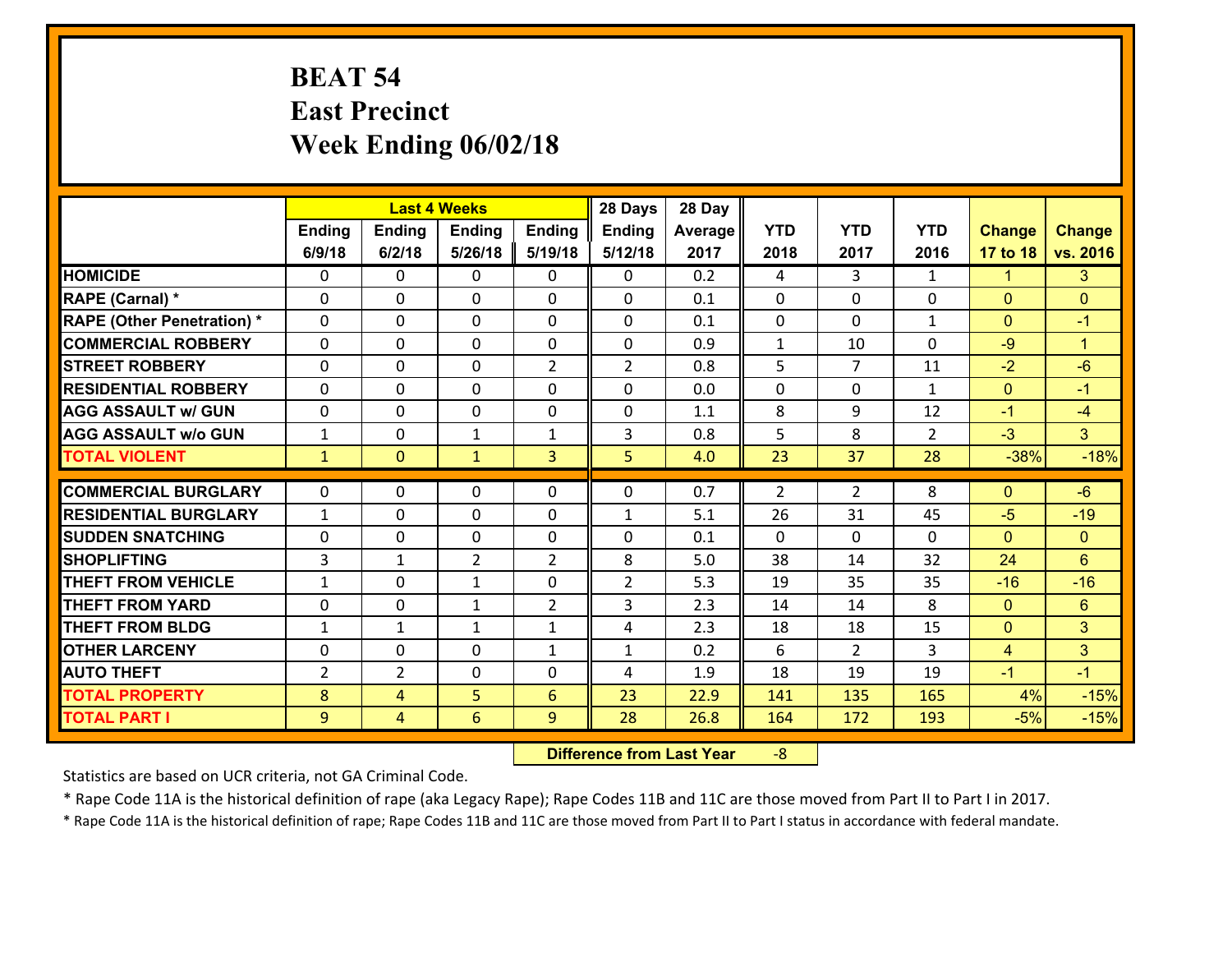#### **BEAT 55 East Precinct Week Ending 06/02/18**

|                                   |                |                | <b>Last 4 Weeks</b> |                | 28 Days        | 28 Day  |                |                |                |                |                      |
|-----------------------------------|----------------|----------------|---------------------|----------------|----------------|---------|----------------|----------------|----------------|----------------|----------------------|
|                                   | Ending         | <b>Ending</b>  | <b>Ending</b>       | Ending         | <b>Ending</b>  | Average | <b>YTD</b>     | <b>YTD</b>     | <b>YTD</b>     | <b>Change</b>  | <b>Change</b>        |
|                                   | 6/9/18         | 6/2/18         | 5/26/18             | 5/19/18        | 5/12/18        | 2017    | 2018           | 2017           | 2016           | 17 to 18       | vs. 2016             |
| <b>HOMICIDE</b>                   | $\Omega$       | 0              | $\Omega$            | 0              | $\Omega$       | 0.0     | $\mathbf{1}$   | $\Omega$       | $\Omega$       | $\mathbf{1}$   | $\mathbf{1}$         |
| RAPE (Carnal) *                   | 0              | 0              | $\mathbf{0}$        | 0              | $\Omega$       | 0.0     | $\mathbf{0}$   | 0              | $\Omega$       | $\mathbf{0}$   | $\mathbf{0}$         |
| <b>RAPE (Other Penetration) *</b> | $\Omega$       | 0              | $\mathbf{0}$        | $\Omega$       | $\Omega$       | 0.0     | $\Omega$       | $\Omega$       | $\Omega$       | $\mathbf{0}$   | $\mathbf{0}$         |
| <b>COMMERCIAL ROBBERY</b>         | 0              | 0              | $\mathbf 0$         | 0              | 0              | 1.0     | $\mathbf{0}$   | $\overline{7}$ | $\overline{2}$ | $-7$           | $-2$                 |
| <b>STREET ROBBERY</b>             | $\Omega$       | $\mathbf 1$    | 1                   | 0              | $\overline{2}$ | 0.2     | $\overline{3}$ | $\mathbf{1}$   | 5              | $\overline{2}$ | $-2$                 |
| <b>RESIDENTIAL ROBBERY</b>        | $\Omega$       | $\Omega$       | $\mathbf 0$         | $\Omega$       | 0              | 0.0     | $\mathbf 0$    | $\mathbf{1}$   | 0              | $-1$           | $\overline{0}$       |
| <b>AGG ASSAULT w/ GUN</b>         | $\mathbf{1}$   | 0              | $\mathbf 0$         | 0              | $\mathbf{1}$   | 0.5     | 3              | 4              | 4              | $-1$           | $-1$                 |
| <b>AGG ASSAULT w/o GUN</b>        | 0              | 0              | $\mathbf 0$         | 0              | 0              | 0.5     | 3              | $\mathbf{1}$   | 5              | $\overline{2}$ | $-2$                 |
| <b>TOTAL VIOLENT</b>              | $\mathbf{1}$   | $\mathbf{1}$   | $\mathbf{1}$        | $\mathbf{0}$   | $\overline{3}$ | 2.2     | 10             | 14             | 16             | $-29%$         | $-38%$               |
| <b>COMMERCIAL BURGLARY</b>        | $\Omega$       | 0              | $\mathbf{0}$        | $\Omega$       | $\Omega$       | 0.3     | 3              | $\Omega$       | 6              | 3              | $-3$                 |
|                                   |                |                |                     |                |                |         |                |                |                |                |                      |
| <b>RESIDENTIAL BURGLARY</b>       | $\mathbf{1}$   | 0              | $\mathbf 0$         | 0              | $\mathbf{1}$   | 3.4     | 9              | 24             | 20             | $-15$          | $-11$                |
| <b>SUDDEN SNATCHING</b>           | 0              | 0              | $\mathbf 0$         | 0              | 0              | 0.2     | $\mathbf{1}$   | $\mathbf{1}$   | $\Omega$<br>62 | $\overline{0}$ | $\blacktriangleleft$ |
| <b>SHOPLIFTING</b>                | 8              | 1              | 3                   | $\overline{2}$ | 14             | 13.8    | 88             | 92             |                | $-4$           | 26                   |
| <b>THEFT FROM VEHICLE</b>         | $\overline{3}$ | 5              | $\mathbf{1}$        | 0              | 9              | 4.1     | 23             | 25             | 27             | $-2$           | $-4$                 |
| <b>THEFT FROM YARD</b>            | $\mathbf{1}$   | 0              | $\overline{2}$      | $\mathbf{1}$   | 4              | 1.5     | 12             | $\overline{7}$ | 5              | 5              | $\overline{7}$       |
| <b>THEFT FROM BLDG</b>            | 0              | 1              | $\mathbf 0$         | $\mathbf{1}$   | $\overline{2}$ | 1.5     | 8              | 9              | 18             | $-1$           | $-10$                |
| <b>OTHER LARCENY</b>              | 0              | 0              | $\mathbf 0$         | 0              | 0              | 0.6     | $\overline{2}$ | 4              | 0              | $-2$           | $\overline{2}$       |
| <b>AUTO THEFT</b>                 | $\mathbf{1}$   | 0              | $\mathbf{0}$        | 0              | $\mathbf{1}$   | 1.7     | 10             | 5              | 13             | 5 <sup>5</sup> | $-3$                 |
| <b>TOTAL PROPERTY</b>             | 14             | $\overline{7}$ | 6                   | 4              | 31             | 27.2    | 156            | 167            | 151            | $-7%$          | 3%                   |
| <b>TOTAL PART I</b>               | 15             | 8              | $\overline{7}$      | 4              | 34             | 29.4    | 166            | 181            | 167            | $-8%$          | $-1%$                |

 **Difference from Last Year**r -15

Statistics are based on UCR criteria, not GA Criminal Code.

\* Rape Code 11A is the historical definition of rape (aka Legacy Rape); Rape Codes 11B and 11C are those moved from Part II to Part I in 2017.